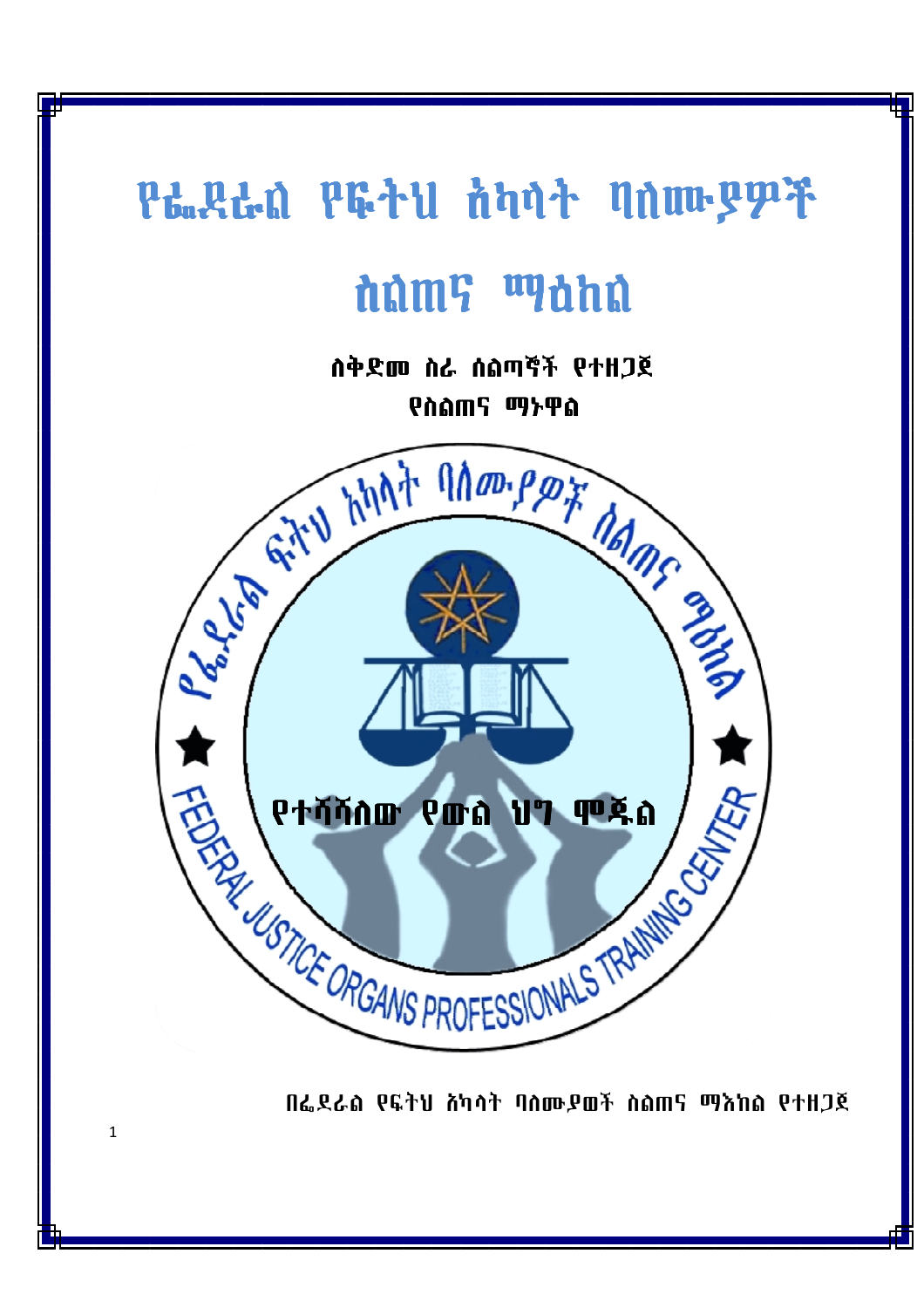#### $\boldsymbol{\sigma}$ <sup> $\boldsymbol{\eta}$ </sup> $\boldsymbol{\Omega}$

ሰዎች በማህበራዊ ህይወት ውስጥ ሲኖሩ ያላቸውን ይሰጣሉ ያሴላቸውን ይቀበላሉ። የሚበሉት፣ የሚጠጡት፤ የሚ33ዙበት፤ የሚያስደስታቸውን ነገር የሚያገኙበት ሁኔታ ሁሉ ምንጩ ከሰዎች ላይ ያሏቸው መብቶች ዋስትና እንዲያገኙ የልውውጡን ሥርዓት የሚገዛ ህግ ያስፌልጋልን፡፡ ይህ ሲሆን ልወውጡ እርካታን ያስገኛል፤ በፍርሃት ወይም በሥ*ጋ*ት የተነሳ የልውውጡ አድማስ ያልጠበበት ግንኙነት ይፌጠራል፤ ማንም ሰው በቀሳሱ ወደ ገበያ ይገባል፤ ይወጣል፤ ቀልጣፋና ውጤታማ የሆነ የንግድ ልውውጥ ይመሰረታል ማስት ነው። በዚህ የተነሳም ልማት ይፋጠናል፣ ህብረተሰቡም ይተርፋል፡፡ የዚህ ሁሉ መሠረት በአግባቡ የተደራጀ በልውውጥ ሂደት የሚኖሩ *ግንኙነቶች የሚመራ የ*ውል *ህግ መ*ኖሩ ነው።

ስለሆነም ህን ይህን ውጤት እንዲያስገኝ ታልሞ የተሠራ መሆኑን ማጤን ያስፌልጋል። ትርጉም ባለው መንገድ ሰማስፌፀምም መሠረቱ የቆመበትን የኢኮኖሚ አመክንዮት መረዳት ግድ ይሳል፡፡ እርግጥ የውል ህግ የኢኮኖሚ አመክንዮ ውጤት ብቻ ነው ማስት አይደስም፡፡ ማህበራዊ፣ ታሪካዊ፣ ሞራሳዊ እሴቶች ማራመጃ መሳሪያም ጭምር በመሆኑ የፅንስ ሃሳቦቹን መነሻ ምን እንደሆን ማወቅ፤ ተደራርበው በተገኙ ጊዜም በየጉዳዩ ልዩ ሁኔታ የትኛው የተሻሰ ውጤት እንደሚያስገኝ መሰየትን ይጠይቃል።

በዚህ እሳቤ መነሻነት መጠነኛ ሃሳብ ስማግኘት እንዳረዳ የዚህ ማኮዋል ሁሰተኛ ምእራፍ የውል ህግ በህብረተሰቡ ውስጥ ያለውን ሚና ለማሳየት ይሞክራል፡፡ አልፎ አልፎም በየቦታው ይኸው ሃሳብ ይንፀባረቃል። በቂ አይደለም። ጊዜ ወስዶ መስራት ይጠይቃል። የሆነ ሆኖ ግን የዚህ ምእራፍ ዋና አሳማ ህን በሀግ ንድፌ ሃሳብ እና አመክንዮት ብቻ የታጠረ አስመሆኑን ስማሳየት ነው።

ከዚህ በኋላ ያሉት ምዕራፎች በውል ህግ ሊነሱ የሚገባቸውን ዝርዝር ነገሮች በተማሳ መንገድ <u>የያዙ ሳይሆን ብዙ 2ዜ በፍርድ ቤት የሚያ*ጋ*ጥሙትን ውይይት ያስራል*ጋ*ቸዋል የተባሉትን ር*ዕ*ሶች</u> ብቻ የያዘ ነው። በመልመጃዎች የተደገሬ ስለሆነ ሠልጣኞችን በሚገባው ደረጃ በማወያየት ወደ ስራ ሲሰማሩ በክህሎት ዝግጁ ያደር ጋቸዋል የሚል እምነት አለን፡፡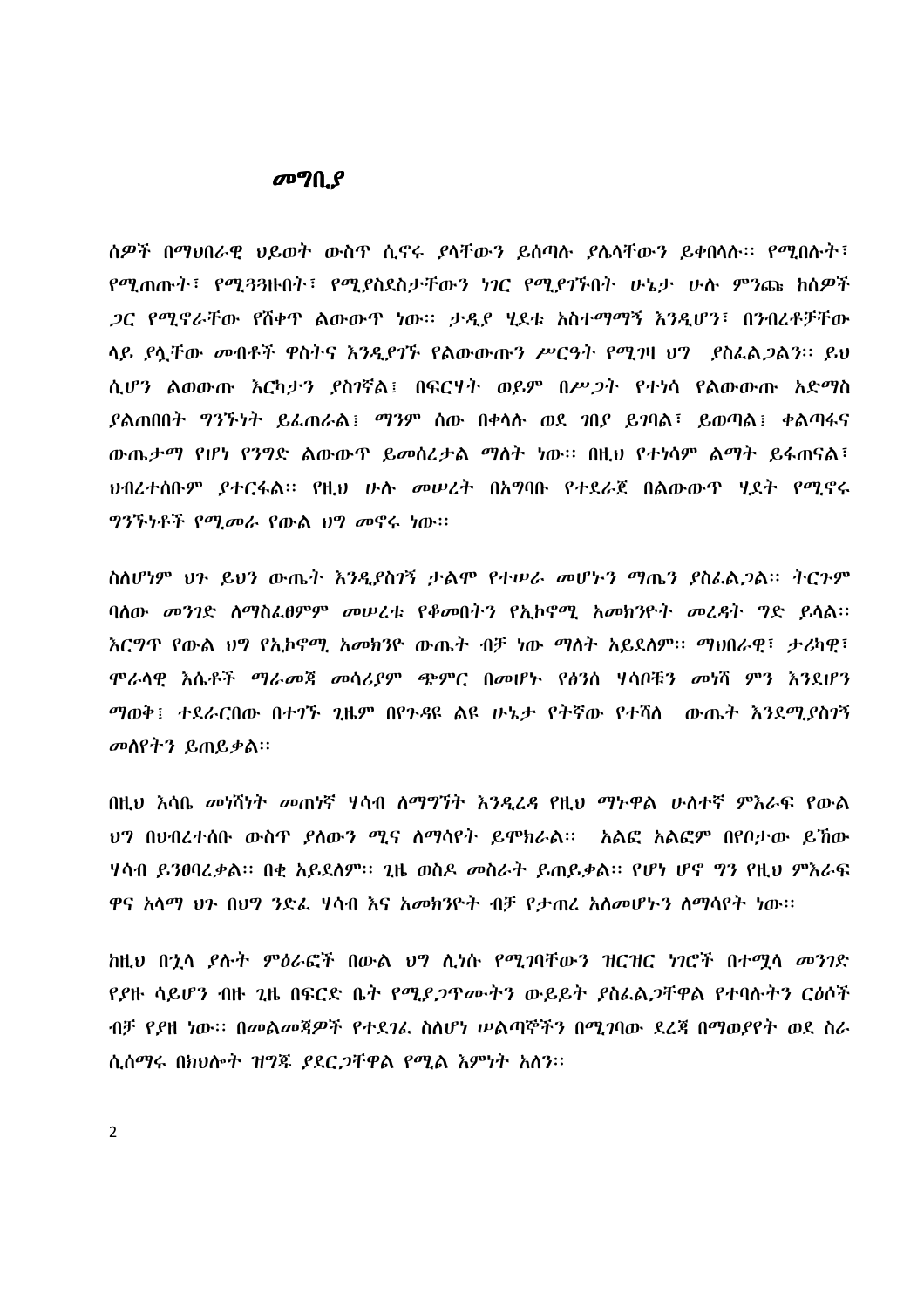በምዕራፍ ሦስት ስለውል ማፍረስ እና መሠረዝ፣ ውል እንዲፌርስ ለመጠየቅ መብት ስላለው ወንኖች እናያለን። በምዕራፍ አራት ደግሞ ስለውል አለመፌፀም ደንብ እና ስለውጤቱ ネንነ*ጋገ*ራለን።

በመጨረሻው ምዕራፍ ስለዋስትናዎች በአጠቃላይ እናያለን፤ የንብረት ዋስትናን በተመለከተ ከዚህ ቀደም በተዘ*ጋ*ጀው የሥልጠና ማኮዋል ብዙ ጊዜ የማናስተውሳቸው ድን*ጋጌ*ዎች በየመልኩ ተዘ*ጋ*ጅተው የቀረቡበት ስለሆነ በዚህ የሥልጠና ማኮዋልም ባሉበት ሁኔታ እንዲካተቱ መሆኑን ስመግስጽ እንወዳስን።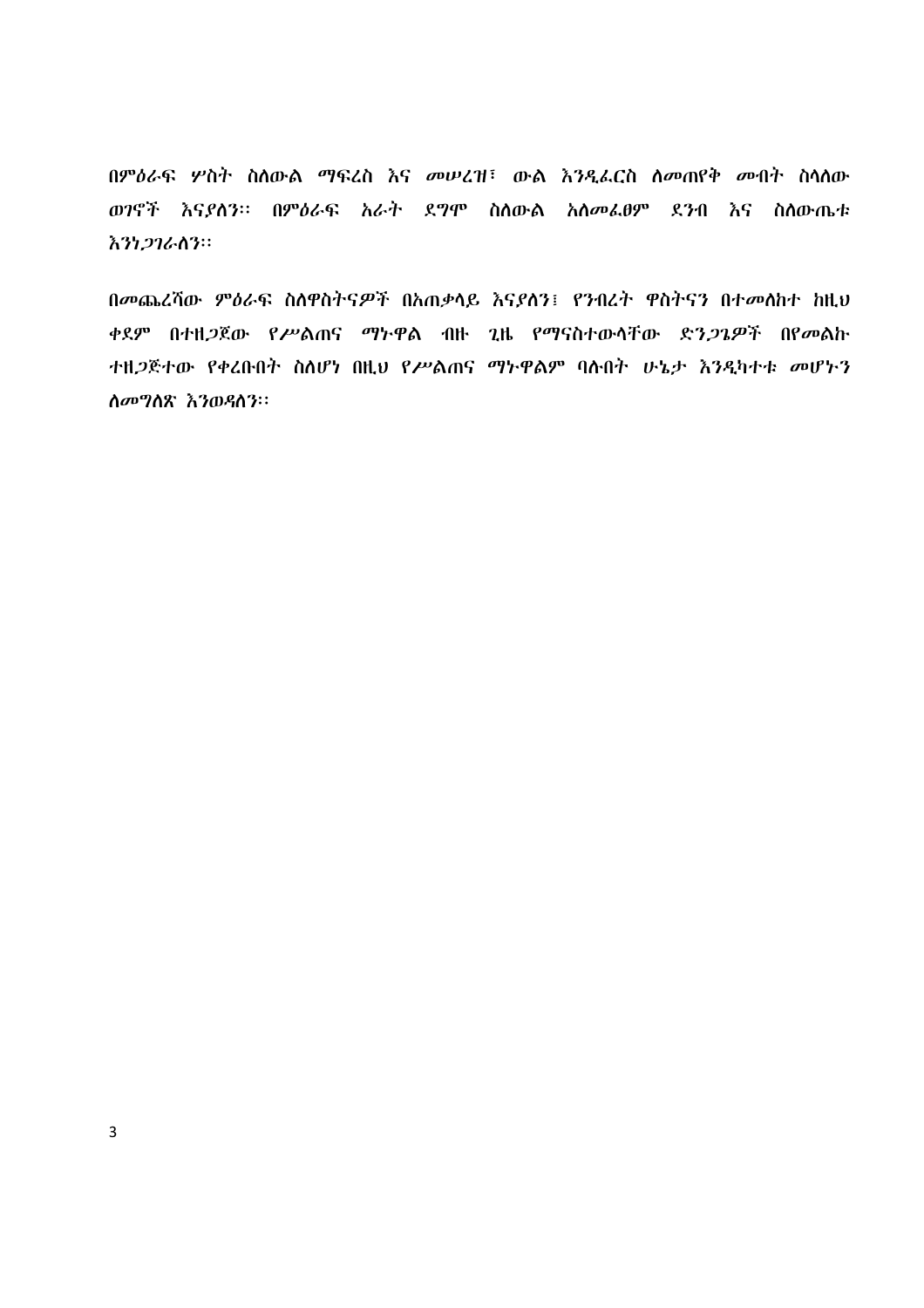# ምዕራፍ አንድ

# የውል ህግ መሠረታዊ ሃሳቦች

#### አጠቃሳይ ዓላማዎች

ሠልጣኞች በዚህ ምዕራፍ ማብቂያ ሳይ የውል ህግ

- ่ ∎ በሰዎች ግንኙነት ውስጥ የሚጫወተውን ሚና ይለያሉ
- ₩ የውል ህግ መሠረታዊ ስሳቤዎችን ይረዳሉ

### ዝርዝር ዓላማዎች

ሥልጣኞች ሥልጠናውን ሲጨርሱ የውል ህግ

- $\,\,\blackdownarrow\,$  በሰዎች ግንኙነት መዛል ሲኖር ኃሳፊነትን የሚደሰድል መሆኑን ይረዳሱ
- $\frac{1}{2}$  አስተተማማኘኝ የወደፊት ግንኙነት መመሥረቻ መሳሪያነቱን ይገነዘባሉ
- $\frac{1}{2}$  ከኢኮኖሚ ሥልጠት ጋር ያስውን ግንኙነት ይፈዳሱ
- ➡ ኪሳራን የማሽ*ጋገ*ር ዓላማ ያስው መሆኑን ይረዳሱ

## 2.1 የውል ህግ ተግባራት

# 2.1.1 የተዋዋዮችን ግንኙነት ማደራጀት (the coordination role)

ውል ማስት ንብረታቸውን የሚመስከቱ ተነፃፃሪ ግዴታዎችን ስማቋቋም ስመስወጥ ወይም ሰማስቀረት ሁለት ወይም ከዚያ በላይ በሆኑ ሰዎች መካከል የሚደረግ ስምምነት ነው የፍ.ብ.ህ.ቁ 1675 (1) ፡፡ ስምምነቱ የሚቆመው በነፃ ፌቃድ ላይ ነው፡፡ ይህ በሁሱም የህግ ስርዓቶች ያለ መስረታዊ ሀሳብ ነው። በነፃ ፌቃድ የመሠረቱት ውል ለ.ከበርን ይገባል ብለው ባሰቡት መንገድ የሚፌልጉትን ቁምካገር እንዲያካትት አድርገው ይቀርጹታል። ይህም በተዋዋዮች መካከል ዕርካታን ያመጣል ተብሎ ይታሰባል።

ይሁንና የሰው ልጅ ውሱንነት (Limited rationality) ያስበት በመሆኑ የህይወት አጋጣሚዎች በስምምነታቸው ሳይ ሲያስከትሉ የሚችሉትን ተፅዕኖ አስቀድሞ ለማየት ከመቸገር ክፍተቶቸ  $\overline{4}$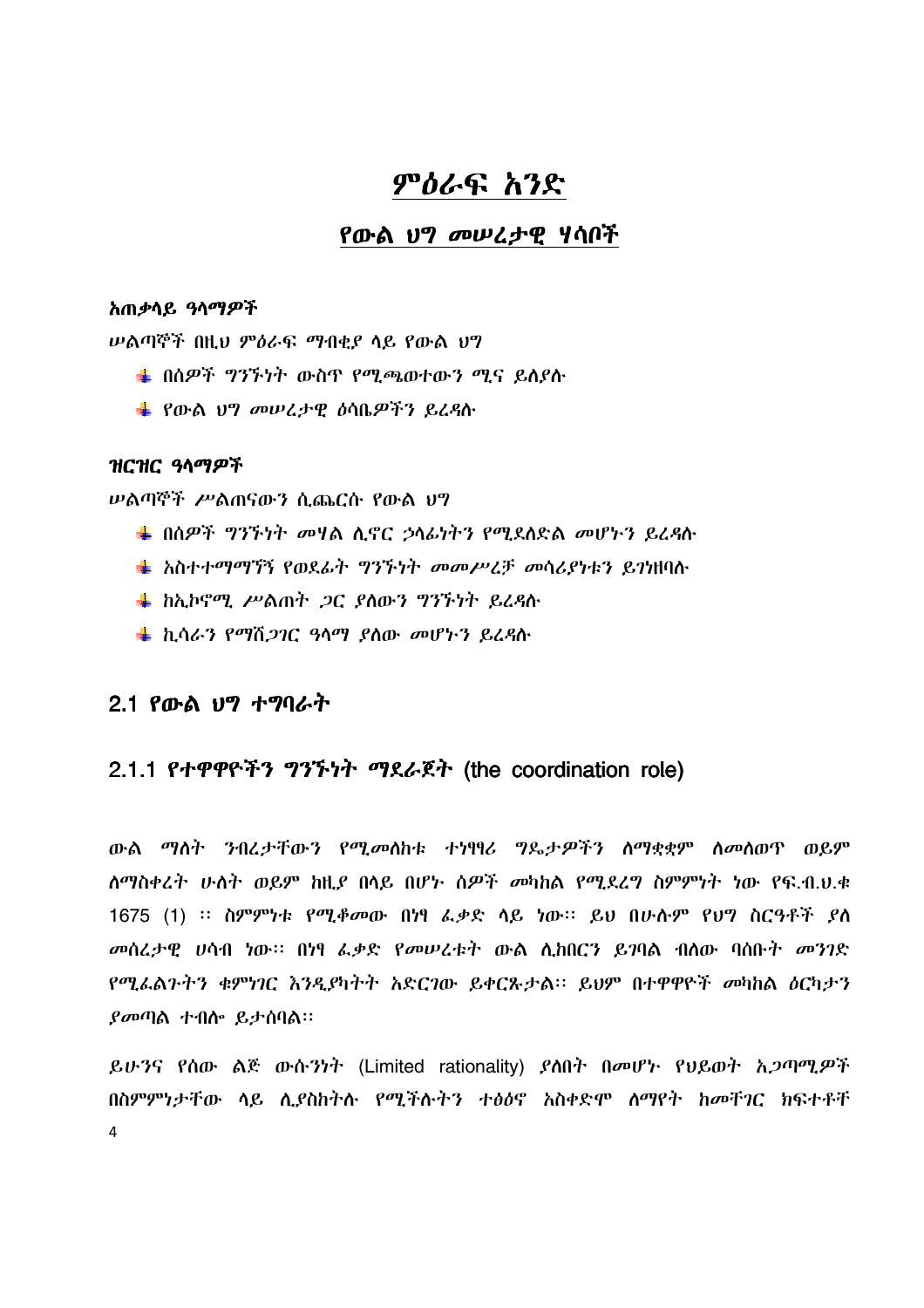ሊፌጠሩ ይችሳሉ። ውሉ ምሉዕነት ይጎድሰዋል። በዚህ ጊዜ ማን ምን ማድሬግ አስበት የሚሰው ንዳይ በተዋዋዮች መካከል ውዝግብ ሲፌዋር ይችሳል። በመተማመን ላይ የሚመሠረቱ ግንኙነቶችን ይጎዳል፡፡ ዳፋውም ተከታታይ የሆኑ የንግድ ትስስሮችን ያበሳሻል፡፡ የልውውጥ ሂደትን ይጎዳል ማስት ነው። የውል ህግ መኖር አስፌሳጊነት የሚመጣው እዚህ ሳይ ነው። ተዋዋዮች ሳይገልጿቸው ያስፏቸው ነገር ግን ግንኙነታቸውን የሚጎዱ ነገሮች ሲኖሩ ህጉ በነርሱ ዝምታ ውስጥ የታስፌውን *ጉዳ*ይ ለመሸፈን ይመጣል "Default rules" ይባላሉ፡፡ ከተዋዋዮቹ ውስጥ ማን ምን እንደሚጠበቅበት በመግለጽ እያንዳንዳቸው በውሱ ውስጥ የሚኖራቸውን ሚና ያጠራል፣ ነገሩ እንዴት መፌጸም እንዳለበት በዝርዝር በማስፌር አንዱ ወገን በውሱ ዝምታ ምክንያት ተገቢ ያልሆነ ጥቅም እንዳያገኝ ይገታል፡፡ በተዋዋዮች መካከል የሚኖረውን ትርምስ ያስቀራል፡፡ ወንድማማችነት ይፌጠራል፡፡ ግንኙነታቸውንም መልክ በማስያዝ ልውውጦችን ቀና ያደር*ጋ*ል። በሌላ አ*ገ*ላላጽ ለ*ጋራ* ጥቅም *ኃ*ሳፊነትን በመደልደል በተዋዋዮች መካከል ሲኖር የሚገባውን ግንኙነት *ያ*ደራጃል (ያቀናጃል) ማስት ነው። ደግምም "Default rules"ን በመተማመን በ*ያንዳንዱ የግንኙነቶቻቸ*ው ሂደት ውስጥ ምን ማድረግ እንዳሰባቸው እየተጨነቁ ሳያስቡ ግንኙነቶቻቸውን እንዲመሩ ይረዳል፡፡

#### አፌፃፃማቸው ጊዜ የሚጠይቅ ስምምነቶችን አስተማማኝ ማድረግ  $2.1.2$

ውሎች በአብዛኛው የሚፌፀሙት እጅ በእጅ (on the spot) በሚደረግ ልውውጥ ሲሆን የትኛውም እንደተፈፀመ ያገኛል። ውሱ ወገን ከስምምነቱ አገኛለሁ የሚሰውን ጥቅም ስምምነቱ የሚመሰረተውም የሚፌፀመውም እዚያው ላይ በመሆኑ በሰውጡ የሚያገኘው የሚፌልገውን እንደሆነ ይታሰባል፡፡ በየዕስቱ የሚታዩትን ልውውጦች ያህል ውዝግብ አስመኖሩ የሚያሳየውም ይህንት ነው።

ይሁንና በገሃዱ ዓለም ስምምነቶች ሁሉ እጅ በእጅ የሚከናወኮ ናቸው ማለት አይቻልም፡፡ አፈፃፃማቸው በንዜ ሃደት የማከናወን ስምምነቶችም አሉ። በውሉ አመስራሪትና በአፈጸጸሙ መሃል የጊዜ ክፍተት ሲኖር ተዋዋዮች እንደስምምነቱ ቃላቸውን የሚያከብሩ ስለመሆኑ እርግጠኛ መሆን ያስቸግራል፡፡ መተማመን ይጎድለናል፡፡ እናም እንዲህ ያሉ ስምምነቶች ውስጥ ስመግባት እናመነታለን፡፡ ብንገባም እንኳ ሲደርስ የሚችለውን ኪሳራ በማሰብ ስምምነቶቻችንን ከምናውቃቸው እና ከምንተማመንባቸው ሰ*ዎች ጋ*ር ብቻ እንዲሆን እንፌል*ጋ*ሰን። የልውውጡ አድማስ ይጠባል ማስት ነው። ይህ የሽቀጦችን ዋ*ጋ ያን*ራል፤ በመደበኛ ሂደት የሚኖረውን የልውውጥ ወጪ ከፍ 5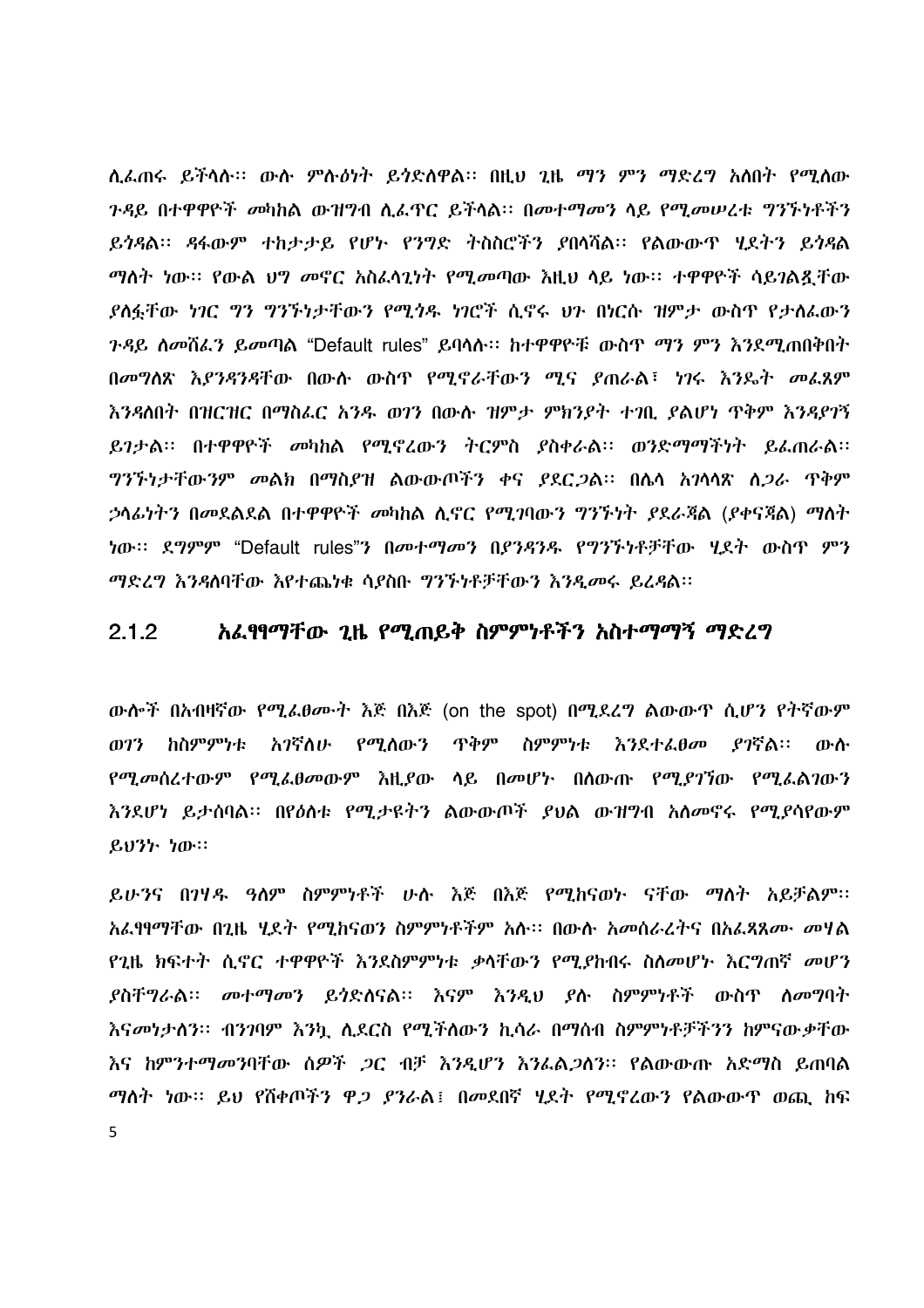$\beta$ ደር ጋል። የውል ህግ መኖር ይህ እንዳይሆን ይጠብቃል። ሰው በቃስ ይታሰራል (pacta sur servanda) [የፍ.ብ.ህ.ቁ 1731(1)] የሚለው ጽንስ ሃሳብ መሠረትም በፌቃድ የገቡትን ግጼታ ተዋዋዮች እንዲያከብሩ በማድረግ የሞራል ግዴታ ይዋልባቸዋል፡፡ አንዱ ተዋዋይ በሴሳው ሳይ *ያ*ደረሰውን ጉዳት እንዲክስ [የፍ.ብ.ሀ.ቁ. 1790 እና 1791[ በመደንገግም ጉዳት ሲደርስበት የሚችል ይጨምራል፤ ይህ ባይሆን ኖሮ ማንም ሰው ያሰውን ስሴሳው አሳልፎ ይሰጣል ብሎ ማሰብ ይከብዳል፡፡

አንዳንድ ጊዜ ደግሞ ጥቅሞቻችን በሁኔታዎች ሳይ የተመሰረቱ ይሆኑና ልናገኝ የምንፌልገው ነገር ከአንድ ክስተት በፊት ወይ በኃላ የመምጣቱ ነገር ውል ስማድረግ በሚኖረን ውሳኔ ላይ የራሱ የሆነ ተጽዕኖ ይኖረዋል። በምሳሴ ስመግለጽ ያህል አንድ አደ*ጋ* ከተከሰተ በኃሳ ንብረቱ የወደመበት ሰው አፈቦን (premium) ልክፌልህ እና በንብረቴ ሳይ የደረውን ጉዳት ጠግንልኝ በማስት አንድን የኢንሹራንስ ኩባንያ ቢጠይቅ ኩባንያው ፌቃደኛ አይሆንም፤ በተመሳሳይ ሁኔታም ጉዳት ከመድረሱ በራት የንብረቱ ባለቤት የሆነ ሰው አረቦን (premium) የመክፌል ዝንባሴ አይኖረውም ወይም አነስተኛ ነው። እንዲህ ያለውን ልውውጥ በእጅ ለእጅ ገበያ ውስጥ ማግኘት አይቻልም። አስቀድሞ የሚደረጉ የቃል መግባቶችን የሚጠይቁ ናቸው:: ታዲያ ህጉ ይህን እና መሰል ስምምነቶች እንዴት መመስረትና መመራት እንዳለባቸው ሥርዓት በማበጀት ልውውጡን ቀና ያደር*ጋ*ል።

ስስሆነም በአንድ ውል መመስረት እና በአፌፃፀሙ መሃል ያሰው የጊዜ መስፋት ስስ አፌፃፀሙ ያስንን ዕምነት ሳይሽረሽር፤ ወደፊት ሲኖረን የሚገባውን ግንኙነትም ከወዲሁ ስማዘ*ጋ*ጀት የሚያስችል ማዕቀፍ በማዘጋጀት ልውውጦችን ቀና እና አስተማማኝ ያደርጋል ማለት ይቻላል፡፡

#### $2.1.3$ ስምምነቶች የሚኖራቸውን ንድስት መሙሳት

በህግ ክልከሳ የተደረገበት ካልሆነ በቀር ውል ያቋቋማቸው ወገኖች ስምምነታቸውን በፌቀዱት መንገድ ስመፌጸም ቃል የሚጋቡበት ሰነድ ነው። በዚህ ስምምነት ተዋዋዮች ምን ስጥተው ምን መቀበል እንደለባቸው ደውቃሉ፤ መቼ እና እንዴት ማከናወን እንዳለባቸውም በዝርዝር በመግለጽ ይስማማሉ፡፡ ሆኖም ስምምነታቸው በሚከሉት ምክንያቶች ምሉስ ላይሆን ይችላል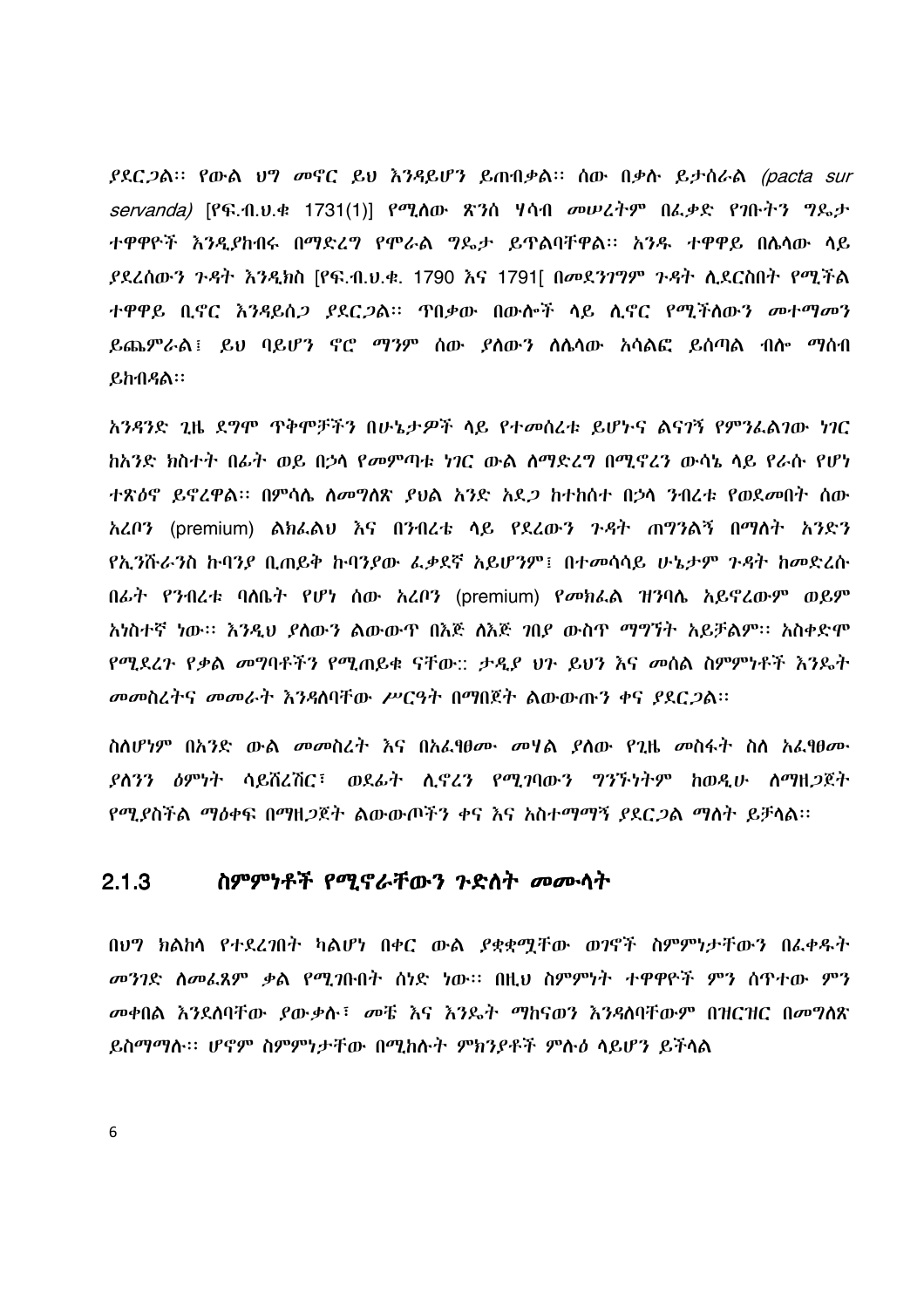#### ሀ. የተዋዋዮች ውሱንነት

ተዋዋዮች በአንድ ጉዳይ ሲደራደሩ ይችሳሉ። ሲስማሙ ውዝግብ ቢነሳ እንኳ ማንም ሰው ሲረዳቸው በሚችል መንገድ የተስማሙባቸውን ነዋቦች በግልጽ እና በዝርዝር ስመቅሪጽ ይዋራሉ። ነገር ግን ሰዎች ውሱን አዕምሮ ያስቸው በመሆኑ በ2ዜ ሂደት የህይወት ውጣ ውሪድ (externalities) በግንኙነታቸው ውስጥ ሲፌዋር የሚችለውን ተፅዕኖ አስተማማኝ በሆነ መንገድ ሲያውቁ አይችሱም ወይም ሰማወቅ ይቸገራሱ፡፡ ስለሆነም በግንኙነታቸው ሚዛን ላይ ጊዜ የሚፌኖረውን ተፅዕኖ አስማወቃቸው ውሱ ምሱስነት እንዲጎድስው ምክንያት ይሆናል።

#### $\Lambda$ .  $\eta$ C $\eta$ C odp3  $\rho$ on  $\rho$   $\rho$   $\rho$

ሰዎች ሲኖራቸው የሚችለውን የውል ግንኙነት ምን መምሰል እንዳለበት እስከ ፍፃሜው ድረስ አስቀድሞ በማየት የተሳካሳቸው ሲሆኑ ይችሳሉ፡፡ ነገር ግን ዋና ከሚባሉ ንዳዮች አልፌው የታዩዋቸውን ጥቃቅን ዝርዝሮች ሁሉ መፃፍና መስማማት ላይፌልን ይችላሉ። በመጀመሪያ ደረጃ <u> ዋቃቅን ዝርዝር ላይ የሚደረገው አለመስማማት ዋና እና መሰረታዊ ነው የተባለውን ጉዳይ</u> ሲያደሬርስ ይችላል፡፡ በሁለተኛ ደረጃም በእያንዳንዱ ጥቃቅን ዝርዝር ላይ ስመነ*ጋገ*ር መጨነቅ <u>የራሱን ጊዜ የሚወስድና ወጪንም የሚጠይቅ ሃደት በመሆኑ ነው። ስስሆነም ተዋዋዮች በ</u> "default\_rules" በመተማመን ዋና ነገሮች ላይ ብቻ በማተኮር ዝርዝሩን ሲተውት ይችላሉ።

#### ሐ. ውል በተክክል ሊፌጸም የሚችል መሆኑን ማረ*ጋገ*ጥ አለመቻል

በብዙ አ*ጋ*ጣሚ*ዎች* ስምምነቶች እንደተዋዋዮች ፌቃድ *መ*ፌጸማቸውን ማፈ*ጋገ*ጥ ይቻል ይሆናል፡፡ አንዳንድ ጊዜ ግን እርግጠኛ ስመሆን አይቻልም:: እጅ በእጅ በሚደረግ ልውውጥ ውስጥ እንኳ ይህን መተማመን ስማግኘት ያስቸግራል:: አንድን ምርት በግዢ የተቀበሰ ሰው የተረከበው ምርት ጥራት፣ አሰራር በውሱ ሳይ በሰፌረው ዓይነት ስሰመሆኑ በርክክቡ ጊዜ ስመረዳት ይከብደው ይሆናል፡፡ ተፌሳጊው ማሽን ስተፌስገበት ዓስማ የተገባ መሆኑን ስማወቅ በዕጃችን ከገባ በኋሳ ሥራ ሳይ ስናውሰው ችግር መፍጠሩን እስክናይ የተረከብነው በስምምነቱ መሰረት እንደሆነ ልናስብ እንችሳለን ፡፡ በተመሳሳይ ሁኔታም የተረከብነው የስንዴ ዱቂት ጊዜው ያስፌበት የተበሳሽ መሆኑን የምንፈዳው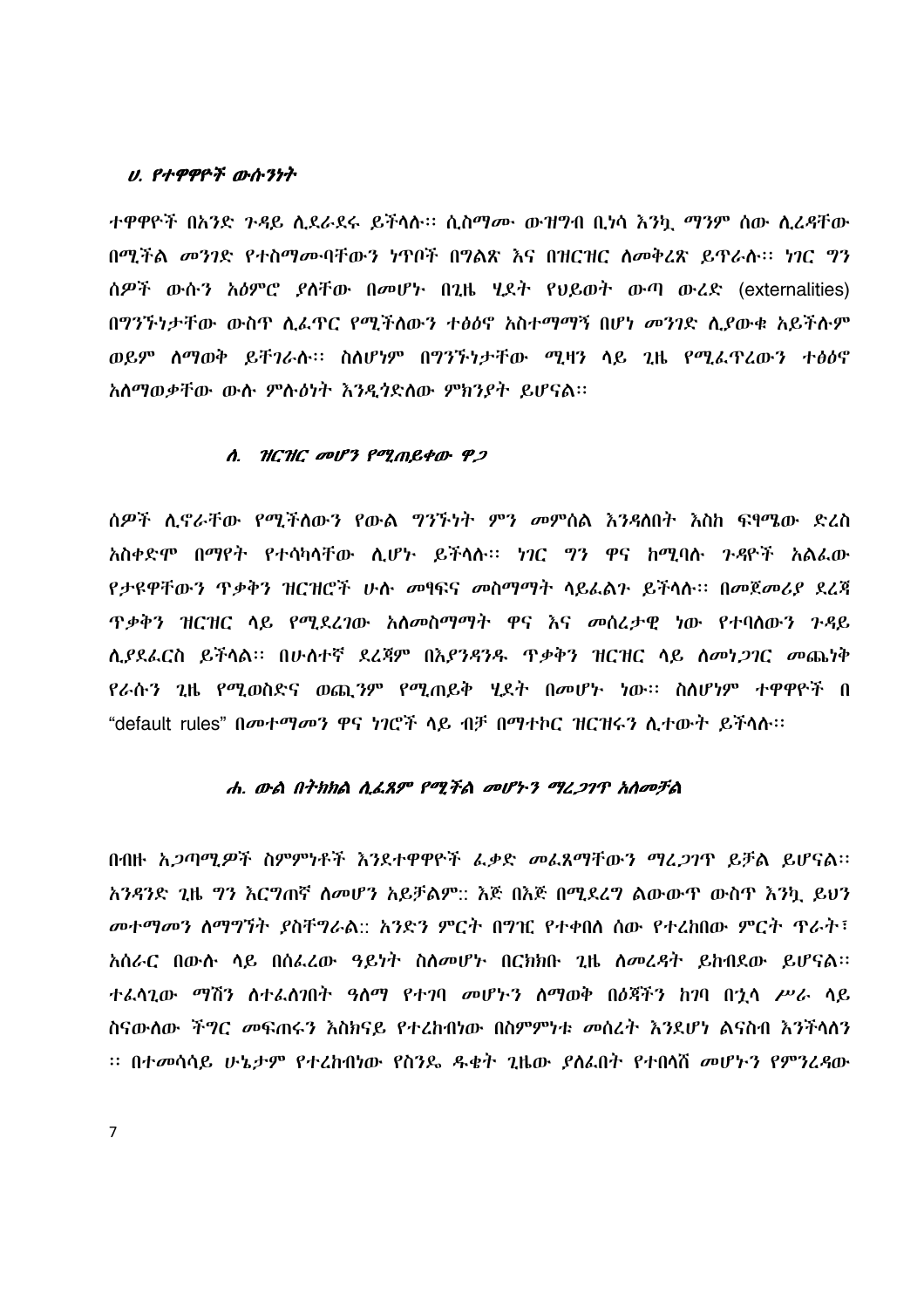በርክክቡ ጊዜ ሳይሆን ከርክክቡ በኃሳ ስናቦከውም ሆነ ስን*ጋግ*ረው ከደንበኛው <del>ዱ</del>ቂት የምንጠብቀውን ውጤት ያልሰጠን መሆኑን ስናይ ነው እንደውሱ ያልተፌፀመልን መሆኑን የምንረዳው፡፡

ታዲያ ውሱ በሚመሰረትበት ጊዜ እንዲህ ያሉትን ሁኔታዎች ቀድመን ስማወቅ እንቸገራስን፡፡ *ምክንያቱም* በዚ*ያን ጊ*ዜ በነገሩ ላይ *ያ*ለን ዕውቀት ዝቅተኛ መሆን ወይም በጊዜው ዝርዝር ነገሮችን *ጣሬ,ጋገ*ጥ ውስብስብነት ያለው፣ ጊዜና ወጪ*ን* የሚጠይቅ መሆኑ በዝርዝሩ ላይ በርግጠኝነት ስመደራደር እንዳንችል ያደርገናል፡፡ ስስዚህም መሠረታዊ በሆኑት ሳይ ብቻ በማተኮር ቀሪዎችን ዝርዝሮች እናልፋለን። አንዱ ተዋዋይ አውቆት ቢሆን እንኳ ፍርድ ቤቶች በንዳዩ ላይ ያላቸውን የዕውቀት ውሱንነት በመገመት በዕኩይ መንፌስ ነገሩ ሳይነሳ እንዲያልፍ መፌስግም ሴሳው ለዝርዝር ነገሮች መታለፍ አንድ ምክንያት ሲሆን የሚችል ነው፡፡

በአጠቃሳይ ሲታይ አንድ ውል በየትኛውም ምክንያት ቢሆን ምሉዕነት ሳይኖረው ይችሳል፡፡ በዚህ ጊዜ ህን ተዋዋዮች በውሱ ጊዜ የነበራቸውን ሀሳብ ምን እንደነበር ስማወቅ ዳኛው ጥረት ማድረግ እንዳለበት ያዛል፡፡ ይህን ለማድረግ የተዋዋዮች ግንኙነት ምን እንደነበር፣ በውሱ አፌፃፀም ሂደት የነበራቸው ሚና መሰየት፣ ፍትህ እና የኢኮኖሚ ሥልጠት እንዲሁም ሴሎችንም ምክንያታዊ <u>የሆኑት ነገሮችን የሚጠይቁትን ሁሉ ከግምት ውስጥ በማስገባት መመርመር የሚጠይቅ ይሆናል</u> ማለት ነው። የሆኖ ሆኖ ህን የአተረጓጎም ሥርዓቶችን በማበጀት ክፍተቱን (የውሱን ንድለት) ይምሳል።

# 

#### 2.2.1 የኢኮኖሚ ስልጠትን መፍጠር

ቀደም ሲል እንደተገለጸው ውል ንብረቶቻቸውን የተመለከቱ ግዴታዎችን ስማቋቋም፣ ስመስወጥ ወይም ስማስቀረት ባላቸው ተወዳዳሪ ግንኙነት የተነሳ ሰዎች በመካከላቸው የሚመሰረቱት ስምምነት ነው ብለናል። የግንኙነታቸው መሰረት ንብረት ነው። ወጪን ያንራል፣ በንበደ ላይ ያለን መተማመን ያንድሳልና ሰዎች ንብረቶቻቸው ከአንዱ ወደ ሴሳው ሲያሳልፉ የልውውጡ ፍሰት እንዲታንል አይፌልንም፡፡ ይህ የተዋዋዮች ብቻ ሳይሆን የጠቅሳሳው ሕዝብ ፍሳንትም ጭምር ነው፡፡ ይህ እንዲሆን ታዲያ የውል ህግ የገበያው ተሳታፊዎች ሲኖራቸው የሚገባው ጠባይ ምን መሆን፣ እንዴት መመራት እንዳስበት ደንብና ሥርዓት በማበጀት የልውውጡ ሂደት መተማመን ያስበት 8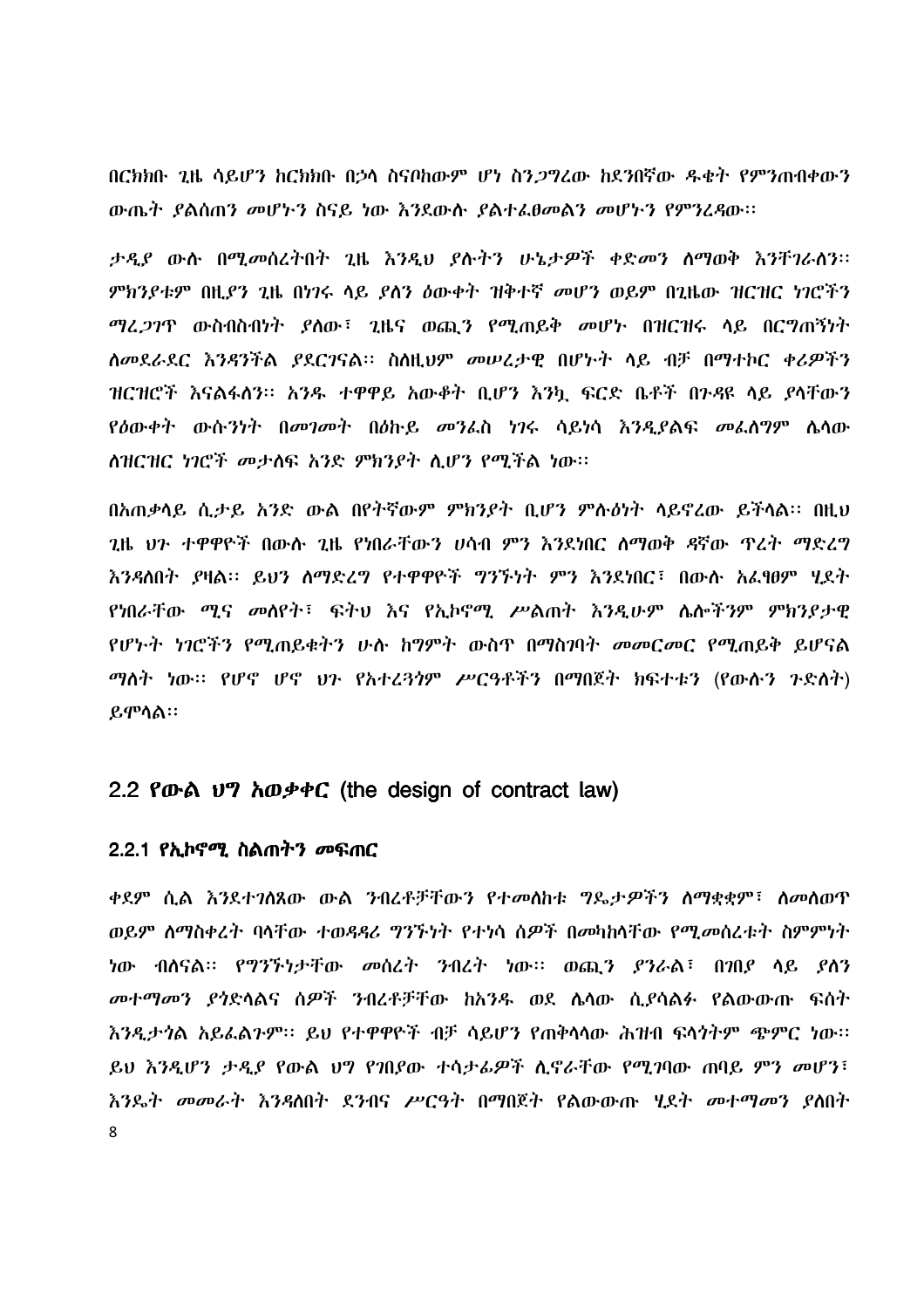ጊዜና ወጪን የሚቆጥብ የሰዎችን ዕርከታ የሚያስገኝ እንዲሆን ተደርጎ ይዋቀራል፡፡ ስለሆነም <u>የውል ህግ በሰዎች መካከል ያለውን ቀና የሆነ የኢኮኖሚ ግንኙነት የሚገዛ መሳሪያ ነው ቢባል</u> ስህተት አይሆንም።

ነገሩን ስማብራራት ያህል ስልጠት ከሰዎች ርካታ አንጻር ሲገለጽ ይችላል። አንድ መጽሀፍ የገዛ ሰው ስንዛው መጽሀፍ የከፌስው ዋ*ጋ መ*ጽሀፉ ስርሱ ከሚሰጠው ጠቀሜታ አንጻር ሲታይ ዋሩ ነው *ጣ*ስት ይቻሳል፡፡ አነስተኛ ዋ*ጋ* ሲሰጠው የሚችል ሴሳ ሰው አስ ተብሎ አይታሰብም፣ ቢታሰብም ራሱን የቻስ የጊዜና የገንዘብ ወጪ ሳይጠይቅ የሚፌፀም አይሆንም። በሴሳ በኩል ደግሞ መጽሀፉን <u>የሽጠው ሰው በበኩሱ ስስመጽሀፍ ሽደጭ የተቀበሰው ዋ*ጋ ዕ*ርካታን ይሰጠዋል በተመሳሳይ ዋ*ጋ*</u> መጽሀፍን የሚገዛው ሰው ባለመኖሩ ከሽያጩ ደስታን አትርፏል፡፡ እንዲህ ሲሆን ሽቀጦች (resources) ከፍ *ያ*ስ ተጠቃሚነት ወደሚ*ያገ*ኙት ሰዎች ተሽ*ጋግሯ*ል ማስት ይቻላል፡፡ ስልጠት *ማ*ስትም ሀብቶችን ስስዎች ከፍተኛ *ዕ*ርካታን በሚያስገኝ በዚህ ዓይነት መንገድ መጠቀም ማስት ነው፡፡ ህን ይህንን እንዲያበረታታ ተደርጎ የተቀረጸ ነው፡፡ ሰው በቃስ ይታሰራል የሚስውን መርህም አንዱ የዚህ ማስፌጸሚያ መሳሪያ አድርጎ መውሰድ ይቻሳል፡፡

በአንፃሩ አንድን ሽቀዋ በማታሰል ወይ በኃይል *ያገ*ኘ ሰው ቢኖር በዚህ *መንገ*ድ የተደረገው ልውውዋ የኢኮኖሚ ስልጠትን የሚያስገኝ አይሆንም፡፡ ምክንያቱም አንዱ ወገን መረጃን በሞኖፖል መያዝ ብቻ ሳይሆን መረጃን በማሳሳት ወይም ደግሞ ከተዋዋዮቹ ውስጥ የአንዱ የመደራደር አቅም በማይገባ ሁኔታ በከፍተኛ ደረጃ ላይ መገኘቱ መተማመንን በማጉደል የገበያ ውድቀትን የሚደስከትል በመሆኑ ነው። በግለሰብም ሆነ በህብረተሰብ ደረጃ ሁኔታውን ስመቆጣጠር ከፍ ደስ ወጪን ይጠይቃል። እናም የኢኮኖሚ ስልጠትን አይፌዋሩም። ሀን ይህን አያበረታታም። መገደድ እና ማታሰልን የማይደግፉ ህጎች የተቀረጹትም እንዲህ ያሉ የኢኮኖሚ ስልጠት የማይፌጥሩ ጠባደትና ሁኔታዎችን በመቆጠጠር ተፈሳጊውን ስልጠት ለማስገኘት ሲባል ነው።

ስለሆነም ህን ብቸኛው ባይሆንም አንድ የኢኮኖሚ ስልጠትን የሚያስገኝ መሳሪያ ተደርጎ ሲወሰድ ይቻላል *ማ*ለት ነው።

## 2.2.2 ኪሣራን ማሽጋገር

ሽቀጦች በጊዜ ሂደት የዋ*ጋ* ልዩነት ሲኖራቸው ይችሳል። ይህ ፍርሀትን ይፌዋራል። በዚህ የተነሳ ሰዎች በመጪው ጊዜ በሚኖረው የዋ*ጋ* ልዩነት ተጎጂ እንዳይሆኑ ከወዲሁ ስምምነት በማድረግ 9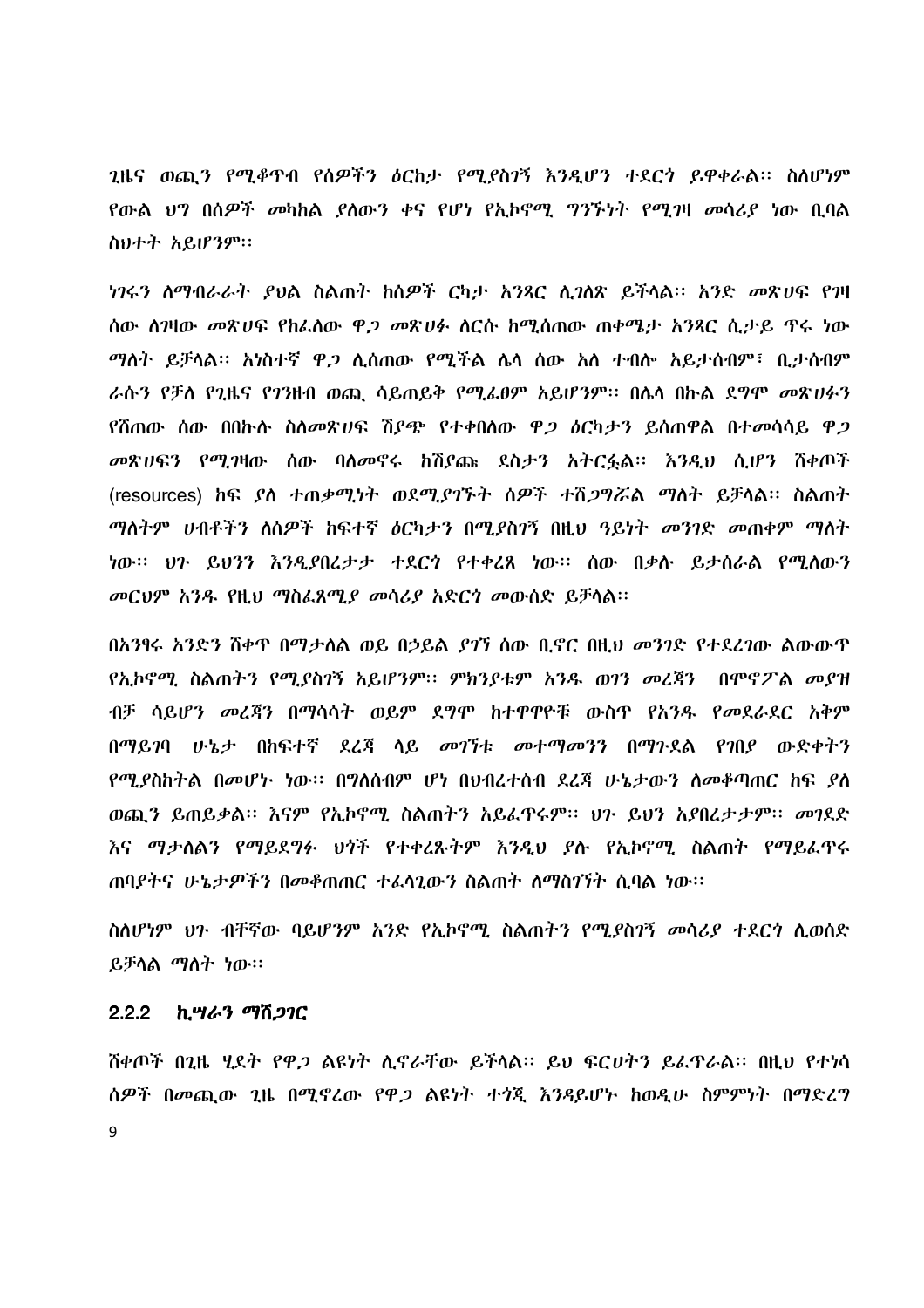*የወደፊቱን ዋጋ* ዛሬ ሳይ ስማሰር ይገፋፋሱ። ሱራፌል በመጪው ሰኔ በብር 150 *አን*ድ ኩንታል ስንዴ ሊያስረክበኝ ቃል ባይገባ ኖሮ ሰኔ ሲደርስ በብር 250 ለመግዛት እሱም ቢሆን ዋ*ጋ*ው ሲወርድ በወረደው በብር 50 ዋ*ጋ* ስንጴውን እንደቅደም ተከተላችን ለመግዛትና ለመሽጥ እንገደድ ነበር። ስምምነት ከተደረገበት ዋ*ጋ* አንፃር የወጣውን ወይም የወረደውን ዋ*ጋ* ልዩነት ስናይ የልዩነቱ *መ*ጠን በአንዳንችን ላይ ሲደርስ ይችል የነበረው በስምምነት አንዳችን በሴሳችን ላይ ያስተሳሰፍነው ኪሳራ ነው። በመሰረቱ ማንኛውም ሰው በሚፌፅመው ውል ላይ ይህን አንሳለጽ ቃል በቃል ላያገኘው ይችሳል። ይሁንና የስምምነቱ ይዘት በዋልቀት ሲመረመር የሚያሳየው ይህንኑ ነው።

*ታዲያ የተደረገ*ውን ስምምነት የሚያስፌጽም የውል ህግ ባይኖር መጪውን ጊዜ ባየነው መጠን የሚደርሰውን ኪሳራ ስማስተሳሰፍ ባልተቻሰን ነበር፡፡ አሁን ግን ተዋዋዩ በስምምነታችን መሰረት ስንጴውን ሲያቀርብልኝ ይገደዳል፤ በርክክቡ ጊዜ ባለው ዋ*ጋ መ*ሽጡ የበሰጠ ሲያተርፌው ቢችል እንኳ የውሱን ግጼታ ከመሬጸም ሲሸሽ አይችልም። መሸሽ ቢችልም በርክክቡ ጊዜ ስንጼ ለመግዛት የምንደድበትን የኪሳራ ንንዘብ እንዲተካ ይንደዳል፡፡ ህጉ ይህን ዓይነት ግንኙነት እንዲያበረታታ ሆኖ የተቀረጸ ነው።

ይህ ብቻም አይደሰም፡፡ ተዋዋዮች በስምምነታቸው ሳይ ሳያሰፍሩት በቀሩ ጊዜ እንኳ ሀን ሰውሱ አሰመፌፀም ምክንያት የሆነውን ችግር በተሻሰ ሁኔታ ሰመቆጣጠር ማን ይችል እንደነበር ከግምት ውስጥ በማስገባት ኪሳራን ያሽ*ጋግ*ራል (1802)፡፡

# 2.2.3 ማህባራዊ ፍትህ እና ርትዕን ማስፈን

እስከሁን ያነሳናቸው በአብዛኛው ከኢኮኖሚ *ጋ*ር የተያያዙ ናቸው። ይህ ማስት ግን ውል በኢኮኖሚክ አመክንዮ ብቻ የተተበተበ ነው ማስት አይደስም፡፡ በውል ስምምነት ውስጥ እንዲኖር የሚፈሳገውን ነፃነት ከተጠያቂነት *ጋ*ር አጣጥሞ በማየትም ማህበራዊ ፍትህን የሚያስፍን መሳሪያ ጭምር ተደርጎ ለ.ታይ ይችሳል። ስምሳሌ የተዋዋዮች ስምምነት በነፃ ፌቃዳቸው ሳይ የተመሰረተ መሆን ይገባዋል። አንዱ ወንን የሴሳውን ፌቃድ ደንኘው በማስገደድ እንደሆነ እንዲህ ደስውን አንል ጠባይ በመቆጣጠር አቅም የሌላቸውን ሰዎች ዋቅም ይጠብቃል። እናም ማኅበራዊ ፍትህን ያሰፍናል።

ርትዓዊ ከመሆን አንጻርም አንዳንድ ግንኙነቶች የሚፌዋራቸውን ውጤቶች ከማኅበራዊው አናናር መስኪያ አንፃር እየታየ እንዲመዘን የሚፌቅድም ነው። ውጤቶቹ ፍትሀዊ መስለው በማይታዩ ጊዜ በተሰያዩ ቦታዎች ዳኞች በርትዕ እንዲወሰኑ ህን መብት የሚሰጣቸውም በዚህ መነሻ ነው። ህን ስስ 10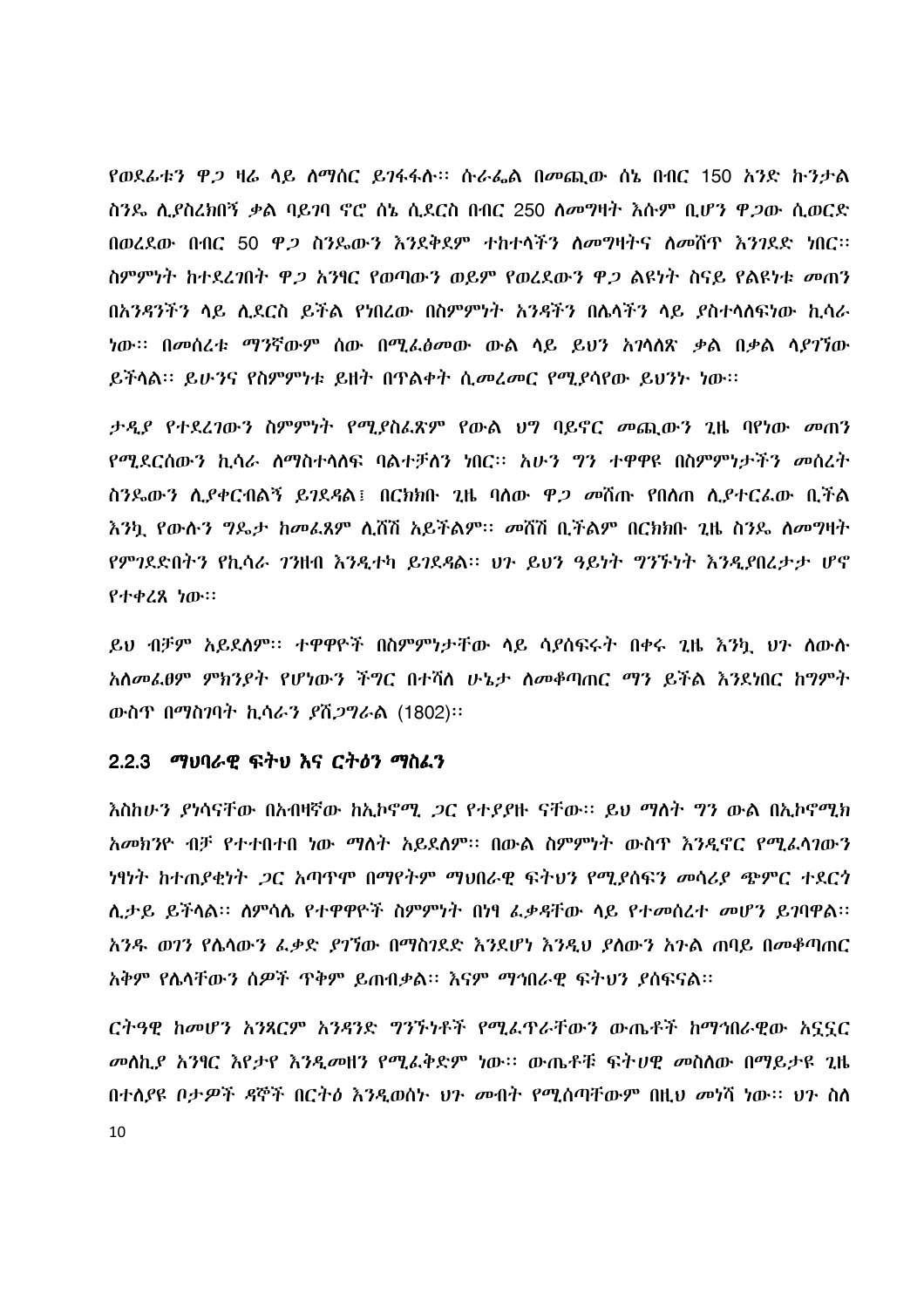መጎዳት (unconscionability) እና ስለ ቅን ልቡና የሚያነሳውም ከዚሁ የርትዕ ጉዳይ ጋር የተያያዘ መሆኑን ማጤን ይገባል።

# ምዕራፍ ሁስት

# ውል ማፍረስ/መሠረዝ

#### የሥልጠናው ዓላማ

*ሠ*ልጣኞች ከሥልጠናው መጠናቀቅ በ<u>ኂ</u>ሳ የውል ማፍረስ ወይም መሠረዝ

- ₩ የኢኮኖሚክ አመክንዮቱን ይገነዘባሉ
- ₩ በሞራል ዕሴቶች ማራመጃ መሆኑን ይረዳሱ
- ₩ ከማህበራዊ ፍትህ *ጋ*ር ያስውን ግንኙነት ይረዳሉ
- ₩ ውል እንዲፌርስ ስመጠየቅ መብት ያስውን ወገን ይስያስ
- ₩ የውል መፍረስ ውጠየትን ይገነዘባሉ

# 3.1 ውል የሚፌርስባቸው ሁኔታዎች

ህግ የሚጠይቀውን ሥርዓት ተከትሎ የተሰራ ውል በህግ ፊት ሲፌጸም የሚችል ነው። የተዋዋዮችን ጥቅም የሚያስጠብቅ፣ ዕርካታን የሚያስገኝሳቸው በመሆኑ እንደስምምነታቸው እንዲፌጸም የህጉ ፍላጎት ነው። ይሁንና ህጉ እንዲኖር የሚፌልገውን ወይም የሚጠይቀውን ሁኔታ የሚያማሳ ሳይሆን የገበያ ውድቀትን (market failure) ሲያመጣ የሚችል በመሆኑ ፍርስ ይሆናል ወይም እንዲፈርስ ይደረጋል፡፡ ይህ አይነቱን ችግር ያስከትላሉ የሚባሉት የሚከተሉት ሁኔታዎች ናቸው።

# 3.1.1 የፌቃድ ንድስት

ውል ተነፃፃሪ ግጼታዎቻቸውን ተረድተው ዋቅሞቻቸውን ስማስከበር በሚችሉ ሰዎች መካከል የተፈጸመ መሆን አስበት፡፡ አንዳንድ ሰዎች በዕድሜ ማነስ፣ በመጀጀት ወይም በአዕምሮ ጤንነት 11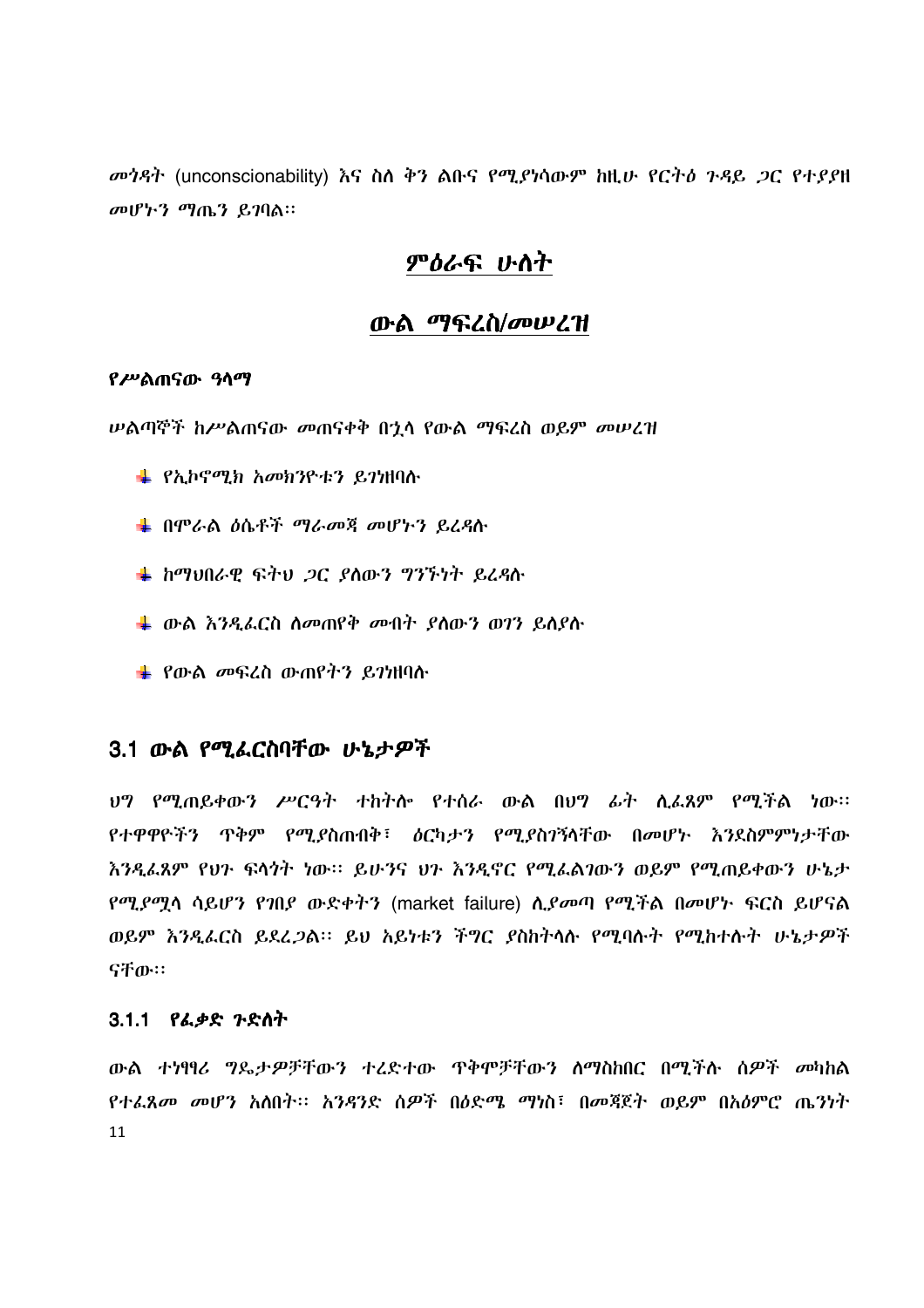ጉድለት ምክንያት ጥቅሞቻቸውን ተገቢ በሆነ መንገድ (rationally) ስማስጠበቅ ይችሳሉ ተብሎ አይታሰብም፡፡ ይህ ህን የሚፌልገውን የ*ጋ*ራ ጥቅም የሚያስገኝ አይሆንም፡፡ እነኚህ ጥበቃ የሚያስፌል*ጋ*ቸው ስአደ*ጋ* የተ*ጋ*ሰጡ ክፍሎች ስስሆኑ ህጉ ከስላ ይሰጣቸዋል። ስስሆነም የፌፀሙት ውል እንዲፌርስ ይደፈጋል። ይህን ማድረግ የሚችለውም በውሱ ተጎድቻለሁ የሚለው ወገን ብቻ ነው። ችሎታ ማጣቱን መከሳከያ ሲያደርገው የፌስገ እንደሁ ውሱ በተደረገ ጊዜ ችሎታ እንደልነበረው ማስረዳት ይጠበቅበታል፡፡ ምክንያቱም <del>ህን ማንኛውም ሰው ችሎታ አለው የ</del>ሚል *ግ*ምት የሚወስድ በመሆኑ። ፍርስ ከመሆን ይልቅ ፌራሽ እንዲሆን የተደረገው መቃሚ የሆኑ የኢኮኖሚ ልውውጦች በየሰበቡ እንዳይታ*ጎ*ሱ ሰማድረግ ነው።

በተመሳሳይ ሁኔታም ህን መሰረታዊ ነው ብሎ የሚጠይቀው የነፃ ፌቃድ መኖር ሰአንድ ውል ህልውና ወሳኝ ጉዳይ ነው። በነፃ ፌቃድ ላይ ያልተመሰረተ ስምምነት የ*ጋ*ራ የሆነ የኢኮኖሚ ጥቅምን (economic welfare) ዋ*ጋ* የሚቀንስ ነው። ስለሆነም ህጉ በነፃ ፌቃድ ሳይ ያልተመሰረተ ስምምነትን አያበረታታም፡፡ ቀደም ሲል በነበረው ክፍል እንደተገለጸውም አስተማማኝነትን የሚያሳድል፣ በግለሰብም ሆነ በህብረተሰብ ደረጃ የሚኖረውን ትርምስ ለመቆጣጠር ከፍ ያለ ወጪን የሚጠይቅ በመሆኑ ተፈሳጊውን ስልጠት አያስገኝም፡፡ ስስሆነም በፌቃዱ ጉድስት የተደረገውን ስምምነት እንዲፌርስለት ተጎጂው እንዲጠይቅ ሀን እድል ይሰጠዋል።

ለአንድ ተወዳዳሪ ገበያ (competitive market) መኖር አስፌሳጊ ነው የሚባሰው በቂ መረጃ ነው። በቂ መሬጃ በሴስበት ሁኔታ የገበያው ተሳታፊዎች በሂደቱ ደስታን በሚያስገኝሳቸው መንገድ የ*ጋ*ራ <u> ዋቅማቸውን ያስከብራሉ ተብሎ አይታሰብም። ስለሆነም ህን ቀና የሆነ የገበደ ውድድርን ስመጠበቅ</u> ሲል በቂ መረጃ እንዳይኖር ዕንቅፋት የሚፌዋረውን አጋጣሚ አያበረታታም ስለዚህም በስህተት፣ በተንኮል እና በመጎዳት (unconscionability) የሚደረጉ ስምምነቶች ሲኖሩ ተዋዋዩ ውሱን እንዲያፈርስ ዕድል ይሰጣል።

12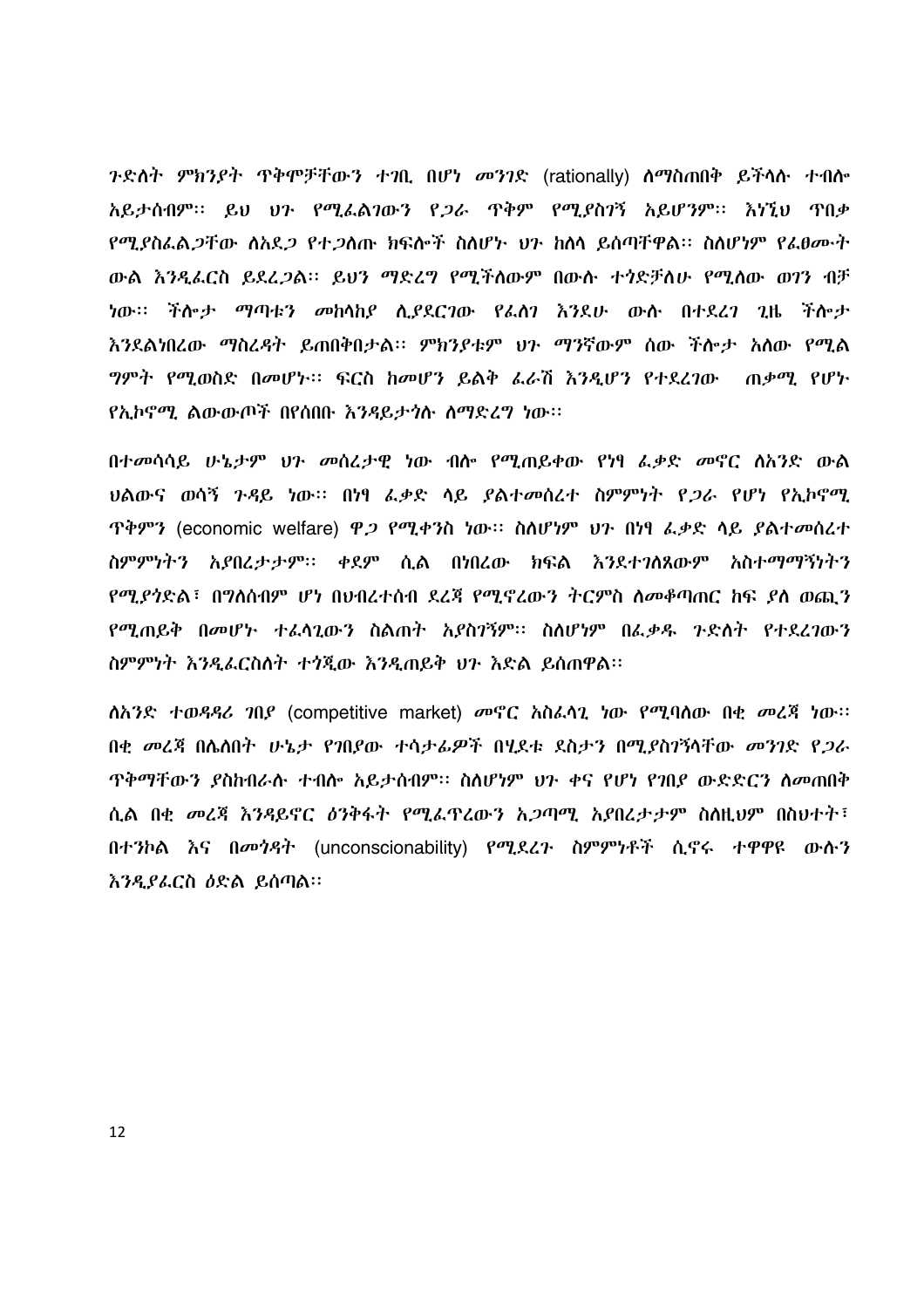#### ከህግ ውጪ፣ ስሞራል ተቃራኒ መሆን እና ስውሱ አፃፃፍ የተደነገገውን ስርዓት  $3.1.2.$ ያልተከተሰ መሆን

#### ሀ. ከሀግ ውጪ እና ለሞራል ተቃራኒ መሆን

ማንኛውም ውል የህብረተሰቡን ጠቅሳሳ ጥቅም ስመጠበቅ በተዘጋጀው የህግ ማዕቀፍ ውስጥ እንዲከናወን ይፌስ*ጋ*ል። ማኅበራዊ ህጉን (pubic law) ፣ ፖሊሲ*ዎችን* በሚቃረን መንገድ የተፌጸመ እንደሆነ ዕውቅና አያገኝም፡፡ ይህን መጣስ ተፈሳጊውን ማህበራዊ ፍትህ አያስገኝም፡፡ ስስሆነም አይበረታታም፡፡ ይህ ብቻም አይደለም፡፡ ህብረተሰቡን ከሚያስተሳስሩት ማህበራዊ ዕሴቶች ውስጥ አንዱ የኔ ናቸው፤ ሊጠበቁልኝ ይገባል የሚላቸውን የሞራል ዋ*ጋዎች* (moral values) መጠበቅ አንዱ የህን ዓለማም ነው። ስለሆነም እነኚህን ሁኔታዎች ከማምት ውስጥ ያላስገባ ስምምነት ዕውቅና አይሰጠውም። ፍርስ እንደሆንም ይታሰባል።

#### ለ. ህን የሚጠይቀውን የአፃፃር ሥርዓት ተከትሎ የተሰራ አለመሆን

ውሎች በተዋዋዮች ፌቃድ ሳይ የተመሰረቱ መሆን አሰባቸው። እንዴት እና በምን ዓይነት ሁኔታ መዋዋል እንደሚፌልን የሚወስነት እነሱው ናቸው። ህግ ጣልቃ አይገባም። ይሁንና የህብረተሰቡን ጠቅሳሳ ጥቅም ከማስጠበቅ አንጻር የተወሰኑ ንደቦች ይጣሱባቸዋል፡፡ አንዱ ህን ወሳኝና አስፌሳጊ ናቸው በሚሳቸው የውል ዓይነቶች ላይ ተዋዋዮች ሲከተሱ የሚገባውን የአፃፃፍ ሥርዓት *የሚመ*ለከት ነው። የተለየ የአፃፃፍ ሥርዓት እነዲከተሉ በሀግ የታዘዘ በሆነ ጊዜ የህን ቃል መከበር <u>አለበት [1678 (3) (ሐ)] ፡፡ ይህ ማስት ህን በመርህ ደረጃ በፌቃድ ሳይ የተመሰረተ ከመሆን አልፎ</u> ፎርምን በመርህ ደረጃ አይጠይቅም ማስት ነው።

ስምምነቶች አንድ ዓይነት የአፃፃፍ ሥርዓትን እንዲከተሉ የሚፌስግበት ምክንያት

1. ሀን ዋና ናቸው በሚሳቸው ንዳዮች ሳይ የተዋዋዮቹን ዋቅም አስተማማኝ በሆነ መንገድ ለመጠበቅ ታስቦ ነው። ለምሳሌ አንድ ውል በጽሁፍ እንዲሆን መታዘዙ የውሱን ይዘት ሰማሬ*ጋገ*ዋ የሚደረገውን ዋረት ያቀሳል። በዚህ ረገድ ሲኖር የሚችስውን ውዝግብም ይቀንሳል። በዚህ የተነሳም የሰዎችን የውል ግንኙነት ውጤታማ በሆነ መንገድ መምራት ይቻላል *ማ*ለት ነው። ኢኮኖሚያዊ በሆነ አስተሳሰብም ለማሪ*ጋገ*ጥ የሚደረገውን ጊዜ፣ ወጨ እና ድካምን በመቀነስ ስልጠትን የሚፈጥር ነው።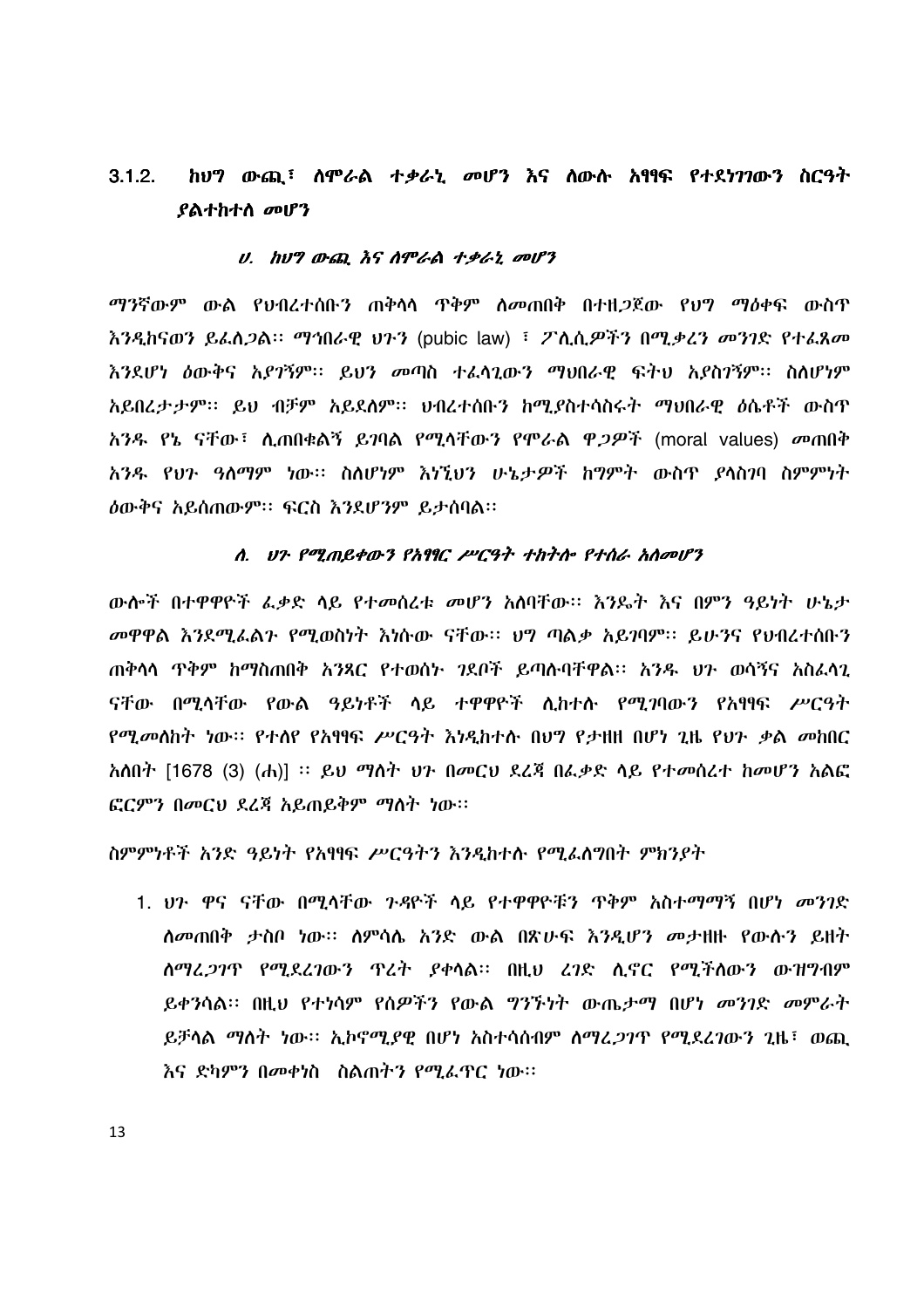- 2. ተዋዋዮች በችኮሳ ቃል ከመግባታቸውና ይህም በነርሱ ሳይ አስገዳጅ ከመሆኑ በፊት በንዳዩ ሳይ እንዲያስቡበት የአፍታ ጊዜ እንዲያገኙ (precautionary role) ማድረግ ነው፡፡
- 3. ደካማውን ተዋዋይ ወገን ስመጠበቅም ይረዳል፡፡ ሴስው ወገን ማስረጃው እንዲደርስው በመጠየቅ የመደራደር አቅም የሴስውን ተዋዋይ ጥቅም ያስጠብቃል (protective function):: በአሠሪና ሠራተኛ ህግ ሳይ አሠሪው ለሠራተኛው መቀጠሩን በጽሁፍ እንዲያሳውቀው እንደሚያዘው ማስት ነው። ታዲያ በነኚህ መሰረቶች ሳይ የቆመውን ዓስማ ስማሳካት ውስ ውጤት እንዲኖረው ከመደረጉ በፊት የተጠየቀውን ሥርዓት ማማስቱን ማረጋገጥ ይጠይቃል። ከተዋዋዮች እንዲነሳ ሳይጠበቅ ፍርድ ቤቱ ሲያነሳው የሚችለው ንዳይ ነው። የህንን ዓላማ ስማስፌፀም ከፍርድ ቤቶች የተሸለ ዕድል ደለው የለም። ስለሆነም ፍርድ ቤቶች በዚህ ረገድ 3ቂ መሆን ይገባቸዋል።

# 3.2 ውል እንዲፌርስ ስመጠየቅ መብት ስሳስው ሰው፣ ስስሚጠየቅበት ጊዜ እና ስ**ስውል** *መ***ፍረስ ው**ጤት

#### 3.2.1 ውል እንዲፌርስ ስመጠየቅ መብት ስሳስው ሰው እና ስስሚጠየቅበት ጊዜ

ለአንድ ውል ውጤት ማግኘት የሚያስፌልጉት ሁኔታዎች የተሚሱ እንደሆነ ይፌፀማሉ፡፡ የተጓደሱ እንደሆነ ግን ውሱ እንዲፌርስ ይደፈጋል። ጥያቄውን ስማቅረብ የሚችሰውም በፌቃዱ ጉድስት ወይም በችሎታው ማጣት ሰበብ በውሱ የተንዳው ወገን ብቻ ነው። ሴሳ ሰው ጥቅም ኖሮት ቢሆን እንኳ ስመጠየቅ አይፌቀድም። ውሱ ከሀግ ውጪ ነው፣ ስህሲና ይቃረናል ወይም የተደነገገውን የአፃፃፍ ሥርዓት አልተከተለም በሚል ውሱ እንዲፌርስ ለመጠየቅ ሥልጣን የተሰጠው ግን ለተዋዋዮችና በንዳዩ ሳይ ጥቅም አለኝ ለሚል ማንኛውም ሰው ነው። ይህ ልዩነት የኋለኞቹ ምክንደቶች ጉዳቱ ከተዋዋዮች ማሕበራዊ እና ኢኮኖሚደዊ ደህንነትም በላይ ጠቅሳሳውን ህዝብ የበሰጠ የሚታዱ ቀውስን የሚፌዋሩ ናቸው በሚል ትኩረት የተደረገባቸው መሆኑን የሚጠቁም ነው።

ከዚህ በተረፌ ዋያቄዎቹ የሚቀርቡበት ሁኔታ በጊዜ የተገደበ ስለመሆኑ ከፍ.ብ.ህ.ቁ.1810 (2) መረዳት ይቻሳል፡፡ ውል የማይፈጋበት ምክንያት ከቀረበት ጊዜ ጀምሮ በሁስት አመት ውስዋ ውል 14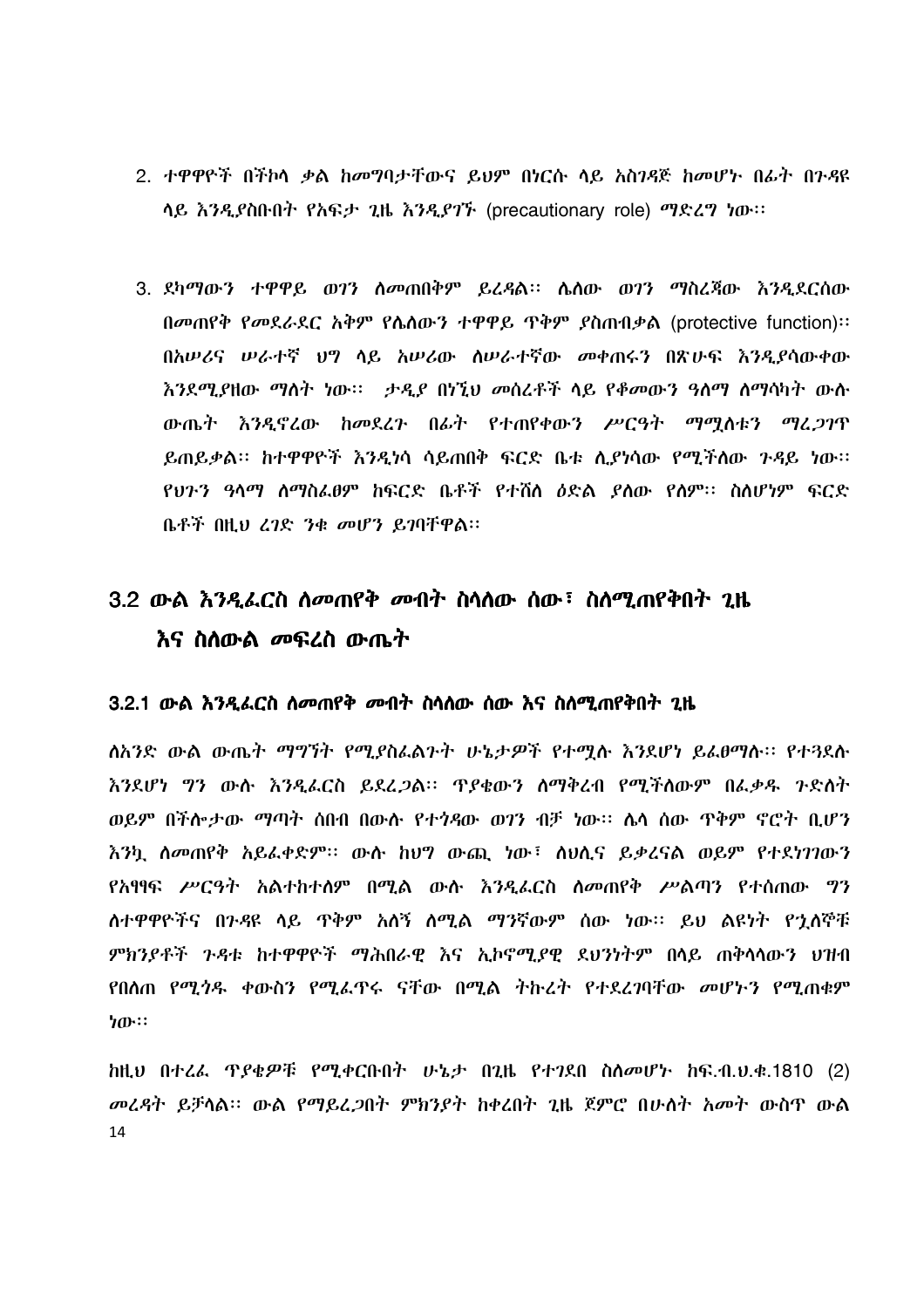እንዲፌርስ መጠየቅ አለበት፡፡ ውል የማይፈጋበት ምክንያት ከቀረበት ማስቱ ውሱ የማይፈጋበት ምክንያት የሚቀርባቸውን እንደችሎታ ማጣት፣ አቅሙ-አዳም አሰመድረስ ወይም መገደድ ያሱትን unconscionable contracts P+227 AS Ahn መጠን ያደረሰ ሰው ያደረጓቸውን ውሎች *የሚመ*ለከቱ ናቸው። ውሱ ከተደረገበት ጊዜ ጀምሮ በሚቆጠር በሁስት ዓመት ውስጥ እንዲፌርሱ ካልተጠየቁ ይፀናሉ።

#### 3.2.2 የውል መፍረስ ውጤት

አንድ ውል የማይረ*ጋ* በመሆኑ ምክንያት እንዲፌርስ የተደረገ እንደሆነ በተቻለ መጠን ተዋዋዮች ወደነበሩበት ቦታ እንደመሰሱ ማድረግ ይገባል፡፡ ውሱ የፀና ነው በሚል ዕምነት ውሱን በመፌፀም ረገድ የተደረጉ ስራዎች ካሉ ቀሪ ይሆናሉ። ውጤት ያሴሳቸው ወይም የማያስገኙ ይሆናሉ። ይህ *ማ*ስት ስስውሱ አፌፃጸም የተደረጉትን አንዱ ስሴሳው *መ*መስስ ይኖርበታል ማስት ነው።

ይህ የውል ማፍረስ ውጤት አንዱ ገጽታ ሲሆን ሴሳው ደግሞ ተዋዋዮችን በተሰያየ ምክንያት እነበሩበት ቦታ መመሰስ የማይቻል፤ አስቸ*ጋ*ሪ ወይም ከፍ ያለ መሰናከል የሚያመጣ ሲሆን ህን የሚያስቀምጠው አማራጭ ነው። ስለውሱ አፌጻጸም የተሰሩ ሥራዎች ሁሉ እንደረጉ እንዲቀሩ  $PHA$ ::

ሁልጊዜም ማስት በሚቻል ደረጃ ውል ከፌረስ በኂሳ የመጀመሪያውን አማራጭ በመጠቀም ተዋዋዮች ወደነበሩበት እንዳመስሱ በማድረግ ውሳኔ የሚሰዋ ስለመሆኑ በርካታ የፍርድ ቤት ውሳኔዎችን በማየት መረዳት ይቻሳል። ፍርድ ቤቶች ሁስተኛውን አማራጭ ሲጠቀሙ አይታይም። መመሳሰስ የሚቻልበት ሁኔታ ሁልጊዜም ስሳስ ነው ብሎ መደምደም ያስቸግራል። በቅርብ ጊዜያት የፌደራል ጠቅሳይ ፍርድ ቤት በነ ወ/ሮ *ጎ*ርፌ ሳይ የሰጠውን ውሳኔ ተከትሎ በየፍርድ ቤቱ የሚቀርቡ ጉዳዮች መብዛት ይህንን ክፍተት ስመጠቀም ከመሻት የሚነሱ ናቸው ብሎ በድፍረት ሰመናገር ብዙ የሚያሳቅቅ አይደስም፡፡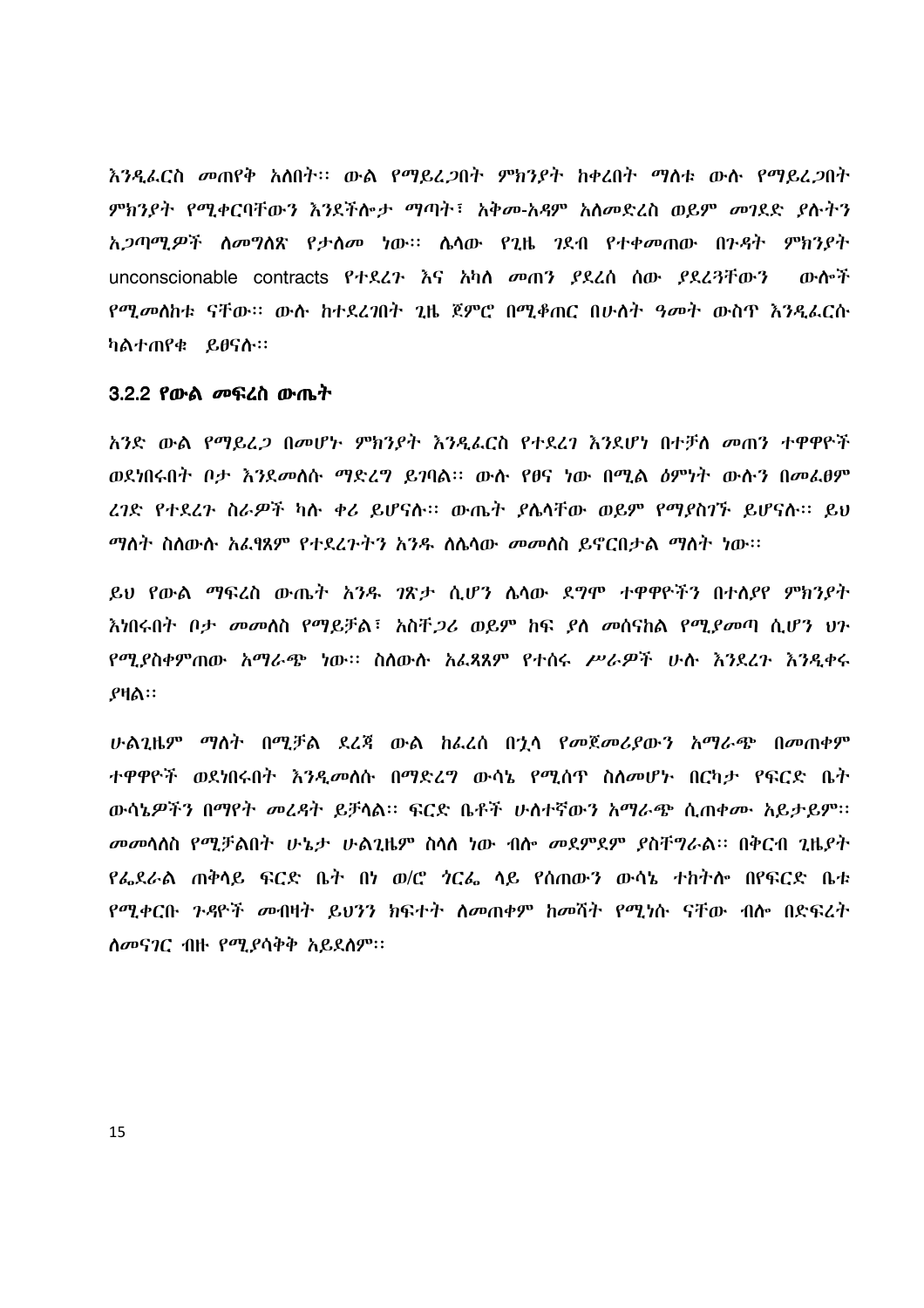# የውል መፍረስ/መሠረዝ ሳይ ስማወያያነት የቀረቡ መልመጃዎች

- 1. የማይንቀሳቀስ ሀብት ሽደጭን በተመሰከተ ውስ ውል ስማዋዋል ሥልጣን በተሰጠው አካል *ፌት ወይም በሚገ*ባ አካ*ኂን* በፍርድ ቤ*ት መዝገ*ብ *ፊት መሆን* አለበት በማስት በፍትሐብሔር ሀግ ቁጥር 1723 ሳይ ተገልጿል። ይህን አሰማሚሳት ውሱን ፍርስ ያደርገዋል? ወይስ ህን በወጣ ጊዜ እንዲህ ያሉትን ምዝገባ የማያከናውኑ ተቋማት ባልነበሩበት ጊዜ ስስሆነ በጊዜው የነበሩትን ውሎች ሁሉ ፍርስ የማድረግ ዓላማ ይዞ አልተነሳም፡፡ ይልቁንም ሕብረተሰቡ ስለደህንነቱ ውሎቹን በሚመለከተው አካል አንዳያስመዘግብ የሚመራ ከመሆን አልፎ ውሱን ፍርስ የማድረግ ውጤት የስውም፤ ውጤቱም ቢሆን በ1723 ላይ አስመገለፁ ስዚህ ጠቋሚ ነው ማለት አለብ3? እርስዎ የትኛው3 ይደግፋሉ?
- 2. አንድ ውሱ በ1720 መስረት እንደረቂቅ ይቆጠራል በማስት እና ውሱ እንዳክተል የታዘዘውን *የአዓዓፍ ሥርዓት ባለመከተሉ ፍርስ ነ*ው በማለት *መ*ካከል ያለው ልዩነት ምንድን ነው? አንድ ውል ፍርስ ነው ሲባል ከመሰረቱ እንዳልተሰራ ይቆጠራል?
- 3. መኖሪያ ቤትን የማከራየት ስምምነት በጽሁፍ ያልተደረገ እንደሆነ ውሱ ፍርስ ይሆናል? (ኪቤአድ እና ሶስና አስፋው)
- 4. የኢንሹራንስ ውል በጽሁፍ ካልተደረገ ፌራሽ እንደሆነ በፍትሐብሔር ህግ ቁጥር 1725 ሳይ ተገልጿል። ይህ ምን ማስት ነው? የፌደራል ጠቅሳይ ፍርድ ቤት በሳሊኒ እና አዋሽ ኢንሹራንስ ንዳይ ሳይ የኢንሹራንስ ውል ሰረጅም ጊዜ የሚደረግ ካስሆነ በቀር በጽሁፍ እንዲደረግ አስፈሳጊ አይደሰም ሀን አያዝም የሚል አቋም ወስዷል እርስዎስ ይህን አቋም እንዴት ያዩታል? በተመሳሳይ አቋም የዋስትና ውልም ለረጅም ጊዜ የተደረገ ካለሆነ በቀር የግድ በጽሁፍ እንዲደረግ አልታዘዘም ማስት ይቻሳል? አስተያየትዎን ይስጡበት፡፡

በዚህ ዙሪያ የህን ዓሳማ ዳኞች ስረጅም እና ስአጭር ጊዜ የተደረጉትን እየሰዩ እንዲሰሩ ፍሳምት አሰው? ድንበሩስ እንዴት ስመወሰን ይቻሳል? ነው ወይስ ህን ስረጅም ጊዜ <u>የተደረጉ ውሎች በማስት በ1725 ላይ ሲጋስጽ ከዚደ በላይ የተጋስፁትን ዝርዝሮች ስረጅም</u> ጊዜ እንደተደረጉ ውሎች ደምድሚል (has presumed) እንበል? የትኛው ትክክል ይመስልዎታል?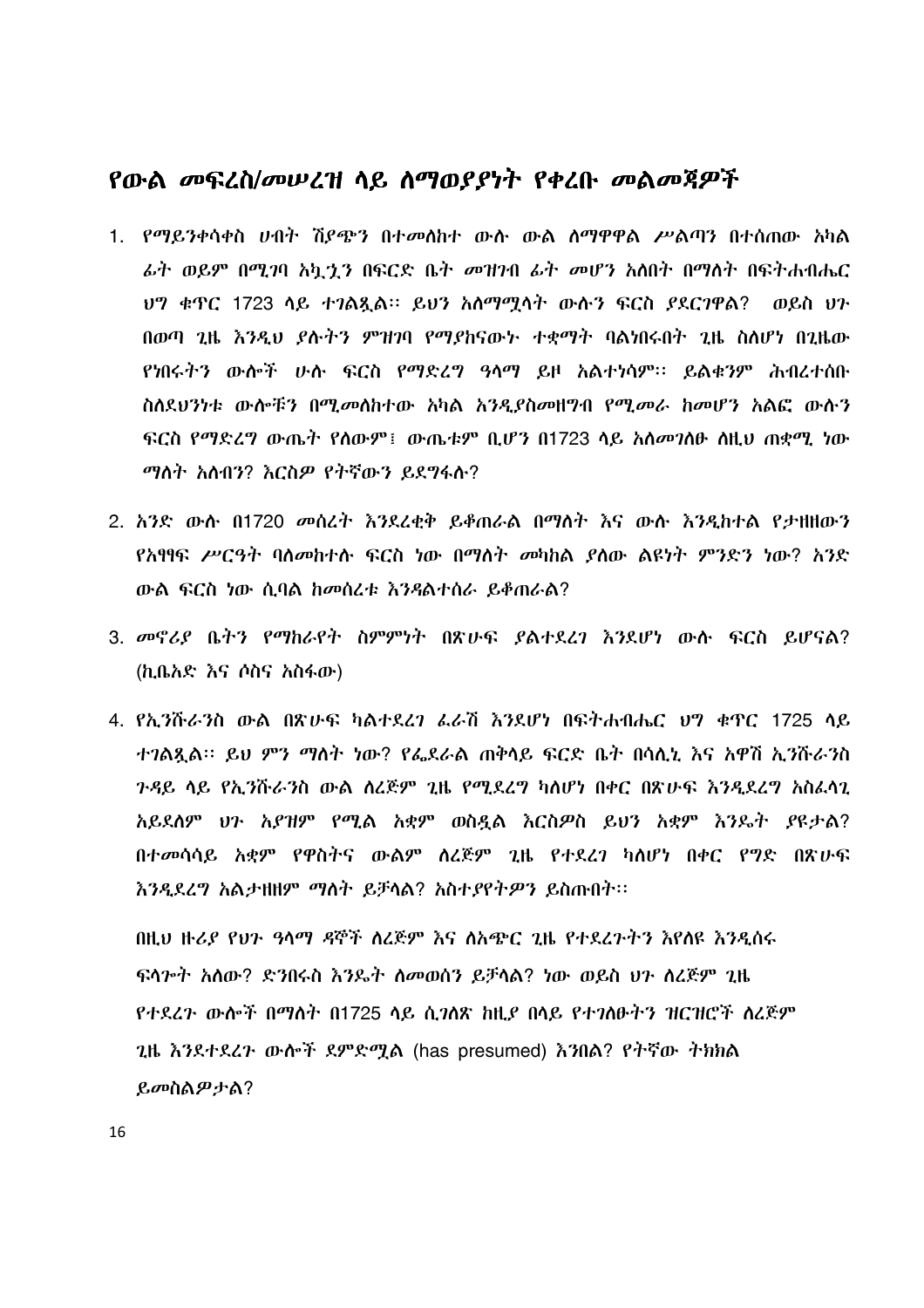- 5. ከ500 ብር በላይ ያለን ብድር በጽሁፍ ካልተደረን በቀር ፌራሽ ይሆናል? ካልሆነ ከብር 500 በላይ በብድር *መ*ውሰዱን *ገ*ልጾ የፌረመበት ሰነድ በሁለት ምስክሮች አለመረ*ጋገ*ጡ በማስረጃነት የቀረበውን ስነድ ፍርስ *ያ*ደር*ገ*ዋል? (see ታደሰ እንዳይሳሱ እና ብርሃ*ኑ* እሸቱ)
- 6. በአንድ ወቅት አንዲት ሴት ከባንክ በብድር ገንዘብ ሲወስዱ መሐመድ ዋስ ሆኗቸዋል፡፡ በዋስትናም ከፌረ*መ* በ<u>ኂ</u>ላ ይኸው ሰው ከተደ*ዳሪ*ዋ ወ/ሮ አበበች በአንድ ዓመት ጊዜ ውስጥ በብድር የወሰዱትን 7ንዘብ ስኢትዮጵ*ያ ንግ*ድ ባንክ ስመክፌል የተስማሙ ቢሆንም ስዋሱ አስጊ ሁኔታን ሳስመፍጠር በስድስት ወር ሲከፍሱ፣ በዚህ ጊዜ ውስዋ ከፍሰው የማይጨርሱ ቢሆን የቡና ቤት የንግድ ድርጅታቸው ስዋሱ ስማስረከብ ይስማማሉ፡፡

ሰዋሱ ቃል በ*ገ*ቡሰት መሰረት ብድሩን በስድስት ወር ጊዜ ውስጥ አልከፌሱም፡፡ አንዱ ዓመትም እያለፌ በመሆኑ ስዋሱም ሆነ ስባለዕዳዋ ከባንክ ማስጠንቀቂያ ይደርሳቸዋል። ይከስሳሉ።

ዋሱ ከወ/ሮ አበበች *ጋ*ር በነበረው ስምምነት መሰረት የቡና ቤቱ ድርጅት ስመንብረትነት ይዛወርልኝ የሚል ክስ ያቀርባል። ሴትዮዋም ባንክ የአንድ ዓመት ጊዜ ሰጥቶኝ እያለ ዋሱ በስድስት ወር መክፌል አሰብሽ ብሎ ማስፌፈሙ ትክክል አይደስም ፍርስ ነው ብሳ ተከራከረች፡፡ ፍርድ ቤቱም ግዴታዋን በማክበድ ውስታ ውስጥ ንብታስች ከሚባል በቀር ውሱን ስማፍረስ የሚያበቃ ምክንያት የስም ብሎ ስም እንድታዛውር ወሰነ፡፡

*ጉዳ*ዩ በአማራ ክልል ጠቅሳይ ፍርድ ቤት ከታየ በኂሳ ወ/ሮ አበበች ከኢትዮጵ*ያ ንግ*ድ ባንክ *ጋ*ር ያደረጉት ውል በርሳቸውና በባንኩ መካከል ህግ ነው (1231)፡፡ ይህን ህግ በመቃረን የሚደረግ ስምምነት ደግሞ ህገ ወዋ ይሆናል። ስለሆነም ውሱ ህገ ወዋ ስለሆነ ማስፌፀም አይቻልም ብሎ ወሰነ። በይግባኘ ንዳዩ የቀረበለት የፌዴራል ጠቅላይ ፍርድ ቤትም አፀናው።

አንድ ውል ህገ ወጥ ነው ማስት ምን ማስት ነው? የፍርድ ቤቶቹ መደምደሚያ ትክክል ነበር ብለው ያስባሉ? ስምን?

7. በሁለት ሰዎች መካከል የብድር ውል ተፌርሚል፡፡ ብድሩ ባሰመከፌሱ ክስ ቀረበ፡፡ ብድሩ አልተከራሰም በሚል ሰቀረበበት ክስ ተበዳሪው አልተበደርኩም አይልም፡፡ ነገር ግን በውሱ ሳይ የፌረምኩት እኔ ብቻ ነኝ በውሱ ሳይ ደግሞ መፌረም ያስበት በሁለታችንም ነው፡፡ ይህን *የማያሚ*ነው የጽሁፍ ማስረጃ ፍርስ ነው በማስት ይከራከራል። እርስ*ዎ*ስ *ያለዎት ሀ*ሳብ ምንድንው?

17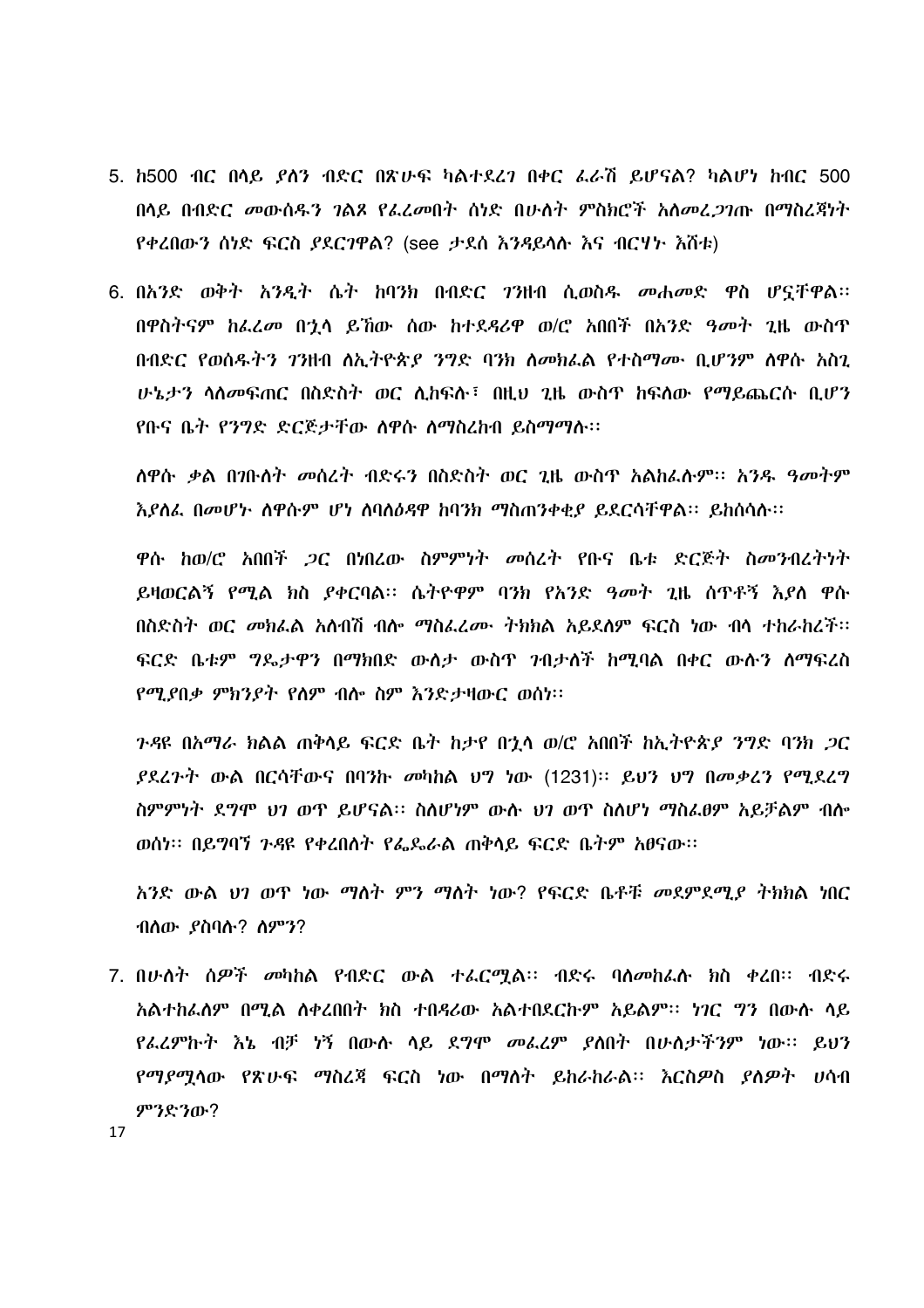8. በህግ የተደነገገውን የአፃፃፍ ሥርዓት ያልተከተሰ ውል አሰ፡፡ ይህን ውል መሰረት በማድረግ ክስ <u>የቀረበበት ባለዕዳ ውሉ የአፃፃፍ ሥርዓቱን ያልተከተለ ውል ስለሆነ አልንደድበትም በማለት</u> ይከራከራል፡፡

ባስንንዘቡ በበኩሱ ውሱ እንዲፌርስስተ ክስ ማቅረብ የነበረበተ በሁስተ ዓመተ (1810) ውስጥ ነው። በዚህ ጊዜ ውሱን ያሳፌረስ በመሆኑ በጊዜ ሂደት ውሱ የፀና ሆኗል። የፀና ውል ደግሞ መፌፀም ስሳሰበት ሲከፍሰኝ ይገባል ከዚህ በተጨማሪም ወሱ አስር ዓመት ያልሞሳው በመሆኑ ይክፌለኝ በማለት ይከራከራል፡፡ ምን አቋም አለዎት? የማን ክርክር ተቀባይነት ያለው ይመስልዎታል።

- 9. ብዙ ጊዜ በፍርድ ቤቶች እንደሚታየው የአንድ ውል የአፃፃፍ ሥርዓቱን ተከትሎ መሠራት *አስመሠራት ጭ*ብዋ ሆኖ ሲቀርብ የሚጠየቀው ሥርዓት አልተሟሳም ብሎ ፍርድ ቤቱ *ያመ*ነ እንደሆነ ውሱን ፍርስ በማድረግ ተዋዋዮቹ ወደነበሩበት ሁኔታ እንደመሰሱ *ያ*ደር*ጋ*ል። ግን ሴሳ አማራጭ አይኖርም? ካስ መቼ እና በምን ሁኔታ መጠቀም አስብን?
- 10. አቶ ሙሳቱ ሰአቶ ሁነኛው ብር 2,000 (ሁሰት ሺህ ብር) ያበድራሱ። የመመሰሻው ቀን ሐምሴ 10 ቀን 2001 ዓ.ም ነው። በዚህ ጊዜ ባይመልሱ በየወሩ ብር 30 ወስድ እየታሰበ ሲከፌል ተስማምተዋል። አልፈክፈለም።

አቶ ሙሳቱ ክስ መሠረቱ። አቶ ሁነኛው ውሱ ህገወጥ ስለሆነ አልጠየቅበትም በማለት ይከራከራሱ፡፡ ይህን የሚሉት ወሰዱ ህገ ወዋ ነው በማስት ነው፡፡ እርሶ ዳኛ ቢሆኑ ምን  $P_{\alpha}$  $C_{\beta}$  $\Lambda$  $2$ 

 $11.20$ ሩ  $1/\sigma$ ድጎን ቁስ  $1/\sigma$ ድኅን ሪዳ በስልክ ብር እንዳበድራቸው ጠይቀውኝ በኢትዮጵያ ንግድ ባንክ በኩል ብር 50 000 ልኬሳቸው ተቀብልዋል ነገር ግን ሲመልሱልኝ ያልቻሉ ስለሆነ ይክፌሉኝ በማለት ክስ አቀረበ፡፡ አቶ ገ/መድኅን በበኩሳቸው ብር 50 000 መቀበሳቸውን ያምናሉ የሚከራከሩት ይህ *ገን*ዘብ ቀደም ሲል እኔ አበድ*ሬ*ያቸው ስለነበር ስለብድሩ የተሰጠኝ ክፍያ ነው በማለት ነው። *ገን*ዘብ አበድራስሁ ካሉ ስለማበደራቸው የፅሁፍ ማረ*ጋገጫ* ሲደቀርቡ ይገባል፤ ከባንክ 18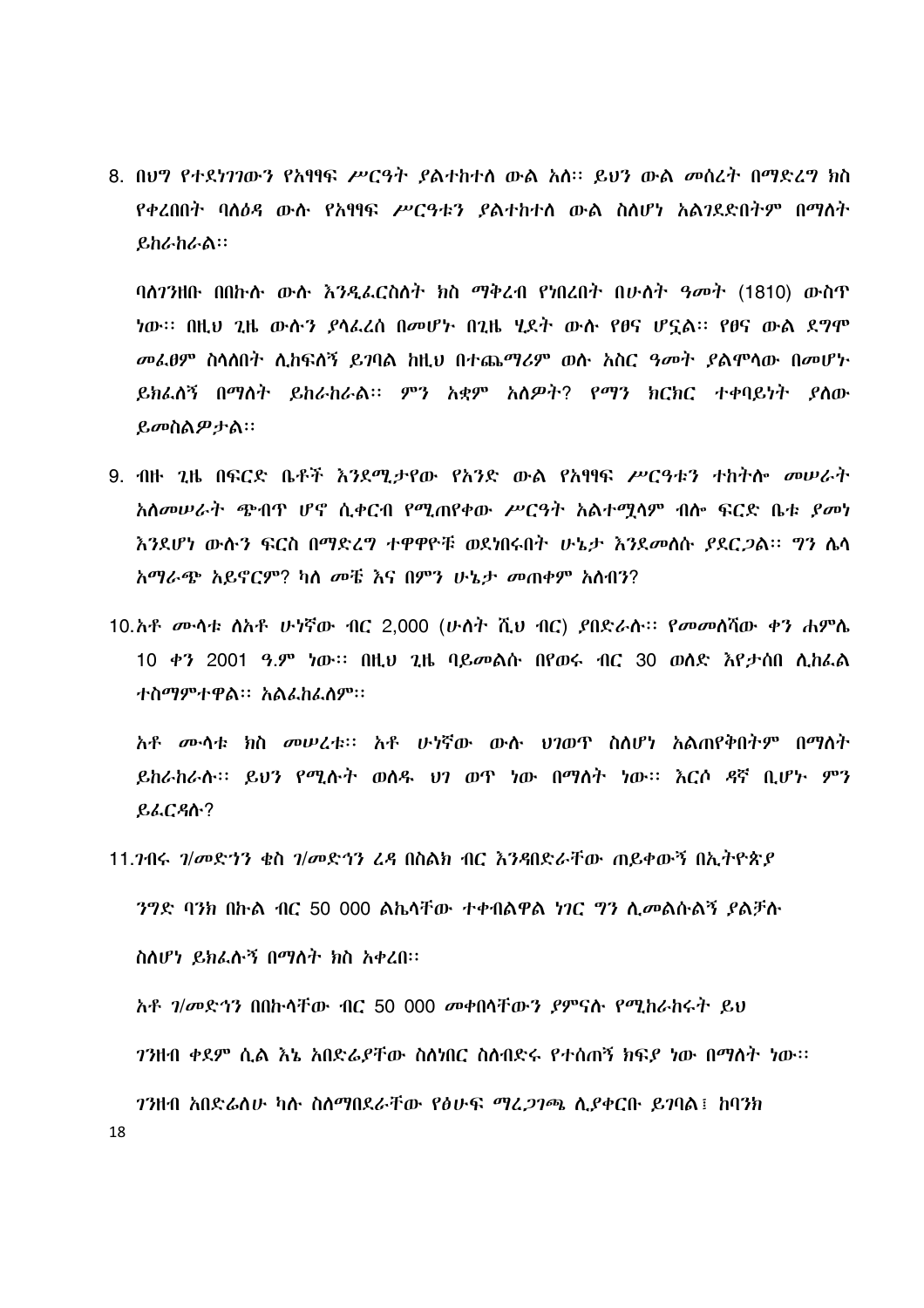አግኝቼዋስሁ የሚሱት የገንዘብ መቀበያ ደረሰኝ ሰጥቼዋስሁ ስሚሱት ብድር ማፈ*ጋገ*ጫ ሲሆን አይችልም ይላሱ።

ፍርድ ቤቱም ቄስ ገ/መድኅን ብር 50 000 መቀበሳቸውን አልካዱም፤ ይህን ገንዘብ የተቀበሱት ቀደም ሲል ሰዋቼው ነበር ስሚሱት ብድር ከሆነ ማበደራቸውን በቅድሚያ ማስረደት ያሰባቸው እሳቸው ናቸው፤ በአዎንታዊ መልኩ የሚከራከር ሰው የክርክሩን ፍሬ ነገር ማስረዳት ይገባዋል፡፡ ይህን ሳያደርጉ የሚያቀርቡት ክርክር ተቀባይነት የሰውም በማለት ክስ የቀረበበትን ገንዘብ እንዲከፍሉ ይወስናል።

በፍርዱ ሳይ የተሰጠውን ትችት እንዴት ያዩታል? አስተያየትዎን ይስጡበት፡፡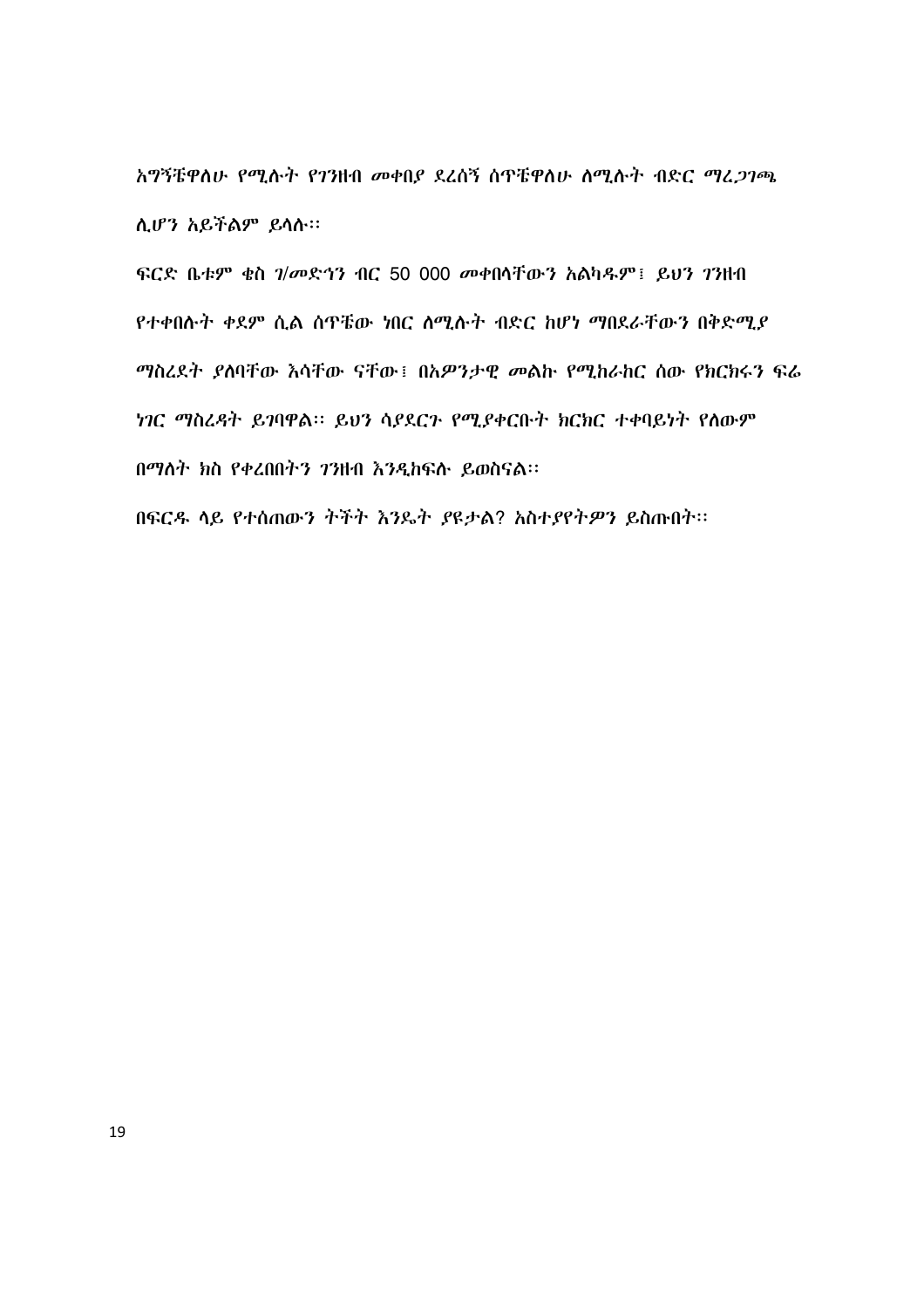# ምዕራፍ ሶስት

# የውል አለመፌፀም ደንብ

#### የሥልጠናው ጠቅሳሳ ዓሳማ

ሠልጣኞች ከሥልጠናው በኂሳ፣

- ₩ በውል አሰመራፀም ምክንያት የሚደርሱ ጉዳቶችን ይለያሱ፡፡
- ₩ በውሱ አስመፌፀም ምክንያት የተጎዳ ሰው ያስውን አማራጭ ይስያሱ፡፡
- ₩ ውል ያልተፌፀስት ሰው ሲኖሬው የሚገባውን ዋንቃቄ ይገነዘባሉ፡፡

# የሥልጠናው ዝርዝር አሳማዎች

ሠልጣኞች ከውይይቱ በኂላ፣

- ♣ ውልን በግጼታ ማስፌፀም የሚቻልበትን ሁኔታ ይለያሱ።
- $\frac{1}{2}$  በኪሳራ አከፋፌል ረገድ የውል እና ከውል ውጪ ህጎች ያሳቸውን ግንኙነት ይገነዘባሉ፡፡
- ₩ የንዳቶች ዓይነቶችን ይስያስ፡፡
- ₩ የኪሳራ ዓይነቶችን ይለያሉ።
- $\frac{1}{2}$  በኪሳራ አከፋፌል ፈገድ ዳኛ ሊኖረው የሚገባውን ሚና ይለያሉ፡፡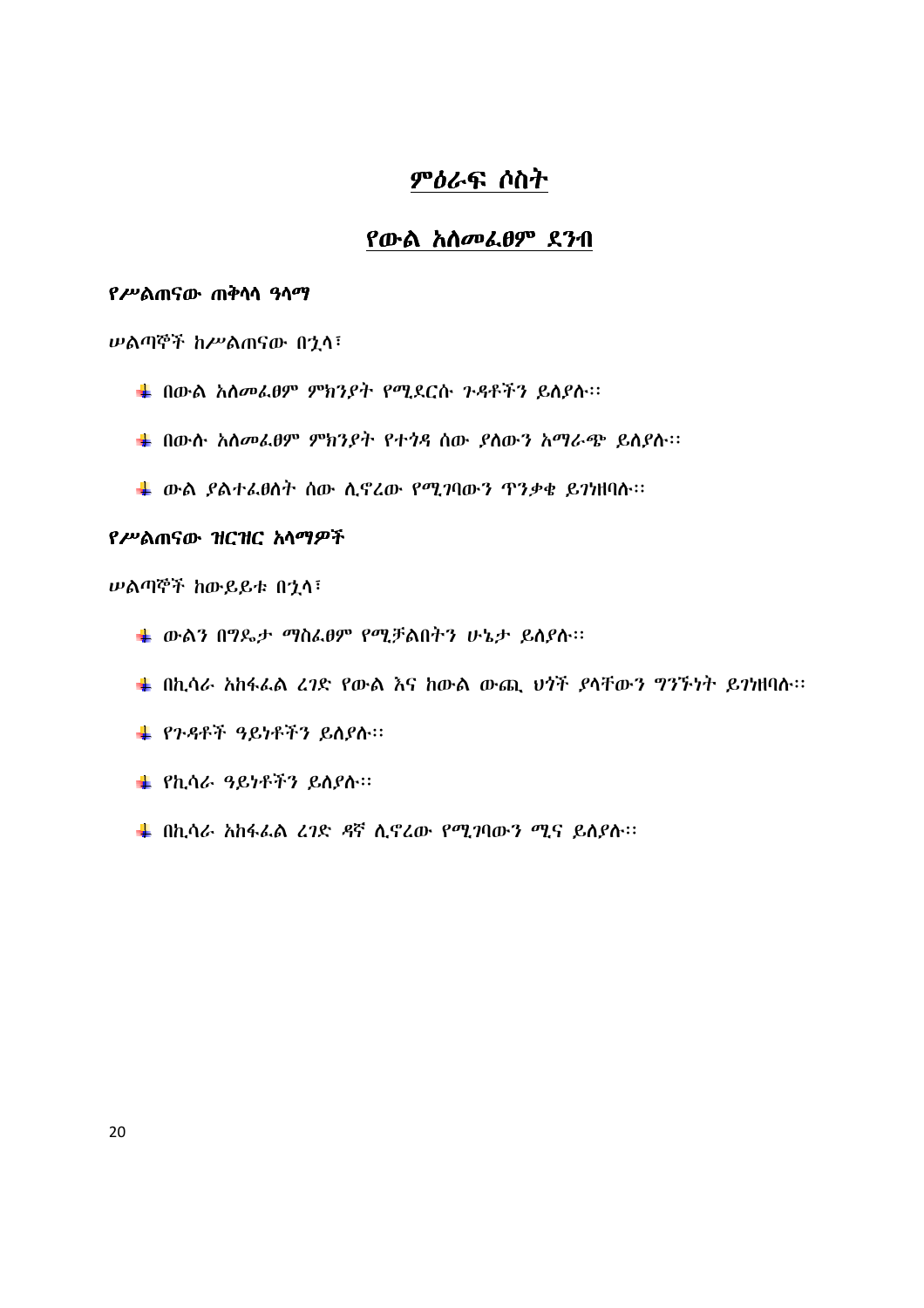# 4. የውል አስመፌፀም ደንብ

ሰዎች የውል ግዴታ ውስጥ የሚገቡት በአንድ ምክንያት ነው። ይህ ምክንያታቸው እንዲሳካ ይፌል*ጋ*ሱ፡፡ *የሚደስገኝ*ላቸውን ዋቅም ደስባሉ፡፡ የሀብት ልውውጥ በራሱ አንድ ዓይነት የኢኮኖሚ <u> ዋቅምን ያስገኛል፡፡ የበለጠ ገንዘብ ስማትረፍም ይረዳል፡፡ ዋሬ ሀብቶች ወደሚፌስንበት ውጤት</u> የሚቀየሩት በዚሁ መንገድ ነው። ምርታማነት ይበረታታል። ነገር ግን ይህ እንዲሆን የሰዎችን መተማመን ሰማትረፍ በሚችል ደረጃ የውል ግንኙነት ጥበቃ ያስፌልገዋል፡፡ ልውውጥ ቀና የሚሆነው በዚህ ሁኔታ ነው። በዚህ የተነሳ ስውል ዋበቃ መደረጉ የተገባ ነው። ሰው በቃሉ ይታሰራል የሚሰው ብሃልም የዚህ መሠረታዊ ሀሳብ ነፀብራቅ ነው።

ይህ ቢሆንም ታዲያ በተለያዩ ምክንያቶችውል አፌፃፀም ችግር ሲገዋመው ይችላል። አንዱ ወይም ሴሳው ተዋዋይ ውሱን ስመፌፀም የማይችልበት ወይም የማይፌልግበት ምክንያት ሲፌጠር ይችሳል፡፡ እንዲህ ሲሆን የህን ጥበቃ ትርጉም የሚያገኘው ውሱን ያሳከበረው ወገን የገባበትን ስምምነት በግዴት እንዲራዕም ወይም ውሱ ሳልተራፀመሰት ሰው ካሳ እንዲከራሰው በማድረግ ነው፡፡ ውሱ የፌረሰበት ወገን ከነዚህ ምርጫዎች ውስጥ አንዱን በመውሰድ መብቱን ስማስከበር ይችሳል፡፡ የሁሱንም አሠራር እንደየቅደም ተከተሱ የምናየው ይሆናል ፡፡

# 4.1 ውል በግጼታ እንዲፌፀም ስስመጠየቅ

እንዲህ ያስው መፍትሄ ውሱ የፌረስበት ወገን መብት በተሻሰ መንገድ የሚያስጠብቅ ነው፡፡ የባለዕዳውን ፌቃድ ማግኘት ሳያስፌልግ በፍርድ ሀይል በስምምነቱ መሠረት ቃል የተገባውን አንድ ነገር ስማስገኘት ይረዳል፡፡ ውስ በፌቃድ ተፌጽሞ ቢሆን ኖሮ ውስ የፌረስበት ወገን ይገኝ የነበረበት በታ ሳይ የሚያስቀምጠው ይሆናል፡፡

ርግጥ መብቱን ሁልጊዜም በቀሳሱ የምናገኘው አማራጭ አይደሰም። ስምሳሌ አንድን ምርት በአንድ የተወሰነ ጊዜ ስማቅረብ ግዴታ የገባ ሰው ቃሉን ስማክበር ሳይችል ወይ ሳይፌልግ ቀርተል እንበል፡፡ ውሱ የፌረስበት ሰው ውሱ በግዴታ እንዲፌፀምስት ይፌል*ጋ*ል።በክርክሩ ሂደት *ግን ም*ርቱ ከዓለም *ገ*በያ ይጠፋል። እንዲህ ሲሆን ውሱን በግዴታ ስማስፌጠም አይቻልም። ሴሳ አማራጭ በመጠቀም ውሉ የፌረስበት ወንን ካሳ እንዳያንኝ ከማድረግ በቀር በጥያቂው መሠረት ስማስተናገድ ያስቸግራል። ይህ ማስት አንድ ውል ስመፌፀም የማይቻል መሆን ይህንን መፍትሄ ስመጠቀመም *ያስንን ዕ*ድል *ያ*ጠባል ማስት ነው። 21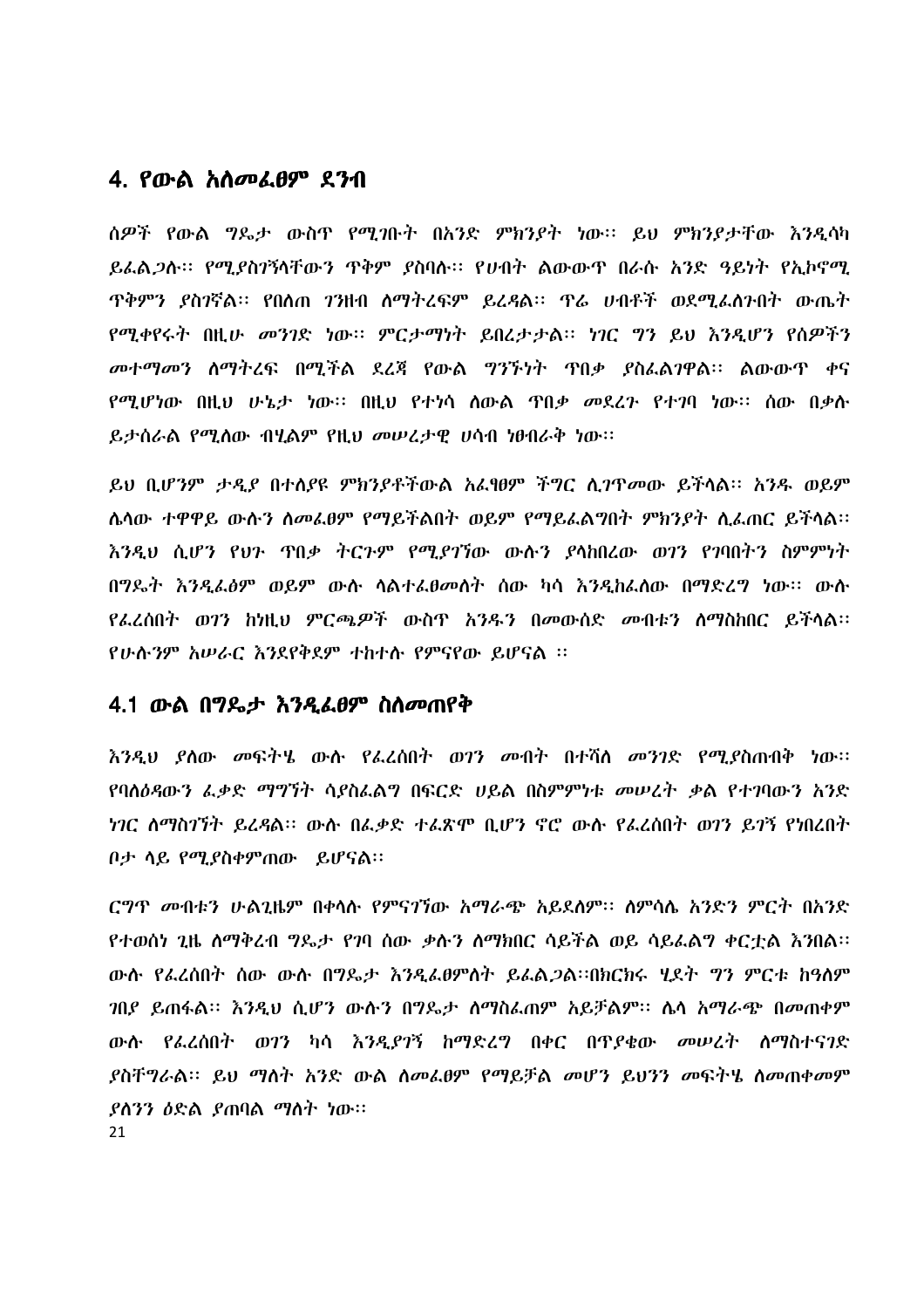ሴሳው ውሱን በግጼታ ስማስፌፀም የባስዕዳውን ፌቃደኝነት የሚያስፌስግበት አጋጣሚ መኖር ነው፡፡ <u>እርሱ ያልፈቀደ እንደሆን መፍትሄውን በአማራጭነት ስመጠቀም የባስዕዳው ነፃነት የሚነካበት ሁኔ</u> ይፌጠራል። ስምሳሌ ሥዕል ስመሳል የተስማማ ስው ሃሳቡን ቢሥርዝ በፍርድ ኃይል ሥዕል ሥርቶ እንዲያስረክብ ማድረግ አይቻልም፡፡ በግዴታ ውስጥ ያለ ሰው በነፃ አዕምሮው የፌጠራ ክህሎቱን ተጠቅሞ ውጤት ያስው ሥራ ይሠራል ተብሎ አይታሰብም፡፡ ስስሆነም ማስንደዱ በአንድ በኩል ሰዎች ነፃ ሆነው የማሰብን የመሥራት መብታቸውን የሚነካ በሴሳ በኩል ተፈሳጊውን ውጤትም የሚያስገኝ አይሆንም። እንዲህ ባለ ሁኔታ ይህን መፍትሄ መተቀም አስቸ*ጋ*ሪ ይሆናል። የፍ.ህ.ቁ.  $1776$   $\&$   $\&$   $1777$  (1) ::

ከዚህ በቀር ውልን በግዴታ ስማስፌፀም ሁለት ነገሮች መሟሳታቸውን ማፈጋዋ ይጠይቃል፡፡ አንዱ *የ*ውሱ መፌፀም ሰባስ7ንዘቡ የተሰየ ጥቅም የሚሰጠው መሆኑን ነው። በህግ ግምት ካልተወሰደበት በቀርይህን ማስረዳት የሚተበቅበት ባለገንዘቡ ነው፡፡ ሁለቱ የማይነጣጠሉ በአንድነት መታየት *ያ*ስባው ነጥቦች ናቸው፡፡ የነኚህ ሁኔ*ታዎ*ች መሟላት ነው ባስገንዘቡን የመፍትሄው ተጠቃሚ የሚያደርገው።

### 4.2 ውል እንዲሠረዝ ስስመጠየቅ

ከፍ ሲል የተጠቀሰውን መፍትሄ መጠቀም የማይችል ሰው ውሱ እንዲሰረዝና በምትኩም ካሳ እንዲከፌሰው ሰመጠየቅ ይችሳል፡፡ ይህ ሁስተኛው አማራጭ መሆኑ ነው፡፡ የካሳው ክፍያ ጥያቄ እንደሚከተሰው በሁስት መንገድ ሲቀርብ ይችሳል፡፡

#### 4.2.1 በፍርድ የሚወሰን ኪሳራ

ውል ሲፌርስ በተዋዋዮች ሳይ *ጉዳ*ትን ሲያስከትል ይችሳል፡፡ የተ*ጎዳ* ሰው ሲኖር ደ*ግ*ሞ *ጉዳ*ቱ ሲጠንንስት ይገባል። ይህ በሁስም የህግ ሥርዓቶች ያስ በፍትህ መሠረት ሳይ የቆመ አሠራር *ነ*ው። የካሳው*ን መ*ጠን በተመለከተ በመርህ ደረጃ ከደረሰው *ጉዳት ጋ*ር የተመዛዘነ መሆን አለበት። The principle of equivalence  $\mathcal{L}(\mathcal{U})$ 

እንደሌሎች ሁሉ የኢትዮጵ*ያ ህግ*ም ለደረሰ *ጉዳት ሲከ*ፌል የሚ*ገ*ባው ካሳ ከጉዳቱ *ጋ*ር የተመዛዘነ *መሆን እንዳ*ለበት ይቀበሳል። የፍ.ህ.ቁ. 2190 የሚ*ነግረን*ም ይህንት ነው። ከውል *መ*ፍረስ *ጋ*ር በተያያዘ ሲከራል የሚገባው ካሳም ከውል ውጪ ሰሚደርስ ኃላፊነት በሚከራሰው ዓይነት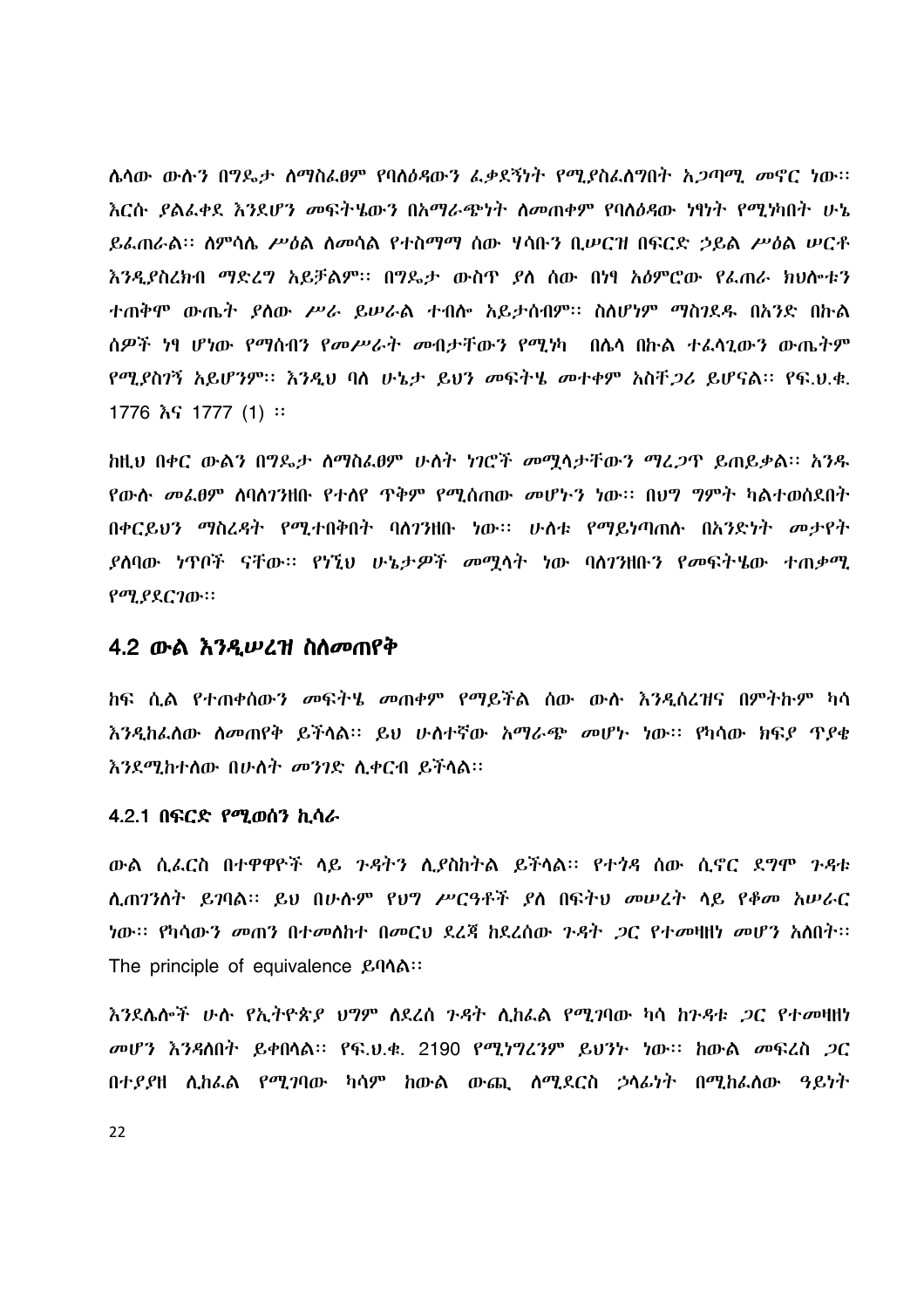$\delta$ ንደሚመራ በፍ.ህ.ቁ. 1790 (2) መገለው የዚህ መርህ ተፌየሚነት በውል ግንኙነቶችም ሳይ እንደሚሆን የሚያጠይቅ ነው።

ርግጥ የህጉን ዝርዝር ይዘት ስንመለከት ሁኔታዎች በመጠኑ የተለዩ ሆነው እናገኛስን። ስምሳሌ <u>የፍ.ብ.ሀ.ቁ. 1799 ከፍ ሲል ከተተቀሰው መርህ በመለየት የካሳ ክፍያውን መጠን አስተዋይ አዕምሮ</u> ያስው ሰው የውሱ አስመፌፀም ያደርሳል ብሎ በሚገምተው አስተያየት ልክ እንደሚሆን ይገልፃል፡፡ ፍርድ ቤቶች የመንሽራሽር ነፃነታቸውን ትርጉም ባለው መንገድ እንዲጠቀሙበት ይረዳ ዘንድ ህጉ ከግምት መግባት ያስባቸውን ዝርዝሮች በአመልካችነት ጠቁሟል፡፡የውሱ ዓይነት፣ የተዋዋዮች የሞያ ሥራ፣ ቀደም ሲል የነበራቸው ግንኙነት፣ ባስዕዳው የሚያውቃቸው ሁኔታዎችና ማንኛዎቹም አ*ጋ*ጣሚ*ዎች ሚ*ዛናዊ ውሳኔ ሳይ ስመድረስ ያስችሳሱ የተባሱ ነጥቦች ናቸው የፍ.ህ.ቁ. 1799 (2)  $\mathbf{::}$ 

የህን መሰኪያ አስተዋይ አዕምሮ ያሰው ሰው አስተያየት መሆኑን ቢገልፅም ዕዳውን የሚያከብዱ ልዩ ሁኔታዎች ስስመኖራቸው ባስገንዘቡ አስታውቆት እንደሆነ፣ ጉዳቱ የደረሰው ባስዕዳው ሆነ ብሎ ባስገንዘቡን ስመበደል ባደረገው ተግባር ምክንያት ወይም ባሳየው ጉልህ ቸልተኝነት እንደሆነ ወይም የደረሰው ጉዳት አስተዋይ አዕምሮ ያሰው ሰው ከገመተው መጠን በታች መሆኑን ያስረዳ እንደሆነ የካሳው ክፍያ በደረሰው ዕርግጠኛ ጉዳት ልክ ይሆናል (የፍ/ብ/ሀ/ቁ. 1800 እና 1801) በማስት ወደቀደመው የንዳት ካሣ ተመዛዛኝነት መርህ መልሶ ይወስደናል፡፡ በዚህ መሠረት ዕርግጠኛ የንዳት ካሳ ክፍያውን ያገኛል ማስት ነው።

ዕርግጠኛውን የንዳት ካሳ ግን በማንኛውም ሁኔታ የሚደገኝ አይደስም፡፡ ተበዳዩ የሚደርሰውን ንዳት ለመቀነስ በሚያደርገው ዋረት ይወሰናል። ሊደርስ የሚችለውን ንዳት ለማሳነስ በርሱ በኩል ለፌፅመው ወይም ሲቆጣጠረው ይችል የነበረ ተግባር ካስ ተባዳዩ ይህን ስመቆጣጠር መት ጋት አለበት፡፡ በቸልታው ምክንያት ጉዳቱ ቢበዛ ሊደርቀው ይችል በነበረው ጉዳት መጠን የሚደርሰውን ኪሳራ ራሱ እንዳሸከም ይገዳደል። ለምሳሌ አበበ በምርት ሃደት የሚያስፈልገውን አንድ ዋሬ ሰቃ ሱራፌል ሊያቀርብስት ስምምነት አድርጓል። ሱራፌል ግዴታውን እንደማይወጣ አበበ ተረድተል። ይህን እንዳወቀ "ምንቸገረኝ ከሳራዬ እንደሁ አንኛስሁ" ብሎ ቸል ቢል ኃላ ዋሬ ዕቃው ባለመቅረቡ ምክንያት የደረሰበትን ኪሳራ ሁሉ መጠየቅ አይችልም፡፡ ጉዳቱን ስመቀነስ ማድረግ የሚገባው ያንኑ *ዋሬ ዕቃ ከገቢያ ላይ ሌልት ማግኘት የሚች*ል ሲሆን መተካትና ሥራውን ማከናወን ነው። በዚህ ሁኔታ ኪሳራውን መቀነስ ይችላል። ከዚያ በተረፌ ይህን ዓይነት የጥንቃቄ ዕርምጃ ያልወሰደው 23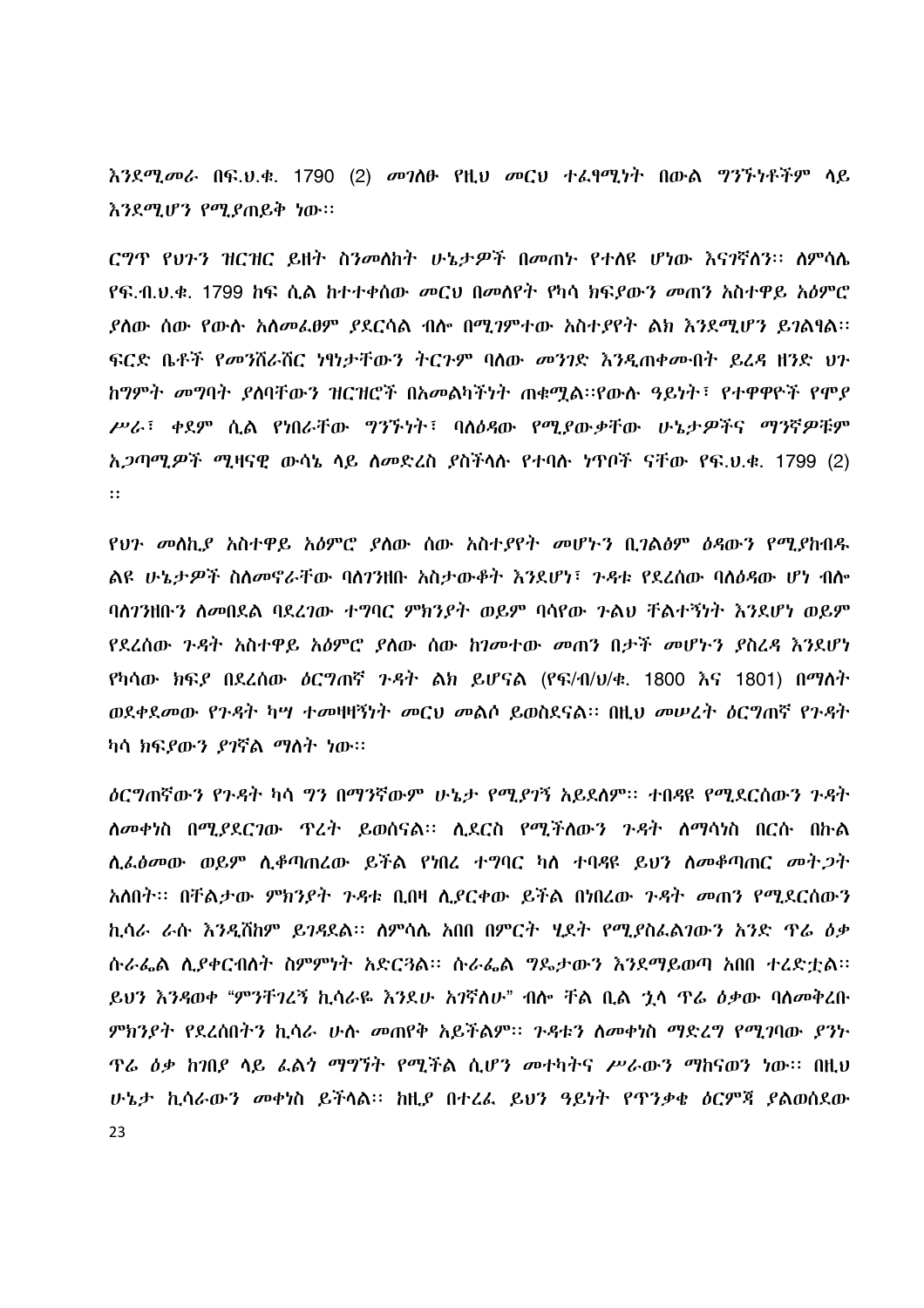*ፕሬቱ አስቸጋሪ*ና ብዙ ወጪ*ን* ስለሚያስከትልበት መሆኑ ማስረዳት ይጠበቅበታል፡፡ አሊያ ግን ሲያርቀው ይችል በነበረው መጠን ካሳውን እንዳያገኝ ህን ያግደዋል፡፡ ንዳት እንዳይበዛ ቸልታም  $\lambda$  *i* 14.0 and  $\lambda$  14.1 and  $\lambda$  in expression that the sequence is a incentive):

አጠቃሳይ ስስሆነው የካሳ ክፍያ ይህን ካልን አሁን ደግሞ ውል ባሰመፌፀሙ ምክንያተ ስለሚደርሱት የንዳት ዓይነቶች እናያለን። እንደሚከተለው በሦስት ሊከፌሱ ይችላሉ።

## U. በውሱ ሰማግኘት የታሰበውን ተስፋ በማጣት የሚደርስ ጉዳት (loss of

#### expectation)

ቀደም ሲል እንደተገለፀው በውል ግንኙነት ውስጥ ያሉ ተዋዋዮች በየራሳቸው ከውሱ እናገኛለን ብለው የሚያስቡት ጥቅም አለ፡፡ አንዱ ተዋዋይ ውሉን ለመሬፀም በማይችልበት ወይም በማይፌልግበት ጊዜ ሴሳው ተዋዋይ ከውሱ ማትረፍ ይፌልግ የነበረውን ተስፋ ደጣል። እንዲህ ደሱ ሰዎች የፀና ውልን በመተማመን ስሚደርስባቸው ንዳት ህን ዋስትና ይሰጣል። ይህም ካሣ እንዳደገኙ በማድረግ ይተረሎማል፡፡ ተዋዋዮቹ በየበኩላቸው የሚፈለግባቸውን ግዴታ ተወጥተው ውሱ ተራፅሞ ቢሆን ኖሮ አንድ አስተዋይ አዕምሮ ያለው ሰው ተበዳዩ ሲደርስበት/ሲያገኝ ይችል <u>ነበር ብሎ በሚሰጠው አስተያየት መነሻነት ተበዳዩ ቀርቶበታል የተባለውን ኢኮኖሚያዊ ጥቅም</u> በማስላት ነው።

በምሳሴ ስመግለጽ ያህል ዓስማየሁ በብር 45,000 ሲሸጣት ያሰባት አንዲት ቶዮታ ኮሮሳ መኪና አለችው። በቀለ በተመሣሣይ ዋ*ጋ እንዲህ ያ*ለች *መ*ኪና ማግኘት እንደማይችል በማሰብ የተሰጠውን ዋ*ጋ* ይቀበሳል። ውሱ ከተፌፀመ በ<u>ኂሳ ዓለማ</u>የሁ መኪናዋን በተሻሰ ዋ*ጋ* ለመሸጥ እንደሚችል በማሰብ ፖዢ አፌሳልም በብር 65,000 ይሸጣል፡፡ በቀስ ውሱ ስለፌረሰበት ዓስማየሁን ካሣ ሲከፍለኝ ይንባል በማስት ይከሳል። ስበቀስ መክፌል ያስበት የንዳት ካሣ የሚሰሳው አስተዋይ አዕምሮ ያስው ሰው ውሱ በተመሠረተ ጊዜ የመኪናው ዋ*ጋ* ርክክብ በሚደረግበት ጊዜ ምን ያህል እንደሚሆን በሚሰጠው አስተያየታዊ ግምት መነሻነት የሚሰላ ነው፡፡ በዚህ ሰው አስተያየት የመኪናዋ ዋ*ጋ* ብር 70,000 ይገመት የነበረ ከሆነ በቀሰ የደረሰበት ጉዳት 70,000 ሲቀነስ እሱ መኪናዋን ሰመግዛት የተስማማበት ዋ*ጋ* ብር 45,000 = 25,000 ይሆናል ማስት ነው።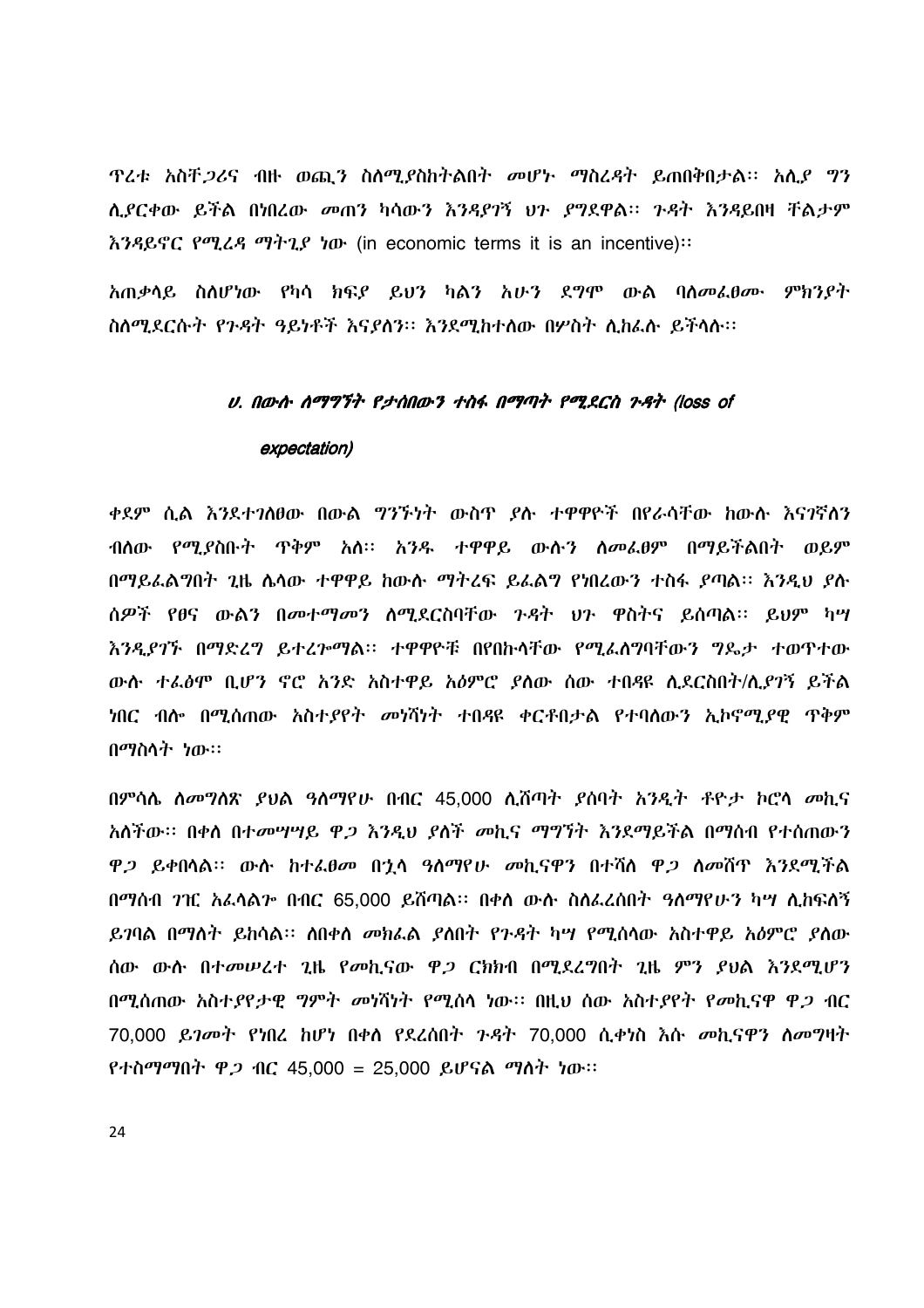በሴሳ ምሳሴ ስማብራራት አንድ የታክሲ ባለቤት ለሴሳ የታክሲ ባለቤት አንድ በታክሲ አገልግሎት ልትሥማራ የምትችል ሚኒ ባስ በብር 70.000 ሽጠሰት፡፡ ዓለማየሁ መኪናውን በተሻለ ዋ*ጋ* የሚገዛው ሰው በማግኘቱ ከበቀሰ ጋር ያደረገውን ውል ያፌርሳል፡፡ በቀሰ ስንዳቱ ካሣ እንዲከፌሰው ይጠይቃል፡፡ የዚህ ሰው የንዳት ካሣ ውሱ ተፌፅሞ ቢሆን ኖሮ ሲያገኝ ይችል የነበረው ጥቅም ነው፡፡ እሱም

- $\pm$  የመኪናውን ዋ*ጋ* በተመለከተ ከፍ ሲል እንደተገለፀው የደረሰበት ጉዳት
- $\frac{1}{2}$  መኪናዋን በታቀደው ጊዜ አግኝቷት ቢሆን ኖሮ በታክሲ አገልግሎት ላይ አሠማርቶ ያገኝ የነበረው ጥቅም አስተዋይ አዕምሮ ያለው ሰው በሚሰጠው አስተያየት ልክ ይሆናል ማለት ነው።

#### ለ. ውልን በመተማመን ምክንያት የሚደርስ ጉዳት

ሰዎች የውሱን ቃል ወይም ተፈፃሚነቱን በመተማመን ስተጨማሪ ወጪዎች የሚዳረንበት ሁኔታ አስ። ከፍ ሲል በተጠቀሰው ምሳሴ በቀስ የተደረገውን ውል በመተማመን ስመኪናዋ ይሆናል ብስ<sub>"</sub> \_ያስበውን አራት ብሪጂስቶን ሥማ እያንዳንዱን በብር 8.000 በድምሩ በብር 32.000 *ገ*ዝቶ ሊሆን ይችሳል። ወጪው የተደረገው የውሱን መከበር በመተማመን ነው። ውስ በሴሳው ተዋዋይ ሲፌርስ ለመኪናዋ ሲል ያወጣው ብር 32.000 ኪሣራ ይሆንበታል፡፡ ማንኛውም ሰው የመሠረተውን ውል በመተማመን በሚያከናውናቸው ተግባራት ምክንያት ጉዳት የደረሰበት እንደሆነ ውሱን ያፌረሰው ወገን ይህንን ጉዳት መካስ ይገባዋል፡፡ ውሱን በመተማመን በአንድ ተዋዋይ ላይ የሚደርስ ጉዳት ማስት ይህ ነው።

## ሐ. በውል ምክንያት ከአንዱ ወደ ሴሳው በተሳሰራ ሀብት ምክንያት የሚደርስ ጉዳት

ውል በመደረጉ የተነሣ አንዱ ስሴሳው ያስተሳሰፌው ሀብት ወይም የፌፀመው ከፊል ክፍያ ሲኖር ይችሳል። ውሱን ሴሳው ተዋዋይ ሳያከብር ሲቀር ሀብቱ ባፌረሰው ሰው እጅ ይቀራል። በዚሁ መጠን *ጉዳት ይ*ደርሳል። ስለሆነም የተወሰደው *ን*ብረት የተከፌሰው *ገን*ዘብ እንዲመስስ በማድረግ ጉዳቱ ይጠገናል።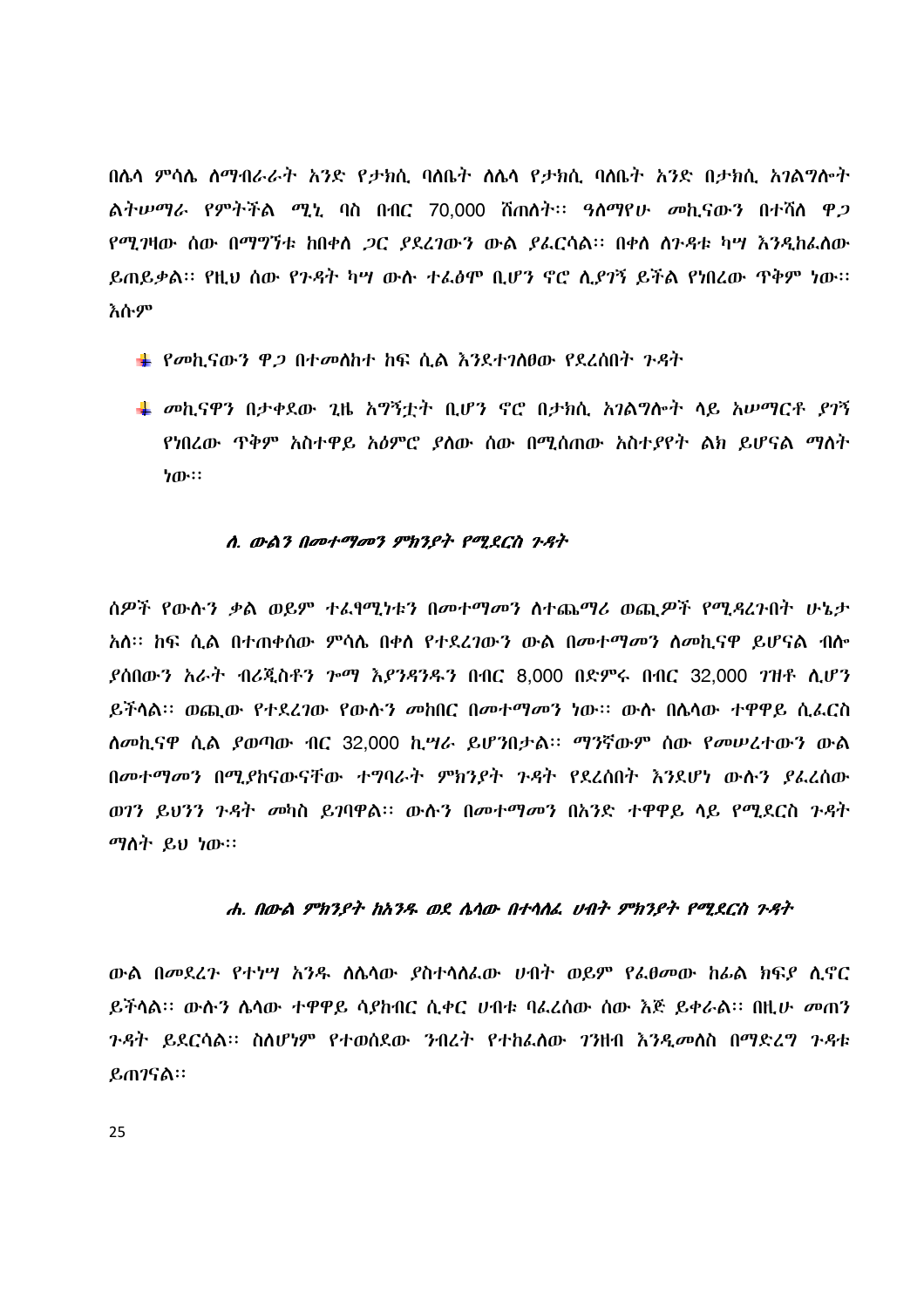ስስሆነም በተራ ቁጥር ስ እና ሐ የሚደርሱ ጉዳቶች ተዋዋዩን ውስ ከመፌፀሙ በፊት እነበረበት ቦታ ሳይ የሚያስቀምጡት ይሆናሉ ማስት ነው።

#### 4.2.2 በተዋዋዮች በቁርጥ የሚወሰን ኪሳራ (liquidated damage)

አንዳንድ ሰዎች ውል ሲመሰርቱ ውሱ ሳይፌፀም የሚችልበትን ሁኔታም አስቀድመው ያያሱ፡፡ ይህ በሚሆንበት ጊዜ ሲደርስባቸው የሚችለውን ንዳት በማሰብ በውሱ አለመፌፀም ምክንያት በሚደርስባቸው ጉዳት ላይ ስምምነት ያደር*ጋ*ሱ፡፡ ወይም ተዋዋዩ ስምምነቱን እንዳይፌርስ ይፈዳል ብስው የሚያስቡትን መቀጫ ሐረግ ባሱ ሳይ ያስገባሉ፡፡

የመቀጫ ስምምነቱ ሁስት መልክ ሲኖረው ይችላል። አንዱ ተዋዋዮቹ ይደርሳል ብለው ያስቡትን *ገን*ዘብ ኪሳራ ል*ክ* የሚወስኮበት ነው፡፡ It is compensatory፡፡ ርግጥውሱ በተሠረዘ ጊዜ የደረሰው ንዳ ተዋዋዮች አስቀድመው ከወሰኑት መጠን ያነሰ ወይ የበዛ ሲሆን ይችሳል። ይሁንና የሚያገኙት በስምምነታቸው መሰረት አንዱ ለሴላው ሲከፍል ያሰበውን ካሳ ነው። በበዛው ወይ ባነሰው መጠን የሚታየው ልዩነት ተዋዋዮች ኪሳራውን ስመካፌል እንደወሰኑ ያስንምታል፡፡ ስስሆነም መብዛት ወየ *ማነ*ሱ ከማምት ሳይ*ገ*ባ የተስማሙበትን መጠን ውሱ ስፌረስበት ወገን ይከፍላሉ።

አስቀድመው መስማማታቸው በክርክር ሃደት መጠኑን በመወሰን ረገድ ያስውን ውስብስብ የማስረጃ ሃደት ያቀላል፡፡ ለፊፀም ከሚችል ግድፊትም የሚጠብቅ ነው፡፡ ውሱ ቢሠረዝ የሚደርስባቸውን የካሳ ክፍያ መጠን እንዲያውቁ ዕድል በመስጠት በግንኙነታቸው ዕጣ ፈንታ ላይ ተገቢ ነው የሚሱትን የስችላቸዋል። ለምሳሌ ጡሳኔ *ስማ*ሳለፍ ይታይአንድ መጽሐፍ  $0<sup>0</sup>C$ 50 ለ ንዛኝ ተስማምተል፡፡በአምስት ቀናተወ ውስዋ ባሳመጣስት ኪሳራ ብር 10 ልከፍሰው ተስማምተናል፡፡ ቀስም ይህንት መጽሐፍ በብር 60 እንዛሃስሁ ብሎ ቀረበ። ስዚህ ሰው ብሽጥስት ከይታይ *ጋ*ር ያለኝን ውል በማፍረሴ ልክፍል ከምችለው ኪሳራ ብር 10 አንፃር ሲታይ ውጠየቱ ልዩነትን አይመጣም፡፡ ስለሆነም ውሱን ሰማፍረስ ያለኝን ፍላጎት እሥርዛለሁ፡፡ ለኔ የሚያዋጣኝ ከብር 60 በላይ ሲ*ገ*ዛኝ የሚ*መ*ጣ ሰው *ያ*ለ እንደሆን ነው። ለይታይ ካሳ ከፍዬም ቢሆን የተሸለ ጥቅም *ማግኘት የምች*ለው በዚህ 2ዜ ብቻ ነው። ይህን መወሰን የቻልኩት የመጀመሪያውን ውል ባፌርስ የሚጠበቅብኝን የኪሳራ መጠን በማወቄ ነው፡፡ ማንም ሰው ሳይጎዳ ሀብትን ወደተሻሰ ተጠቃሚ ሰማስተሳሰፍ ይረዳል ማስት ነው።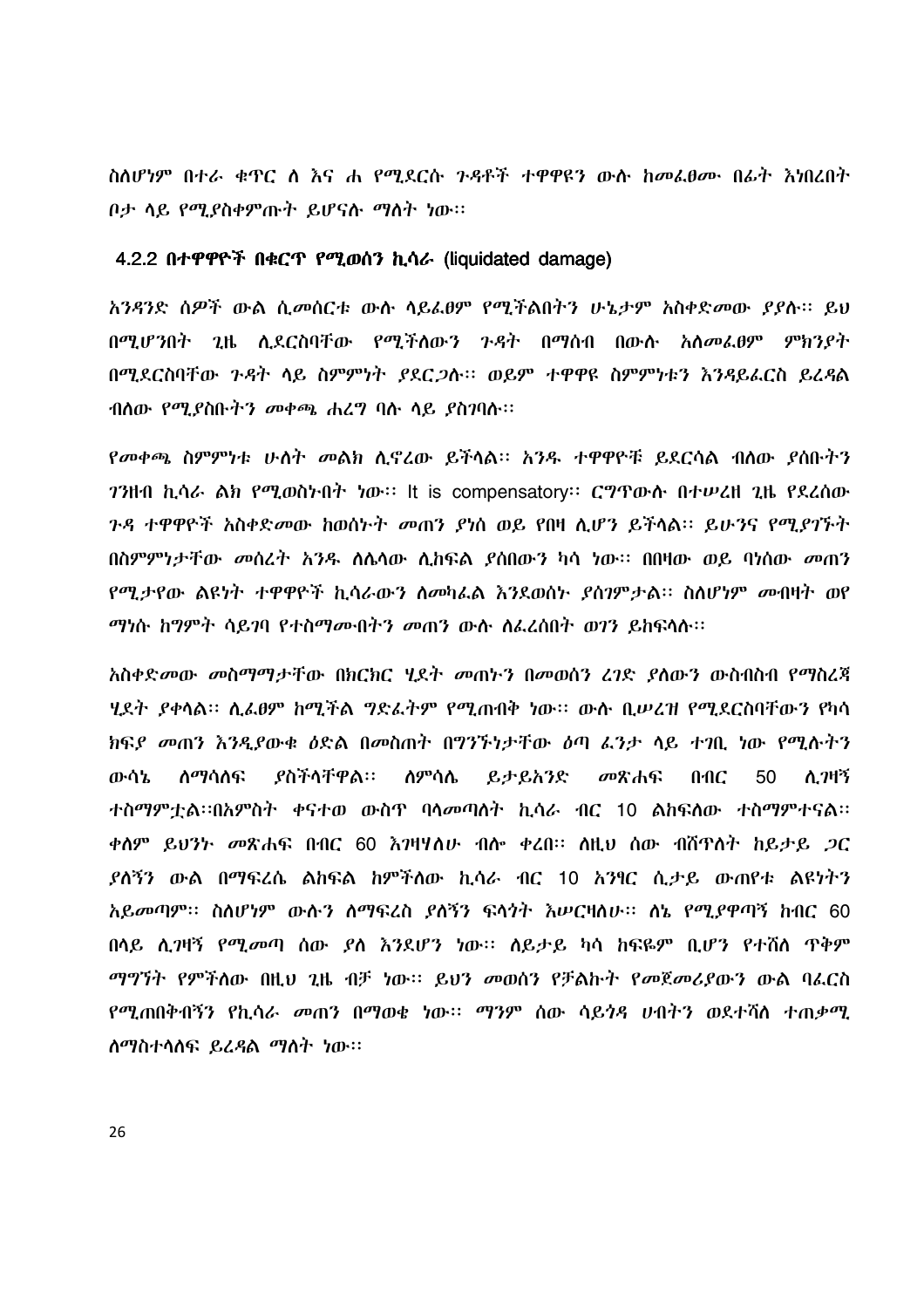<u>የዚህ ዓይነቱ በውሱ ፋንታ የሚከፌሰው የካሳ መጠን ውሱ ባሰመፌፀሙ ምክንደት የሚደርሰውን</u> *ጉዳት የሚክ*ስ በሚ*ገ*ባ የሚክስ ነው። ስለሆነም ተዋዋዩ በንዳቱ የሚደርስበትንካሳ ተቀብሎ ይሄዳል። ውሱ ይፌፀምልኝ ካሳውም ይከፌስኝ ብሎ መጠየቅ አይችልም፡፡

ሁለተኛው የመቀጫ ስምምነት ዓይነት ደግሞ በውሱ ላይ በተመለከተው ጊዜ ውስጥ ተዋዋዩ *ግ*ዴታውን እንዲወጣ ስማስገደድ ወይም ስተጨማሪ ግዴታዎች መ*ል*ፀም ዋስትና እንዲሆን ተብሎ የሚወሰን ነው። ከፍ ሲል ከተተቀሰው መቀጫ የሚሰየው ከዋናው ግዴ *ጋ*ር የሚፌፀም መሆኑ እና ዓላማው ተዋዋዩ ውስን እንዲያከብር ስማስገደድ *[to secure performance] መ*ሆኑ ነው።

በመጀመሪያውም ሆነ በሁለተኛው መንገድ በተዋዋዮች የሚወሰነው ኪሳራ እርግጠኛ ከሆነው የካሳ መጠን የበዛ ወይ ያነሰ ሲሆን ይችሳል፡፡ ይህን ምክንያት በማድረግ ግን ዳኞች መጠኑን ሲያሻሽሉት አይችሉም። ይሁንና ውል የተሠረዘበት ወገን ሳይጎዳ *[ተገቢውን ካሳ የሚያገኝ በመሆኑ]* ነገር *ግን* <u>ሀብቱ ወደተሻለ ተጠቃሚዎች ሊደልፍ የሚችልበት አ*ጋ*ጣሚ ቢኖር ይህን - ዓይነት የሸቀጥ</u> ልውውጥ የሚገታ የካሳ መጠን ተደርጎ ቢሆን ፍርድ ቤቶች ምን ዓይነት ውሳኔ ማሳለፍ አለባቸው? ይህን መሠረት በማድረግ ውሱን ስማሻሻል አይቻላቸውም? ይቻላል ከተባሰ ተዋዋዮቹ በነፃነት ሰመዋዋል ባላቸው መብት ጣልቃ መግባት አይሆንም?

## መልመሻ

1. ሰኔ 20 ቀን 1978 ዓ.ም በተፈረ*መ* የብድር ውል6 በሮች እና 4 መስኮቶች ሥርቶ ሐምሌ 11 ቀን 1978 ዓ.ም ስማስረከብ፣ በዚህ ጊዜ ባያስረክብ ያስምንም ክርክር ብር 3000 መቀጫ ሰመክፌል አቶ ተመስገን ተስማምቷል። ዋሬ ዕቃውን የሚያቀርበው አሠሪው አቶ ዓስማየሁ ነው። ስ $\delta$ ጅ ዋጋ ደግሞ ብር 1100 ይከፌስዋል።

አራት መስኮቶችና አንድ በር በጊዝው ሥርቶ አስረክቧል፡፡ ቀሪ አምስት በሮች ባለማስረከቡ ክስ ቀረበበት፡፡ የክሱ ይዘት መቀጫውን ብር 3000 ከወሰድ ከኪሳራና ከወጪ *ጋ*ር ይክፌለኝ የሚል ነው።

<u>ተክሳሹ አቶ ተመስገንበሰጠው መልስ ብር 3000 የሚደወጣ ዕቃ አልተረከበብኩም፤ 6</u> በሮች እና 4 መስኮቶች ብቻ ይህን ያህል አያወጡም፡፡ ያስረከብኩት አንድ በር እና 4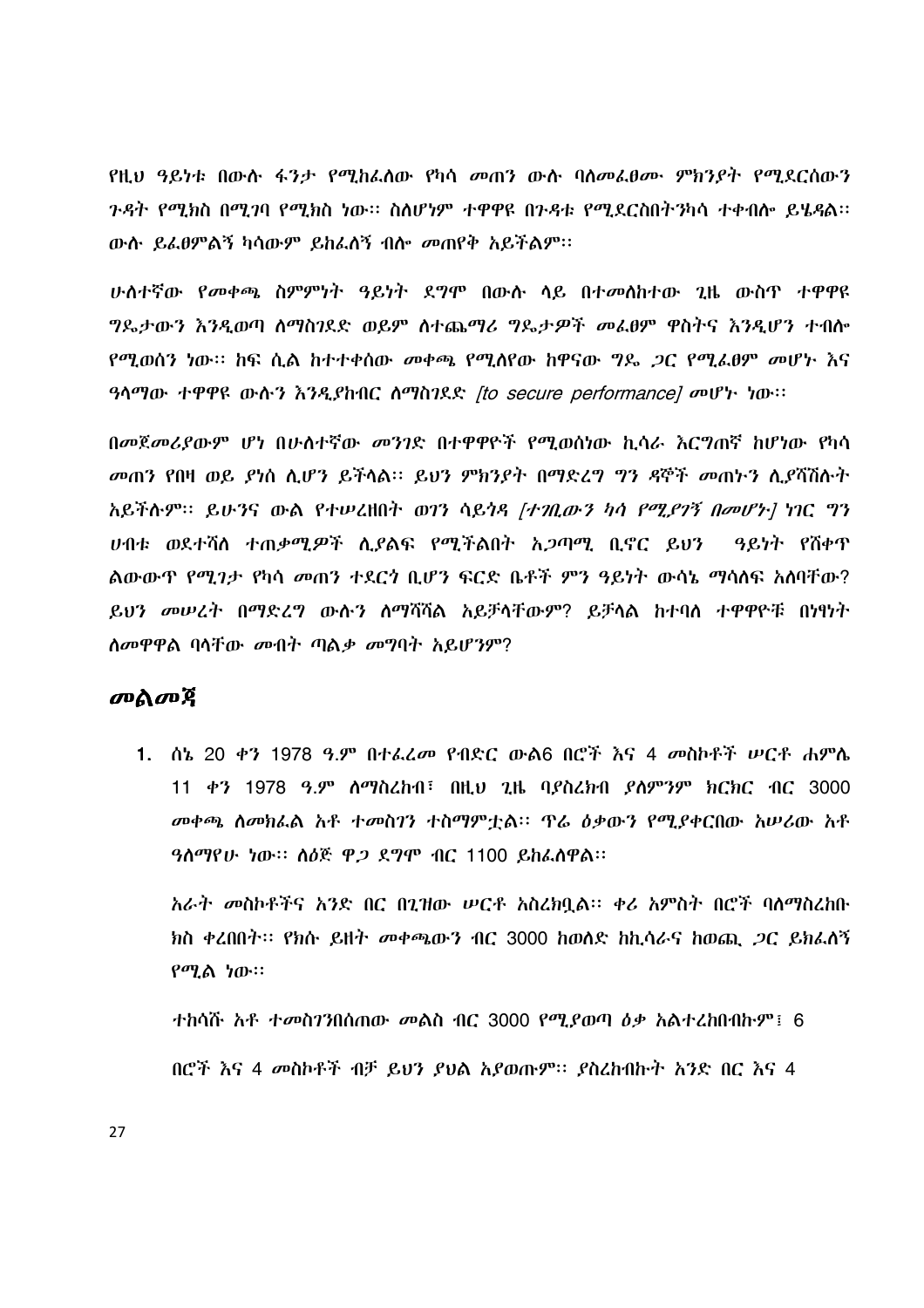መስኮት ስላለ ከግምት ውስጥ መግባት አለበት፡፡ ስለዚህ ቀሪውን ሥርቼ ሳደርስ ይውሰዱ በማስት ተከራከረ። ፍርድ ቤቱም ተከሳሹ መክፌል ከሚገባው መቀጫ ብር 3000 ውስጥ የአራት መስኮት እና የአንድ በር ዋ*ጋ* ተቀንሶ ቀሪውን ተከሳሹ ይክፌል በማስት ወሰነ።

በፍርዱ ሳይ ያለዎትን አስተያየት ይስጡ?

- 2. ኤልያስ መ*ጋ*ቢት 24 ቀን 1983 ዓ.ም በተደረገ የቤት ሽያጭ ውል ከአቶ እንግዳሽት አ*ጎ*ናፍር ቤት *ገ*ዝቷል። ብር 5000 ቀብድ ከፍሏል። ውሱን የሚያፌርስ ወገን ብር 5000 *መ*ቀቸ እንዲከፍል ተስማምተዋል። እንግዳሽት ውሱን አፌረስ። ኤል*ያ*ስ መቀጫውን ብር 5000 ይክፌስኝ ፣ ቀብዱንም ይሰቃል ብሎ መከራከር ይችላል?
- 3. በአንድ የተወሰነ ዕቃ ሥርቶ ስማቅረብ ግዴታ የገባ ሰው አቶ አበበ ዋስ ሆናል። በተባለው 3000 መቀጫ ከፍሎ ሲያስረክብ ግዴታ ገብተል፡፡ በጊዜው ቀን ባያደርስ ብር አሳደረሰም፡፡ዋሱ እና ባሰዕዳው ተከሰሱ፡፡ ዋሱ የዋስትና ግዴታዬ ስዋናው ዕዳ አፌጻጸም እንጂ ስመቀጫው አይደስም ይሳል። የርስዎ እተያየት ምንድነው?
- 4. ፋጡማ አዋድ ስፀሐይ ሹምዬ የመጠዋ ድርጅታቸውን ከነሙስዕቃው በብር 67 500 ሽጠዋል። የሽደጭ ውሱን ደፌረስ ወይም በውሱ መሠረት ስመፌፀም ደልፌቀደ መቀጫ ብር 6000 ይክፍላል ብለው ተስማምተዋል። . ንዢዋ ሻጭ ስም ስማዛወር አልፌቀዱም። ስለዚህ ብር 6000 መቀጫ ከፍለው ሰም እንዲያዛውሩ ይወሰንልኝ በማለት ክሰሱ፡፡ ፍርድ ቤቱም ሻጭ ድርጅቱንማስረከባቸው በከፊል ግዴታቸውን እንደተወጡ ያሳያል፡፡ ገደቡ የተቀመጠው ለግዴታው መዘግየት ነው። በከፊል ግዴታቸውን ስለተወጡ ከብር 6000 ላይ ተቀንሶ ብር 2500 ብቻ ይክፈሉ፤ የደድርጅቱን ስሙ-ሃብትነት ያዛውሩ ብሎ ወስነ። *መቀጫው* የተቀመጠው ስውስ መፍረስ ነው ወይስ ስግዴታው መዘግየት? በከራል ተፌፅማል ለተባለ ግጼታ ከብር 6000 ወደ ብር 2500 ለመውረድ መነሻው ምንድነው? ፍርድ ቤ በመቀጫው ሳይ ወሰድ ታስቦ ይከፌል ብሏል። የተፌረደበት በ7ን ደግሞ በመቀጫ ሳይ ወሰድ አይታሰብም ይሳል። እርስዎ ምን ይሳሱ?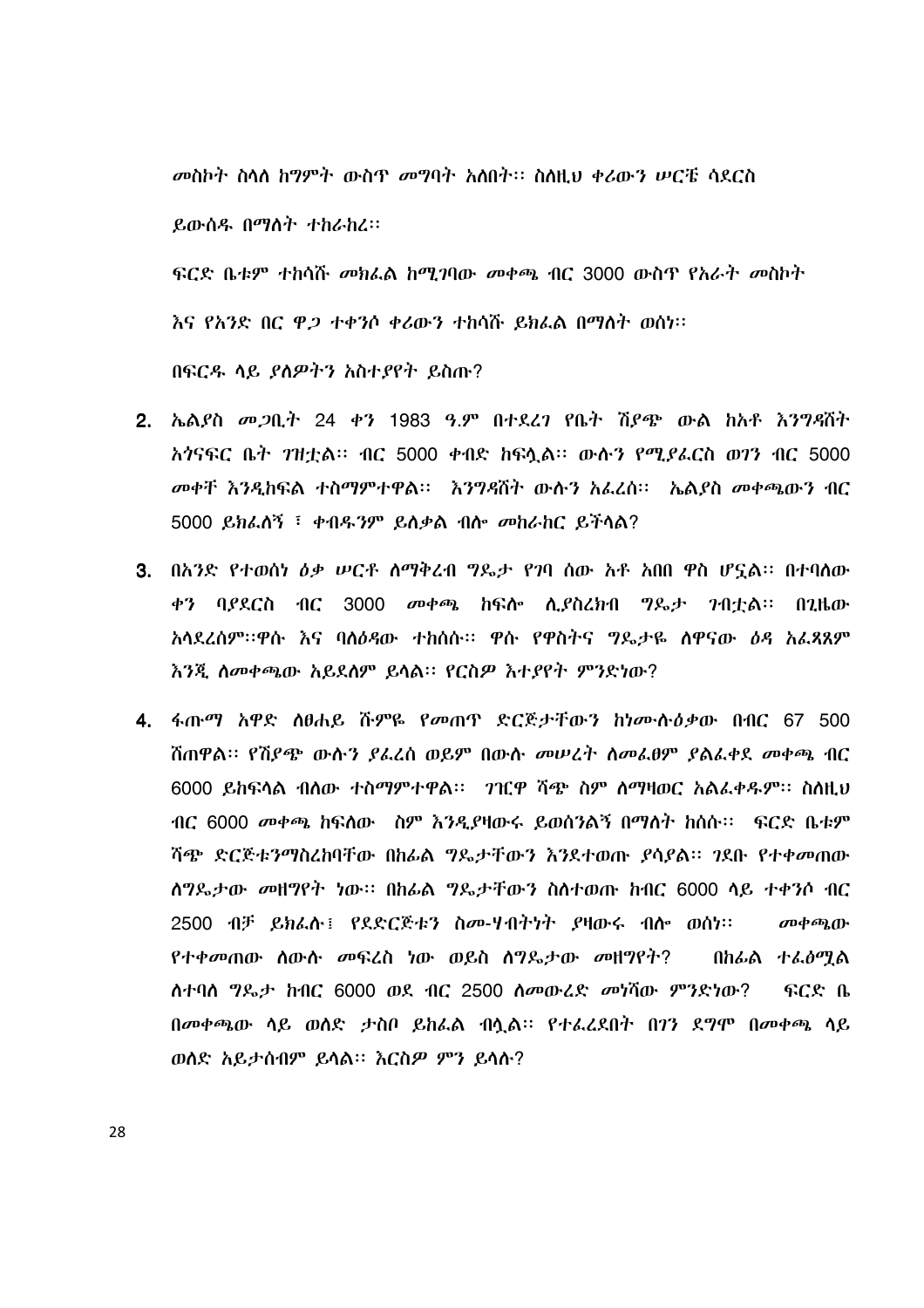- 5. ሴንጮ ዘንየ ሰኔ 12 ቀን 1982 ዓ.ም በተ*ፌ*ረ*ሙ* የብድር ውል ብር 160 997 ስአቶ *አብዱራህማን አበድሯል፡፡ገን*ዘቡ *መ*ስከረም 6 ቀን 1983 ዓ.ም መመሰስ አሰበት በዚህ ጊዜ ባይመሰስ ብር 10 000 7ደብ ስመክፌል ተስማምተዋል፡፡ በዚህ 2ዜ አልተከፌስም፡፡ ክሳሽ ሴንጮ ዘንየ ዋናውን ገንዘብ እና መቀጫውን አቶ አብዱራህማን ይክፌለኝ በማለት ይጠይቃል። ይችሳል?
- 6. ዓስም ፀሐይ ትኩዕ የመኖሪያ ቤቷን በብር 43 000 ስደብረወርቅ ወልደ ልዑል ትሽጣስች። ቀብድ ብር 10 000 ተቀብሳለች። ቤቱን አሳስፈክበችም። ደብረወርቅ ቤቱን ታስረክበኝ ብሳ በበኩሷ የቀብዱን አጠፌታ ከፍዬ ውሱን ማፍረስ ስለምችል ገንዘቧ*ንም* ትውሰድ፣ ተገድጄ ውሱን ልፌፅም አይገባም በማስት አሳስረክብም ፣ ትክራክራለች። ቀብድ መክፌል ውሱን በግጼታ ከማስፌፀም ይልቅ ውሱን በቀዋታ ሰማፍረስ መብት ይሰጣል? በሴሳ አባባል የቀብድ መኖር ውልን በግዴታ የማስፌፀም መብትን ያስቀራል?
- 7. ውል ያፌረስ ውስ ስፌረስበት ወገን ብር 10 000 ስመንግስት ብር 20 000 የሚስ ስምምነቶች ይደፈ*ጋ*ሉ። ተዋዋዩ ውሱ*ን ያ*ፌረስ ቢሆን ስመንግስት ይከፍላል የተባለውን ብር 20 000 እንዲከፍል ሊወሰንበት ይችላል?
- 8. ፌቃዱ ዳሴሮበብር 58 000 ሰንጉሴ ወርቁ ቤት ሸጧል፡፡ ንጉሴ ብር 50 000 ከፍሎ ቤቱን ተረክባል፡፡ ብር 8 000 ይቀርበታል፡፡ ሻም አቶ ንጉሴ - ብር 8 000 ደልተከፈለኝ ስለሆነ ውሱ ይሰረዝልኝ በማስት ይጠይቃል። ውሱ በዚሁ ምክንያት መፍረስ አስበት?
- 9. ፋንታሁን በቀሰ መኖሪያ ቤቱን ሰበሳይ ሙልዬ በብር 65 000 ሰመሽጥ ተስማምቶ ይፌራረማል፡፡ በሳይ የሚፌስግበትን ገንዘብ በስድስት ወር ውስጥ ሲከፍል ቤቱን ይረከባል፡፡ ስምምነቱ እነደተፈጸመ ብር 20 000 ተከፍላል፡፡ ይሁንና ይህንት መኖሪያ ቤቱን በብር 170 000 የሚገዛው ሰው ስሳገን የመጀመሪያውን ውል አፍርሶ ለጥበቡ ይሸዋለታል። አቶ በሳይ አቶ ፋንታሁንን ምን ብለው ሲጠይቋቸው ይችሳሉ? በአቶ ጥበኑ ላይ ኪ*ሣራ* ይክፌስኝ ብስው ክስ ሲያቀርቡ ይችሳሱ? አቶ ጥበቡስ ምን ብስው ሲከራከሩ ይችሳሱ?
- 10. አቶ ይትባረክ ካሕሳይ ከጌራ ወርቅ ሁለት የጭነት መኪና ተከራይቶ ሲሠራ አንዱ መኪና ተንስበጠ፡፡ መኪናው ጉዳት ሲደርሰስበት ባስቤቱ አስጠግኖ ስተከራይ የማስረከብ ግዴታ

29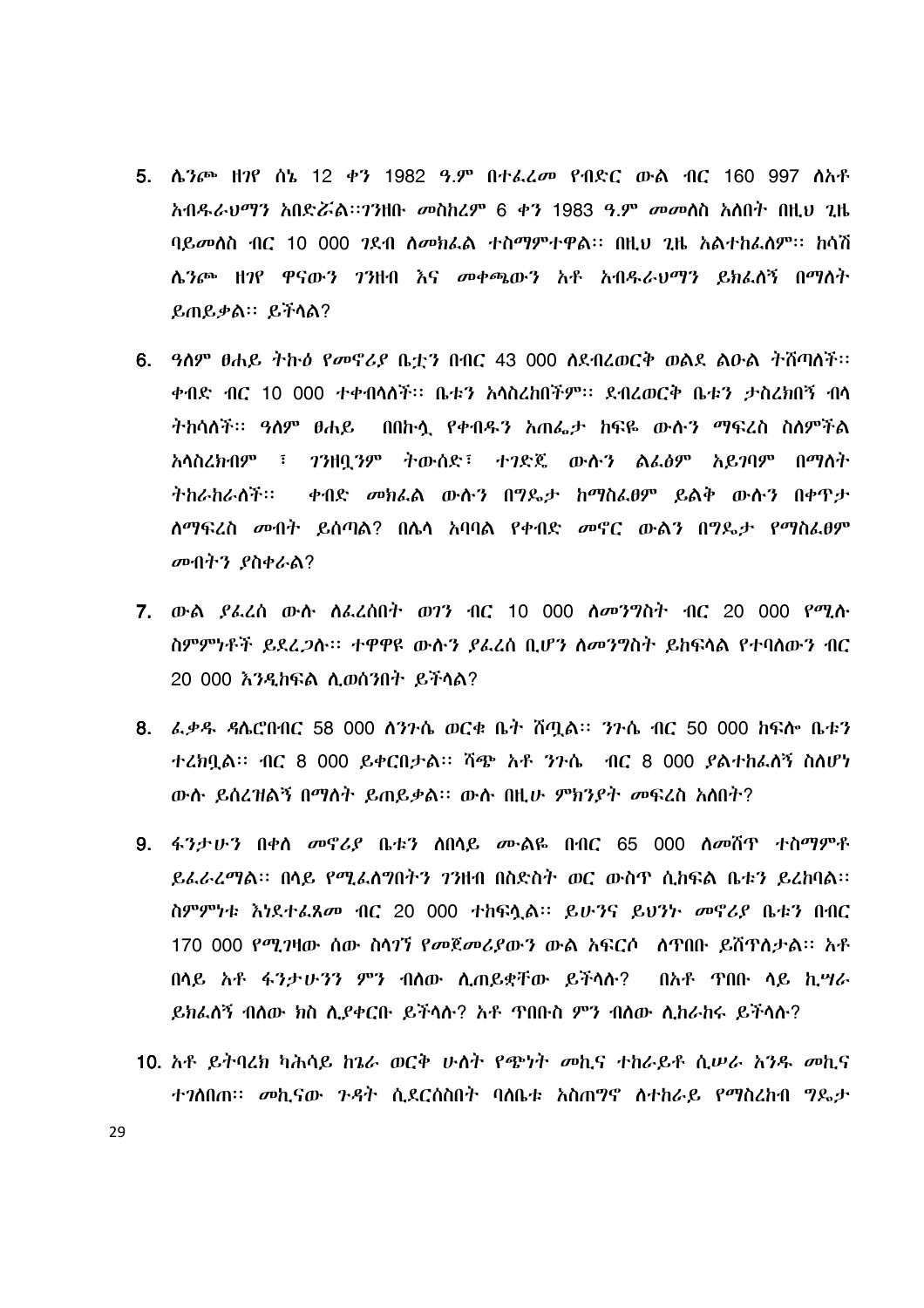አቶ ይትባረክ መኪናውን ወ/ት ኔራወርቅ አስጠግና ያልሠጠችኝ በመሆኑ አስበት። በመኪናው ሥርቼ ሳ7ኝ እችል የነበረው የብር 252 246 ጥቅም ቀርቶብኛል ይሳል፡፡ ቀረብኝ የሚሰው ይህንን ገንዘብመጠየቅ ይችላል? ወ/ት ጌራወርቅ ምን ዓይነት መከራከሪያ ማንሳት ትችላለች?

11. አቶ በሳይነህ በሰጠ ከአቶ አስፋው ዘውዴ ሰኔ16 ቀን1976 *ዓ.*ም.ብር 10 000 ተበድረው አልከፌሱም፡፡ ከተበደሩበት ቀን ጀምሮዋናውን ገንዝብ ከነወሰዱ እንዲከፍሱ ክስ ቀረበባቸው፡፡ ተከሳሹም ወሰድ ስመክፌል አልተስማማሁም፤ ማስጠንቀቂያ ሳይሰጠኝ መክፌል የሰብኝም በማት ይከራከራሱ፡፡ ፍርድ ቤቱም የመክፌያ ጊዜው አልተከፌለም፤ ማስጠንቀቂያ ምስጠት ያስፌልግ ነበር፤ የሆነ ሆኖ ተከሳሹ ዋናውን ገንዘብ ክስ ከቀረበበት ጊዜ ጀምሮ ከሚታሰበው ወሰድ 9% *ጋ*ር ይክፌል በማስት ወሰነ፡፡ ትክክል ነው ብሰው ያስባሱ? ማስጠንቀቂ*ያ* ያስመስጠት ውጤቱ ምንድነው?

# ምዕራፍ አራት

# ዋስትናዎች

በዕለት ተዕለት ግንኙነቶቻችን ውስጥ ሰዎች በውል የገቡልንን ግዴታ የሚወጡ ስለመሆኑ ጥርጣሬ ለ.203 ይችላል። 3ቁ ሆነንም ለደርስብን የሚችለውን ኪሳራ ለታካልን የሚችል ማረ*ጋገጫ* ለማማኘት እንተ*ጋ*ለን። ካላፖኝን ውል ለመፈጸም የነበረንን ውሳኔ እንስርዛለን። በድፍረት ከንባንም *ለዳ*ውን ለማስ*መ*ለስ የለንን ለድል ልናጣ እንችላለን። እንዳህ የለው <u>ዋርጣራ ቀና ለሆ</u>ነ የንግድ ልውውዋ ሃደት እንቅፋት ነው።

ስስሆነም ህጉ ቀና የሆነ የሽቀጥ ልውውጥን በማበረታታት የሚፌስገው የኢኮኖሚ ዕድገት እንዲኖር የፌጠሬው አንድ መሳሪያ ዋስትና ነው። ዋስትና በውል ግዴታ የገቡልን ሰዎች ቃላቸውን አክብሬው *እንደሚፌጽሙ ሦ*ስተኛ ወንኖች ባለንንዘብ ለሆንነው ለኛ መተማመኛ የሚሰጡበት፣ ስለእነርሱ ሆነውም ግዴታውን ስመወጣት የሚስማሙበት መንገድ ነው። ይህ ባስገንዘብ ስሆነ/ስሚሆን ሰው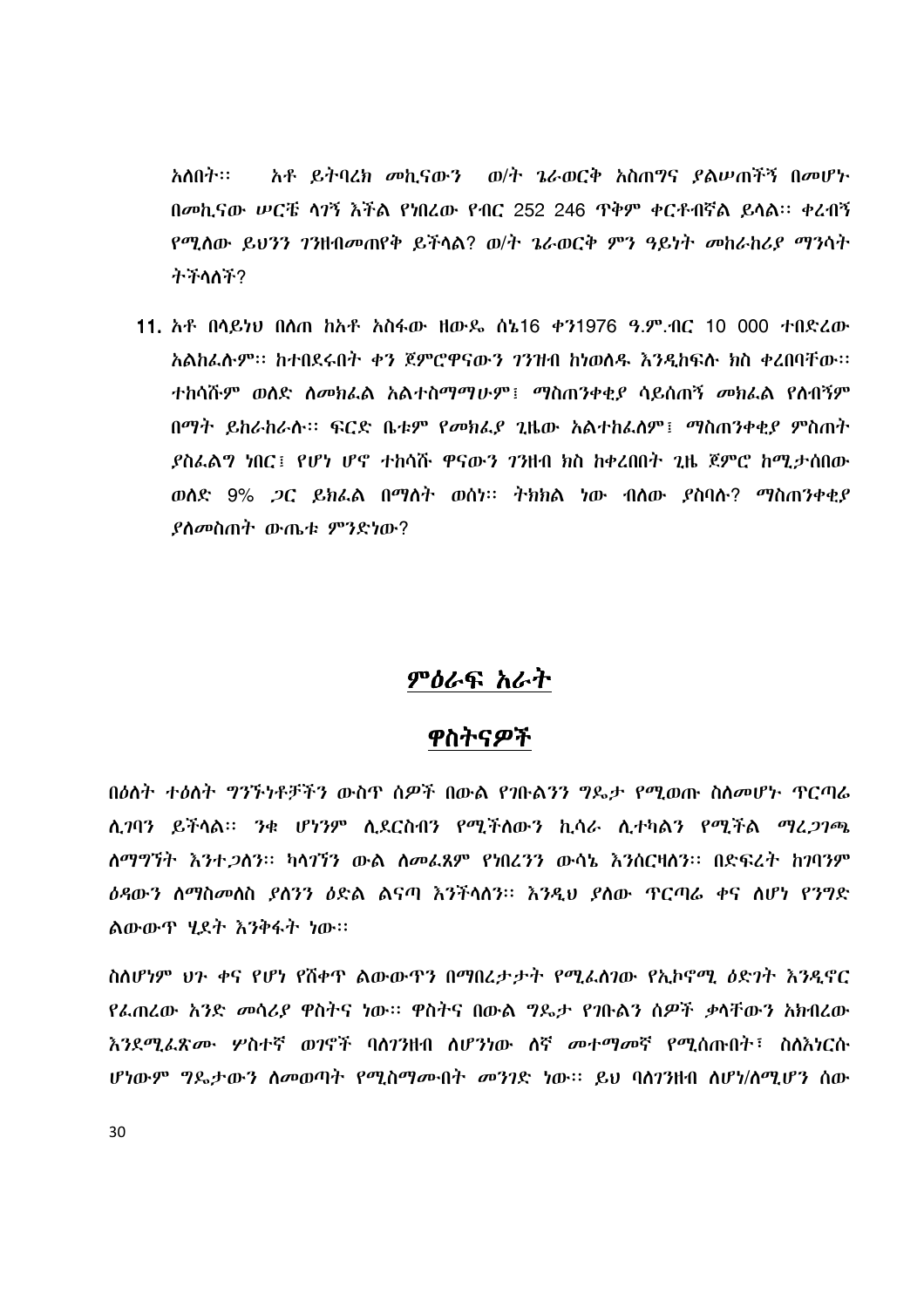*ዕዳ* ከፋይ ከሆነ አንድ ሰው ይልቅ በርካታ ሰው *ዕዳ* ከፋይ በማድረግ *ገን*ዘብ የማስመለስ *ዕ*ድሳችንን *ያስፋዋል፡፡ በልውውጡ ሳይ ያስንን ዕምነትም ያሳድጋል፡፡ ይህ ዓይነቱ ግ*ዴ *የመግ*ባት ሥርዓት በአብዛኛው ከውል የሚመነጭ ቢሆንም ከህግ ወይም ከፍርድ ሲመነጭም ይችላል፡፡

# 5.1 ዋስትና የሚደረግበት ሁኔታ

የዋስትና ግጼታ አሁን ያስን አንድ የተፈ*ጋገ*ጠ ዕዳ ወይም ወደፊት በዋናው ባሰዕ ላይ ሲመጣ የሚችልን ኃላፊነት ስመቀበል ሲደረግ ይችላል። በኋለኛው ምክንያት የሚያደረገው የዋስትና ግጼታ በዋናው ባሰዕዳ ላይ ዕዳ ከሌስ በቀር ዋሱ ዋስትናውን ሲያስቀር ይችላል። ብዙ ጊዜ አንድ ግጼታ hመጠየቁ በፊት የሚመሰረት ቢሆንም ዕዳው በሚጠይቅበት ጊዜ (when the debtor is at default) ወይም ዕዳው መጠየቅ ከጀመረ በኋላም ቢሆን ሲደረግ ይችሳል፡፡ በየትኛውም መንገድ  $0.03$  73 ካለ ወይም ከሚመጣ ዕዳ ጋር የተቆራኘ ነው (it is accessory in nature)  $\therefore$  ዕዳ ሳይኖር የዋስትና ግጼታ አይኖርም፡፡ ዋናው ግጼታ የማይፀና ሲሆን የዋስትና ውሱም እንዲሁ አይፀናም። የባለዕዳውን ችሎታ አለመኖር ወይም የፌቃድ ንድለት እያወቀ ዋስ ከሆነ ግን ዋናው *ግ*ጼታ የሚፀና ባይሆንም እንኳ ዋሱ ስባስገንዘቡ ግጼታ የገባበትን ገንዘብ መክፌል ይጠበቅበታል።

የዋስትናውን ልክ በተመሰከተ ዋስትና ከዋናው ግዴታ በሳይ ሲሆን አይችልም። ዋናው ባሰዕዳ የማይጠየቅበትን ዋሱ አይጠየቅበትም፡፡ እንዲህ ያለ ስምምነት ተደርጎ ከሆነም በዋናው *ዕዳ* ልክ ይቀነሳል።

# 5.2 የዋስትና ግዴታ ሲከተሰው የሚገባ የአፃፃፍ ሥርዓት

የዋስትና ግዴታ ከፍ ያለ ኃላፊነትን የሚያስከትል በመሆኑ ዋስ የሚሆን ሰው የሚገባበት ግዴታ የሚያስከትልበትን ኃላፊነት እንዲረዳው ያስፌል*ጋ*ል፡፡ ስለዚህም ዋሱ በጥድፊያ ግዴታ ውስጥ ሳይገባ የአፍታ ጊዜ አግኝቶ እንዲያስብበት ዕድል ስመስጠት ውስ በጽሁፍ እንዲሆን ህግ ያዛል  $(1725$  cum 1922) ፡፡ *ግ*ጼታ የሚ*ገ*ባበት የ*ገን*ዘብ መጠንም መታወቅ አለበት፡፡ ይህ ያልተሚለ እንደሆን ውሱ ፌራሽ ይሆናል።

# 5.3 የዋስትና ግዴታዎች ዓይነት

ከኃሳፊነቱ ቆይታ አንፃር ስተወሰነ ጊዜ ወይም ሳልተወሰነ ጊዜ (continuous guarantee) ፣ ከሚያስከትለው ኃላፊነት አንፃር ተራ እና የአንድነት ዋስትና፣ ለዕዳው ኃላፊ ከሚሆነው ክፍል 31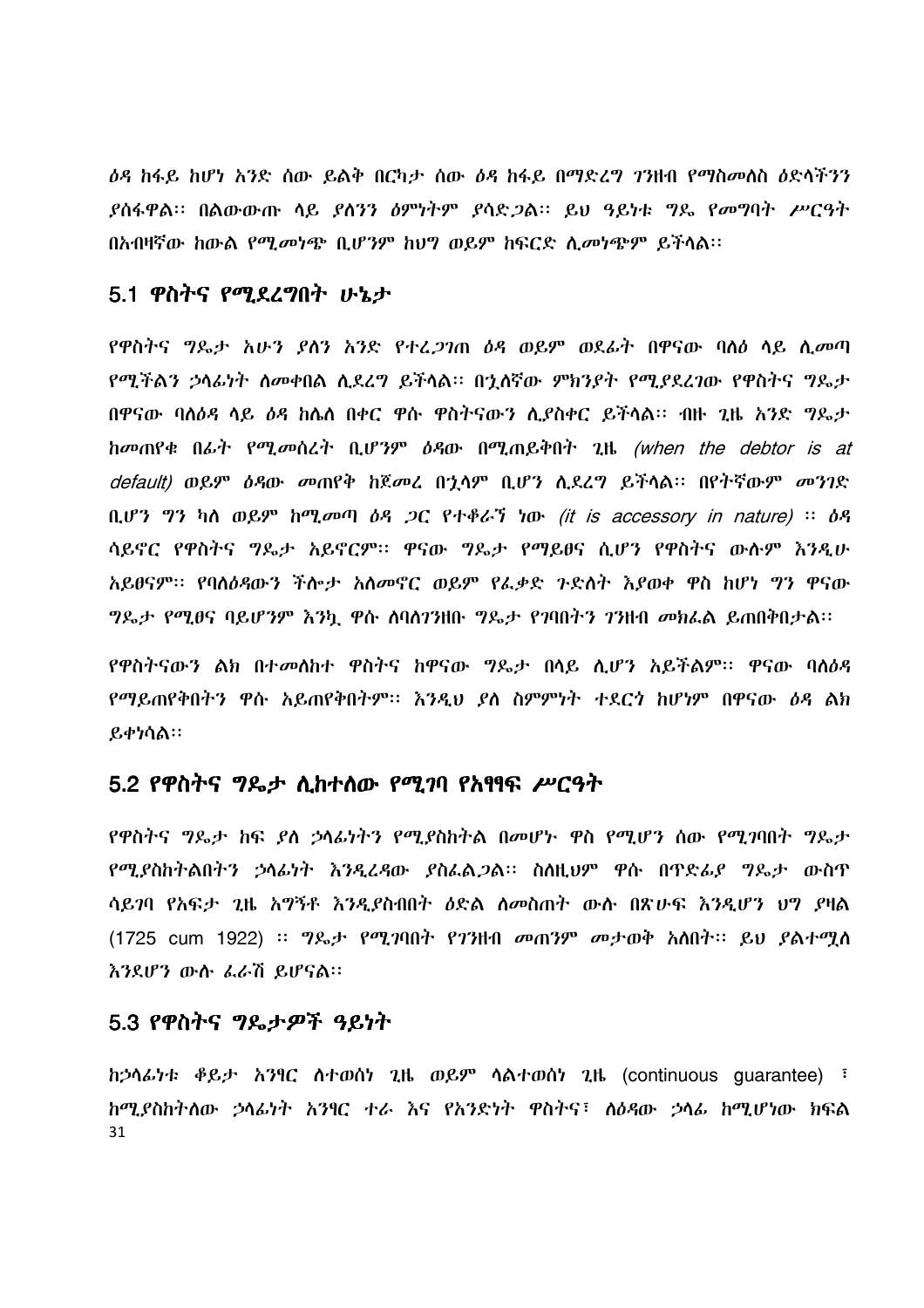(subject) አንፃር የሰው ዋስትና እና የንብረት ዋስትና በማስት ልንከፍለው እንችላለን። በየመልካቸው እንደሚከተሰው ልናያቸው እንሞክራስን፡፡

#### 5.3.1 ስተወሰነ ጊዜ እና ስልተወሰነ ጊዜ የሚደረግ የዋስትና ግዴታ

ዋስትና ልኩ እና የሚከራልበት ጊዜ ስታወቀ አንድ ግዴታ አፌፃፀም ሲመሰረት ይችላል፡፡ የዛሬ *ዓመት* ሰኔ 30 ቀን 2002 ዓ.ም በቀስ መክፌል ሳስበት የብር 42,000 *ዕዳ* አከፋፌል ዋስ እንደመሆን ማስት ነው።

በሌላ በኩል በዋስትና ግዴታ ከተገባበት የገንዘብ መጠን በቀር በዋናው ግዴታ የሚፌስገው የገንዘብ ልክ ስማይታወቅ፣ የዋስትና ኃላፊነቱ ጊዜም ላልተወሰነ ጉዳይ የዋስትና ግዴታ ሲመሠረት  $\beta$   $\ddagger$   $\gamma$   $\Delta$  :: continuous quarantee  $\beta$   $\gamma$  $\Delta$  ::

በትራንስፖርትና መገናኛ ሚኒስቴር በዘበኝነት የተቀጠረ ሰው በሥራው ሳይ ባለበት  $-2<sub>h</sub>$ ሲጠፋበት/ሲጠይቅበት ሰሚችል ዕዳ እስከ ብር 500,000 (አምስት መቶ ሺህ ብር) ድረስ ዋስ እንደመሆን ማስት ነው። ዕዳው አልመጣም፤ የሚመጣበት ሁኔታ ግን ሲኖር ይችሳል። የዋስትናው ኃላፊነት ቆይታም በ2ዜ የተገደበ አይደለም። እንዲህ ያለውን የዋስትና ግዴታ በተመለከተ የዋናው ባለዕዳ ተጠያቂነት ካልደረስ በቀር ዋሱ ዋስትናውን እንዲወርድለት ስመጠየቅ ይችላል። *"ተጠያቂነቱ ካልደረሰ"* ማለት ዋሱ ዋስትናው እንዲቀርለት በሚጠይቅበት ጊዜ ዋናውን ባለ*ስዳ* ተጠያቂ የሚያደርግ ነገር ያልተገኘ እንዲሁ ማስት ነው። መስሪያ ቤቱ ይህንኑ አጠርቶ ነፃ ማድረግ ይንባዋል። ሥራተኛው ምትክ ዋስ ማቅረብ ካለበት ያንኑ መጠየቅ የመስሪያ ቤቱ ድርሻ ነው። ይህ ግን የዋሱን የዋስትና ግዴታ ከማውረድ መብቱ ጋር የተያያዘ አይደለም፡፡ ምትክ ዋስ ቢገኝም ባይገኝም ዋሱ ግዴታው እንዲወርድለት ከጠየቀበት ጊዜ ጀምሮ ቀሪ ሲደረግለት ይገባል፡፡

### 5.3.2 ተራ እና የአንድነት ዋስትና

#### ሀ. ተራ የዋስትና ግዴታ

ይህ ዓይነቱ የዋስትና ግዴታ ዋናው ባሰዕዳ ግዴታውን ሳይፌፅም ሲቀር ብቻ የሚመጣ ነው። ባስገንዘቡ የዋናውን ባስዕዳ ግዴታ ዋሱ እንዲፌፅምስት የሚጠይቀው ይኸው ባስዕዳ ግዴታውን ስመፌጸም የማይቻል መሆኑ ሲረ*ጋገ*ጥ ብቻ ነው።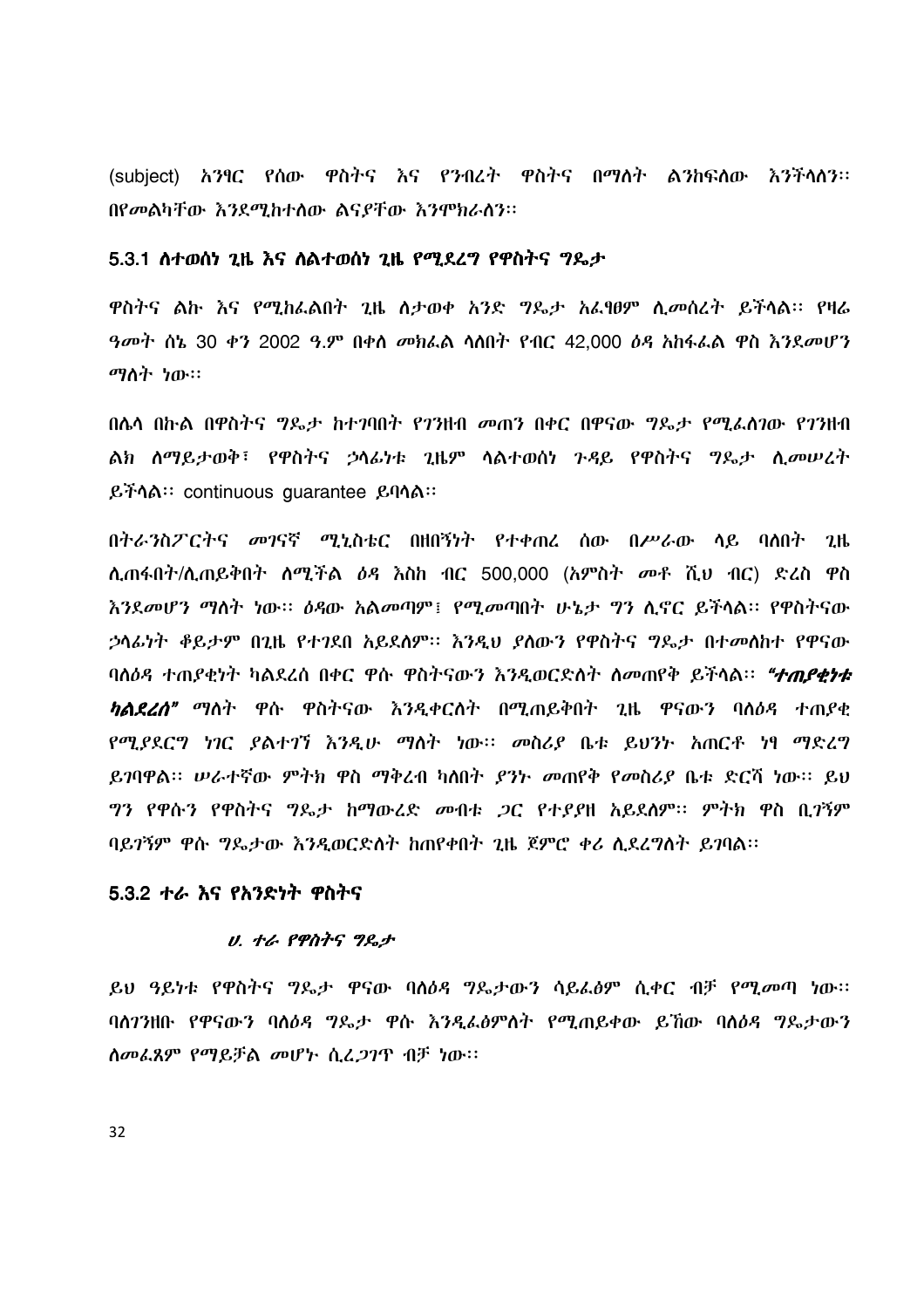ባለዕዳ መክሰሩ በፍርድ ካልተፈ*ጋገ*ጠ በቀር ዋሱ እንደተከሰሰ ባለገንዘቡን ከዋናው ባለዕዳ *ጋ*ር ተከራከር የማስት መብት ይኖረዋል። ካስነሳው ግን ባስገንዘቡ ከባስዕዳው ጋር ስመከራከር ሳይገደድ በዋሱ ሀብት ላይ ዕዳውን ሲያስፌጽም ይችላል፡፡ መከራከሪያውን አንስቶ ቢሆን እንኳ የባለዕዳውን ንብረቶች መምራትና ስዚሁም ክርክር የሚያስፌልገውን በቂ ወጪ ሰባስገንዘቡ መስጠት ይጠበቅበታል፡፡ ይህን አሰማድረግ ከባሰዕዳው ,ጋር ተከራከር የማሰት መብቱን የሚያሳጣው ይሆናል፡፡

#### ለ. የአንድነት ዋስትና

<u>የአንድነት ዎስትና የሚመሰረተው ዎሱ ከባለዕዳው *ጋ*ር በ*ጋራ ተ*ጠያቂ መሆኑን ወይም ይህን</u> በመስስ በማናቸውም ሴሳ መንገድ ሀሳቡን በመግለጽ ግዴታ የገባ እንደሆነ ነው። ከዋናው ባስዕዳ *ጋ*ር ተከራክር የማስት መብት አይኖረውም፡፡ ባስንንዘቡም ከዋናው ባስዕዳ *ጋ*ር በአንድነት ምናልባትም ከዋናው ባለዕዳ በፊት ሁሉ ክስ ሊቀርብበት የሚችል ሰው ነው።

#### 5.4 የዋስ *መ*ብቶች

#### $U.$   $P$   $\sigma$   $P$   $L$   $T$   $\sigma$   $\sigma$   $T$   $T$   $\sigma$   $T$   $T$   $\sigma$

ዋሱ ስለዋናው ባለዕዳ ሆኖ የከፌስውን ተገቢ የሆኑ ክፍያዎች ሁሉ በባለገንዘቡ መብት ተዳረጊ ሆኖ ባለ*ዕዳ*ውን ሊጠይቀው ይችሳል።

#### ለ. ከዋናው ባለዕዳ ጋር ተከራከር የማለት መብት -

ቀደም ሲል እንደተገለፀው ይህ የተራ ዋስትና ግዴታ ያለበት ሰው የሚኖረው መብት ነው። እንደተከሰሰ ወዲው*ኑ* ከዋናው ባለ*ዕዳ ጋ*ር ተከራከር በማለት ባለ*ገን*ዘቡን የ*መ*ከራከር መብት ይኖረዋል።

#### ሐ. ባለዕዳው ሲያነሳቸው የሚችላውን መቃወሚያዎች ማንሳት፡-

*ከግ*ጼታው ዓይነት የተነሳ እንዲቀሩ ካልሆነ በቀር (ስምሳሴ ውሱ የተ*ሌፀመ*ው በስሀተት መሆኑን ወይም ባለዕዳው ለአቅም አዳም ያልደረሰ መሆኑን እያወቀ የገባበት ግዴታ) ባለዕዳው ሲነሳቸው የሚችሳቸውን መቃወሚያዎች እያነሳ ሲከራከርባቸው ይቻሳል፡፡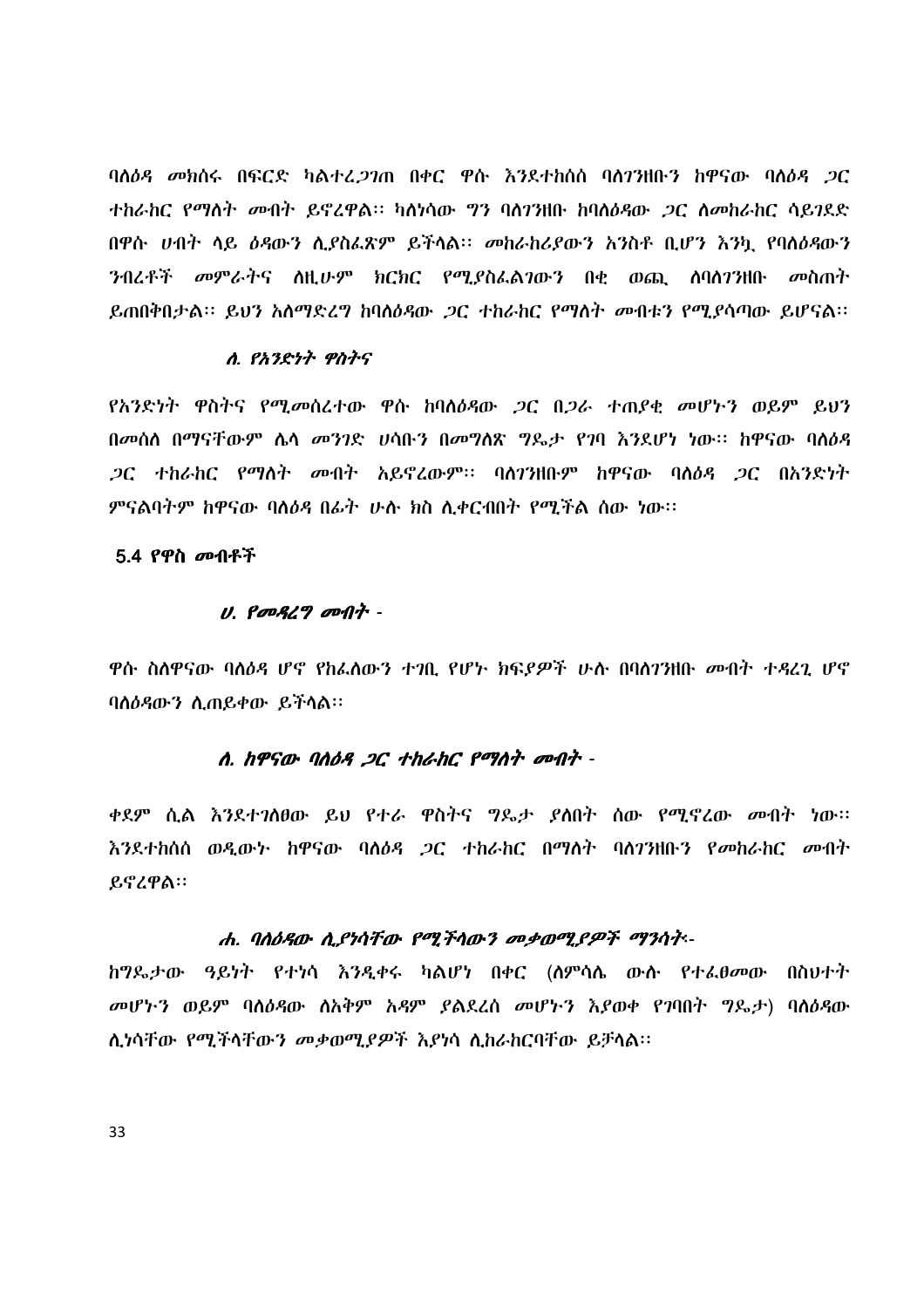- 3. ለሁለት አይነት ሰዎች ዋስትና ይሰጣል፣
- 2. የዋስትና ሰጪ ስምምነት አስፌሳጊ አይደሰም፣
- 1. ህን ራሱ የሚሰጠው ዋስትና ነው<sup>፣</sup>

# ሀ. በሀግ (3042 እና 3043)

- 3. በውል
- 2. በፍርድ ቤት ትዕዛዝ
- 1.  $0<sup>y</sup>$

የሞርጌጅ የሚመሰረትበት መንገድ

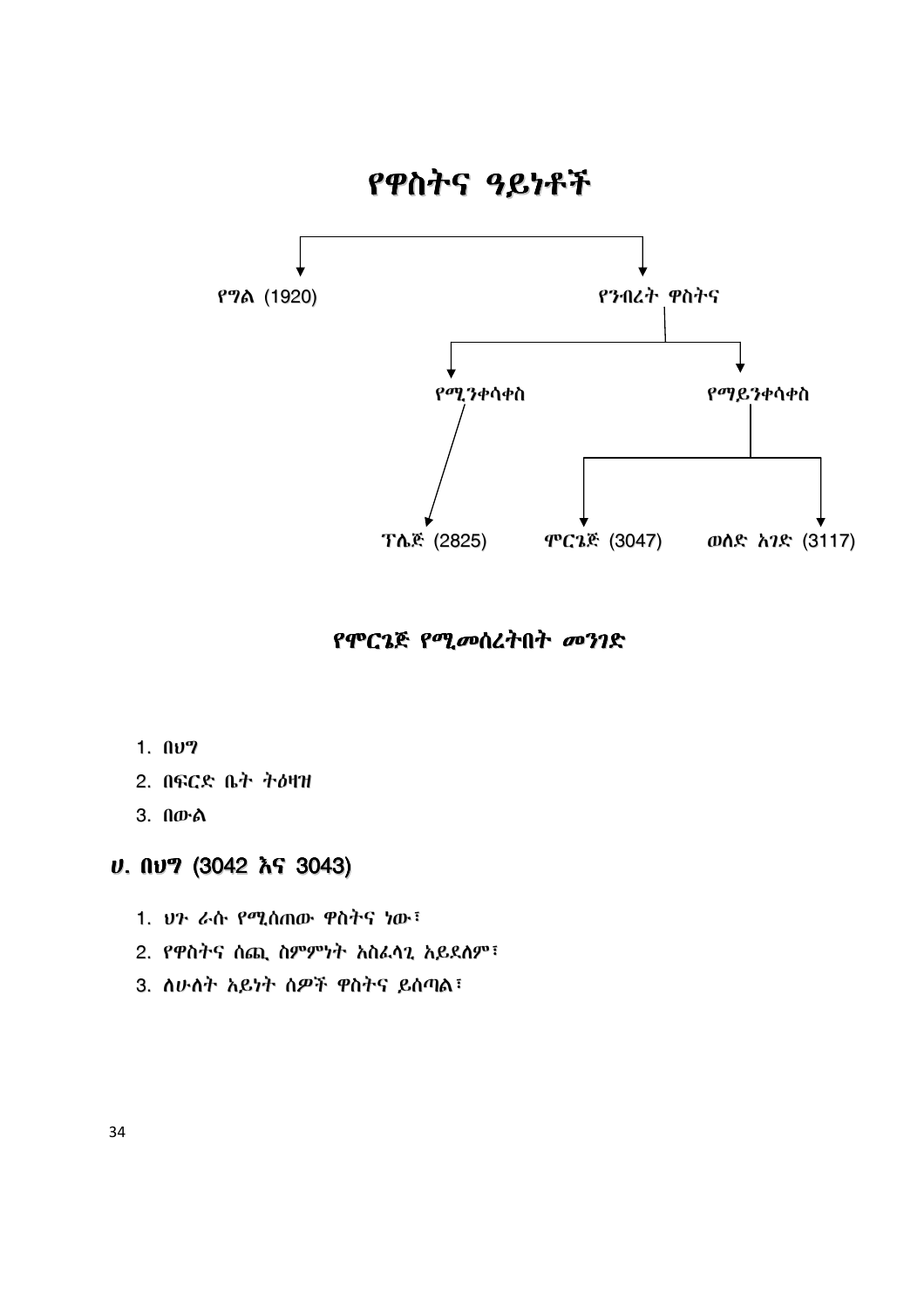- 1. የማይንቀሳሰስ ንብረት ሰሽጠ ሰሽደጩ ዋ*ጋ* አከፋፌል እና በሽደጩ ውስጥ ስተመሰከቱት **ሌሎች ግዴታዎች፣**
- 2. የማይንቀሳቀስ ንብረት የ*ጋራ* ተካፋይ ለሆነ ከክፍያው ውስጥ ለሚ*ጎ*ድልበት እና በክፍያው ያገኘው ሃብት እንዲለቅ ለተወሰነበት

# ለ. በፍርድ ቤት ትዕዛዝ (3049)

- ዳኞች ወይም ሽማግሌዎች ለሰጡት ብይን ወይም ትዕዛዝ ተፌጻሚነት ዋስትና እንዲሆን የሚሰጥ፣
- በዳኞች ወይም በሽማግሌዎች ትዕዛዝ ብቻ የሚመስረት፣
- የዋስትና የሚሰጠው ንዳዩ በክርክር ላይ እያለ ውሳኔ ከማግኘቱ በፊት ሲሆን ይችላል።
- አሳማው እረታሰሁ ብሎ የሚያስብ ተከራካሪ ንብረቱን ቀድሞ በማሸሽ አፌጻጸሙን እንዳ የስናክል ነው ፣
- ዋስትናው የሚመሰረተው ንብረቱ ዋስትና የሆስነትን የዝብ መጠን እና የንብረቱን አይነት ለይቶ በመግለፅ እና ትዕዛዙን በማስመዝንብ ነው።
- ትዕዛዙ በንብረቱ ሌሳ *ገ*ደብ መጣል የስበትም፣
- በፍርድ ቤቶች ለውሳኔ ማስፌጸሚያ እንዲሆን ንብረቶች በፍ/ሥ/ሥ/ህ/ቁ 154 መሰረት *የሚያግዱ* ሲሆን ይህ ሥነ ሥርዓት ህግ አሳማ የተሰየ ነው። ውሳኔ ሰማስፌጸም በማይንቀሳቀስ ንብረት ላይ የሚሰጥ ዋስትና ሲመስረት ንብረቱ እንዳይሽጥ እንዳይሰወጥ ወይም በሌሳ እዳ እንዳይሰጥ አስፈሳጊ አይደለም፣

# ሐ. በውል የሚቋቋም *መ*ያዣ (3041)

- ተበዳሪው ራሱ ንብረቱን በማስደዝ
- ሴሳ ሰው ስተደደሪው ንብረቱን በማስያዝ ይመሰረታል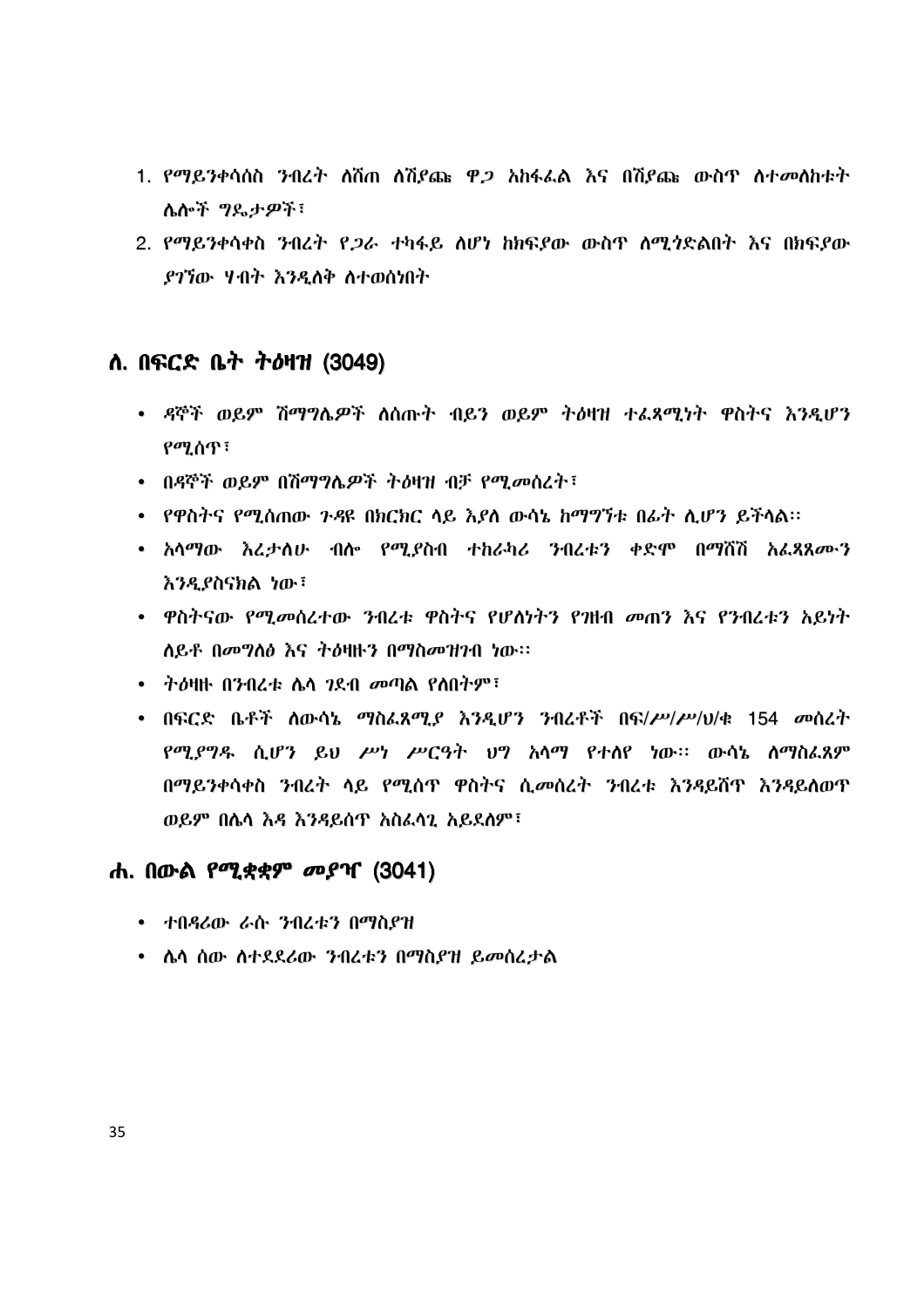# ስሚጸና ሞርጌጅ አስፌሳጊ ሁኔታዎች

# 1.  $P^{\sigma}P$ ደቋምበት ሰነድ

- በውል የሚቋቋም መያዣ በሁሀፍ መሆን አስበት (3045(1)) ፣ (1723)
- አዋዋይ ወይም ዳኛ ፊት መደረግ አለበት (1723)
	- $\frac{1}{2}$  ይህ ፎርማሲቲ ማስፌስን በፍ/ህ/ቁ 1723 ተመልክተል፡፡
	- ∔ በውል የሚቋቋም ሞርጌጅ ውል እንደመሆኑ የጠቅሳሳ የውል ህግ ድን*ጋጌዎች* የሞርጌጅን ህግ አስካልተቃረኑ ድረስ ተፈፃሚ ሲሆኑ ይችላሉ
	- ₩ አዋዋይ ወይም በዳኛ ፊት መደረጉ የራሱ አሳማ አለው፤
- መያዣ የተሰጠበት የገንዘብ ልክ እና የንብረቱ አይነት በግልፅ መግለፅ ያስፌል*ጋ*ል  $(3045(2) \div 3048)$

# $2.$   $9^{\circ}1170$

- *የመያዣ መ*ብቱ በማይንቀሳቀስ ርስት *መዝገ*ብ ውስጥ ካልተፃፌ በቀር ማንኛውም አይነት ውጤት አያስገኝም 3052
- በየትኛውም ዓይነት መንገድ የተመሰረተ ሞርጌጅ ሲመዘንብ ይንባል፣
- ምዝገባው በንብረቱ ሳይ ያስውን ግዴታ ሰሶሰተኛ ወገን ከማሳወቅ ባሰፌ በተዋዋዩቹ መሃከል ውጤት አስው፣
- http በተጨማሪ የቀዳሚነት መብትን ስመወሰን አስፈላጊ ነው፤
- ምዝንባው ውጤት የሚኖረው ንብረቱ የተሳለፈለት ስው መብቱን ከማስመዝንቡ በፊት ወይም ንብረቱ ከመያዙና ከመመዝገቡ በፊት ከተከናወነ ነው (3057 (1)) እና (2))

## 3. መያዣ ስመስጠት የሚያስፌልግ ችሎታ (3049)

- ሰራሱ እዳ ንብረቱን በመያዣ ስመስጠት ንብረቱን በንንዘብ ስሌሳ 3ኛ ሰው ማስተሳሰፍ መብት *ያ*ሰው ነው (3049(2))
- ስሴሳ ሰው እዳ ንብረቱን በመያዣ መስጠት የሚችለው ደግሞ ንብረቱን ያስወ*ጋ ማ*ስተሳሰፍ መብት ያስው ነው (3049(3))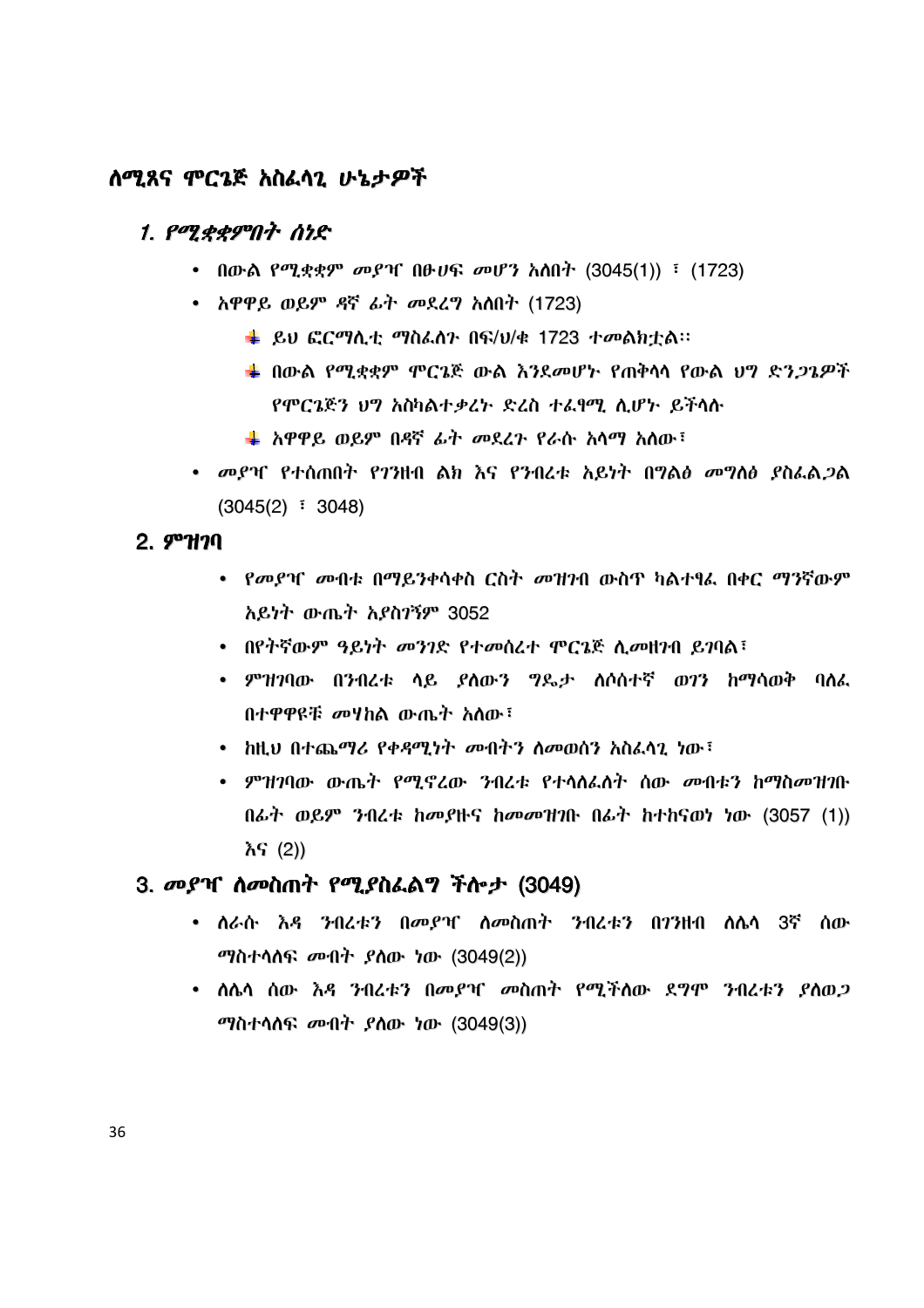- ችሎታ የሴስው ሰው የሰጠው *መያ*ዣ ዋ*ጋ* የሴስው ሲሆን መብቱን ወይም ችሎታውን ኋላ አግኝቷ እንኳን ሆን ቀድሞ የሰጠው መያዣ ዋ*ጋ* የሰውም  $(3050(2)(3))$
- $\bullet$  በሚመለከተው አስተዳደር ክፍል የባለቤትነት ምስክር ወረቀት ከተሰጠው ሰው *ጋ*ር *የተመስረተ መያዣ* ውል ምስክር ወረቀት የተሰጠበት ማስረጃ ፍርስ ሆኖ ቢሰረዝ እንኳን ህ*ጋ*ዊ ውጤት አስው (3051(2))

# ሞርጌጅ የሚመሰከታቸው ንብረቶች

# 1. የማይንቀሳቀስ *ን*ብረት

- \* ሞርጌጅ የሚመሰረተው በማይንቀሳቀስ ንብረት ላይ ብቻ ነው (3047(1))
- ❖ ህን የሚንቀሳቀሱ ንብረቶች እንደማይንቀሳቀስ ንብረት በመደዣ ሲሰጡ እንደሚችሉ ሲደነ**ን**ግ ይችሳል።(3047(2)) ስምሳሌ የንግድ መደብር
- ❖ የማንቀሳቀስ ንብረት የሚባሉት መሬትና ህንፃ ቢሆኑም አሁን ባለው ሁኔታ በመያዣ መስጠት የሚቻለው ህንፃን ብቻ ነው
- ❖ የከተማን ቦታ የማከራየት መብት በመያዣ ሲሰጥ ይችሳል (አዋጅ ቁጥር 272/94አንቀፅ 13)
- $\div$  ወደፊት የሚሰሩ ሀንፃዎች በመያዣ መስጠት አይቻልም (3050(3))

# 2. P34L t and hord lintrinsic elements  $\delta S$  A t an analyziaccessories  $(3064)$

- ❖ ከንብረቱ ላይ ንብረቱ ሳይጠፋ እና አንል ሳይሆን ለመሰየት የማይቻል የንብረቱ ሙሉ ክፍል *የመያዣ*ው አካል ነው(1132)
- ❖ አንድን ነገር በሚጠቀምበት ስው ሀሳብ ይህ ነገር ስሚገለገልበት ጉዳይ በነዋሪ ዓይነት ከዚሁ *ጋ*ር ተያያዞ የሚኝ ነገር ተጨማሪ ነገር ወይም ደባል ነገር ይባሳል(1136)። ይህም የመያዣው አካል ነው
- ❖ እነዚህ ንብረቶች ከዋናው ንብረት ላይ ከተለዩ *ግን የሚንቀ*ሳቀስ ንብረት ሆነው ስለሚቆጠሩ የመያዣው አካል መሆናቸው ይቀራል(3065(1) ፣ 1133 ፣ 1137)
- ❖ ከመያዣው ላይ በመነሳታቸው የንብረቱ ዋ*ጋ* ከቀነሰ ባለገንዘቡ አግባብነት ባላቸው ሞርጌጅ ህግ ድን*ጋጌዎች* ሲሰራባቸው ይችሳል(3065(2))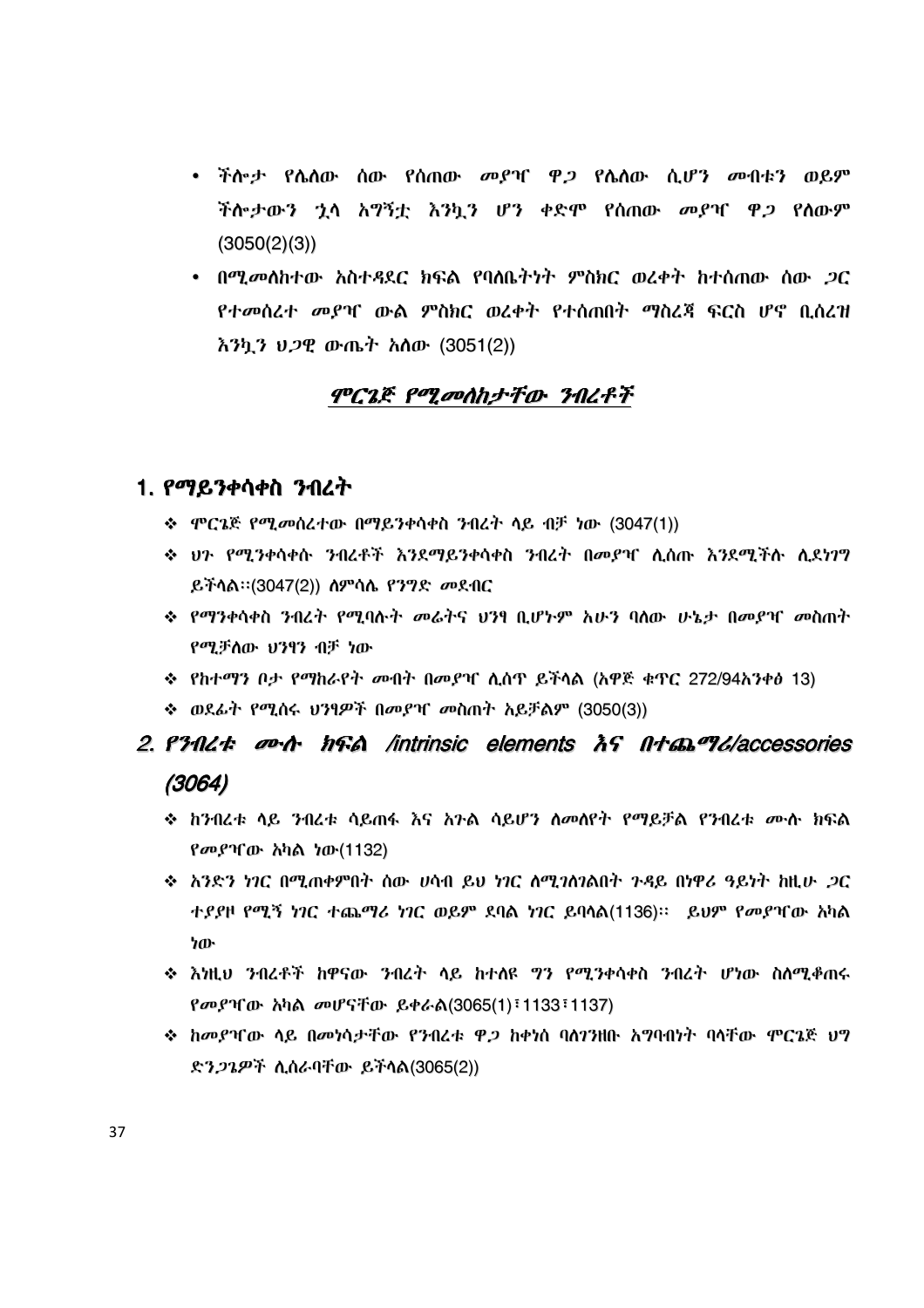# 3. በንብረቱ ሳይ የሚደረጉ አዲስ ወይም ተጨማሪ ስራዎች (3066)

**◆ በሀንፃው ሳይ ተስፋፍተው የተሰሩ ወይም በንብረቱ ሳይ የተደረጉ የማሻሻ***ያ ስራዎች የመያ***ዣው** አካል ናቸው

# $4. h$ ራይ፣ለንብረቱ የተከፌስ ኢንሽራንስ፣ንብረቱ ሲለቀቅ የሚከፌሰው ካሳ ሁሉ የመያዣው አካል ናቸው(3068)

# ሞርጌጁ መድን የሆነሳቸው እዳዎች

- 1. ዋናው እዳ
- 2. ወለድ
	- ❖ ተዋዋይ ወገኖቹ በውሳቸው ሳይ የተስማሙበት የወለድ መጠን(3077(1))
	- ❖ መያዣው መድን የሚሆንስት ወስድ **ግን የ2 ዓ**መት ብቻ ነው(3077(2))
	- ❖ ከ2 *ዓመት* በሳይ ለሆነው ወለድ *መያገ*ናው የቀዳሚነት *መ*ብት አይሰጠውም። ቀዳሚነተ መብተ እንዲሰጠውም መስማማተ አይችሉም(3077(3))
	- ❖ ተዋዋዮች የተስማሙበት ወስድ ባይኖር እንኳ*ን ን*ብረቱ ተይዞ እስከሚሸዋ ድ<mark>ረስ ህ</mark>ን የሚያስበው ወስድ
- 3. ባለ7ንዘቡ የከፌለው የኢንሹራንስ ክፍያ(3078)
- 4. ባለእዳው ዋናውን ግዴታ ባለመወጣቱ ባለ7ንዘቡ ንብረቱን ተከታተሎ ለማስያዝ እና ንብረቱን ስማሽጥ የወጣ ወጪ

# $PPC2E$  ውጤቶች

# 1. በ*17ዘብ ጠያቂዎች ላይ ያለው ውጤት* <u>የቅድሚያ መብተ(3059(1))</u>

❖ የቅድሚ*ያ ሙ*ብት የሚነሳው ብዙ *ገን*ዘብ ጠያቂዎች ሲኖሩ እና የሽያጩ *ገን*ዘብ <u>የሁሉንም እዳ ሳይሸፍን ሲቀር ነው</u>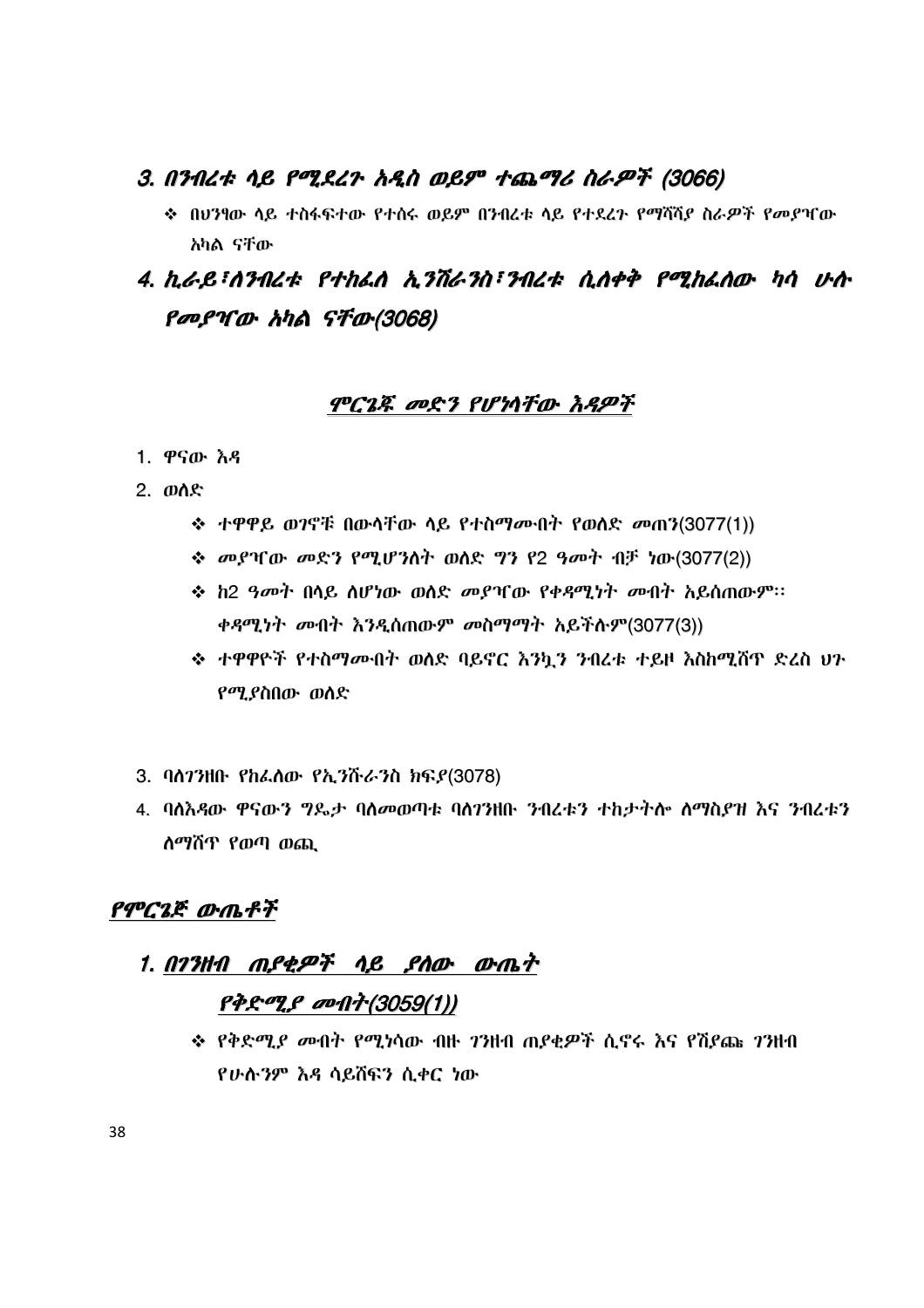- ❖ የማይንቀሳቀስ ንብረት ከአንድ በላይ ስሆነ እዳ በመያዣነት ሲሰዋ ይችሳል። በመሆኑም መያዣ መብት ያሳቸው ብዙ 7ንዘብ ጠያቂዎች ሲኖር ይችሳሱ(3088(1))
- ❖ *የመያዣ መ*ብት የሴሳቸውም *ገ*ንዘብ ጠያቂዎች ሲኖሩ ይችላሉ
- ❖ የመክፌያ ጊዜው የደረሰ ማንኛውም *ገ*ንዘብ ጠያቂ በመያዣ የተሰጠውን ንብረት እንዲያዝ እና እንዲሽጥ ስመጠየቅ ይችሳል(3059)
- ❖ ቅድ*ሚያ ያ*ለው *ገን*ዘብ ጠያቂ *መ*ብቱ ከሽያጩ ላይ ከሌሎች ባለገንዘቦች ገንዘቡን የማግኘት ነው(3059)
- ❖ በመያዣ የተያዘውን ንብረት ሳይ የተሰራ አዲስ እና የማሻሻያ ስራ የሰሩ፣ለስራው እቃ እየሸጡ፣አትክልትና ዘር የሰብል ፍሬ ቀረቡ ሰ*ዎች ክ*ፍ*ደ የማግኘ*ት *መ*ብት አሳቹው(3067(1))

# ንብረቱን የመከተል መብት (3059(2))

- ❖ ንብረቱን የመተል መብት የሚሰራበት ባለእዳው ግዴታውን መወጣት ካልቻለ እና ንብረቱ ስሌሳ ሰው ተሳልፎ ከሆነ ነው
- **❖ ንብረቱንም ንብረቱ ከተሳለፌስት ሰው እጅ እንዲያዝ ሲጠይቅ የሚችለው የመያዣ** መብቱን የንብረቱ መሸጥ ፅሁፍ በመዝንበ ከመፃፉ በፊት ከተመዘንበ ነው(3085)
- ❖ ሞርጌጅ የማይከፋፌል በመሆኑ ባስ**እዳው ከ**ፊል **ግ**ዴታው ተወጥቶ እንኳን ቢሆን ሰቀሪው እዳ ንብረቱ በሙሱ ተይዞ ሲሸዋ ይችሳል(3077)
- ❖ ንብረቱ ስመሽዋ ሲ*ያዝ የን*ብረቱ መያዝ የሚያስከትላቸው ውጤቶች አሉ
	- *► የወስ*ድ ስሌ*ት* (3077)
	- $\triangleright$  ኪራይ አሰባሰብ ሳይ (3068)
	- $>$  3-12 + 12 PTRCh 7-84 (3107)
	- - በአስያገና ወይም ንብረቱ በተሳሰፌስት 3ኛ ወገን ድርጊት ወይም
		- ቸልተኝነት የሚደርስ ጉዳት • የንብረቱ መጥፋት ወይም መበሳሽት ንብረቱን የንዛው 3ኛ ወገን ኃሳፊ

የሚሆነው ሆነ ብሎ ወይም በቸልተኛነት ድርጊትን የፌፀመው ከሆነና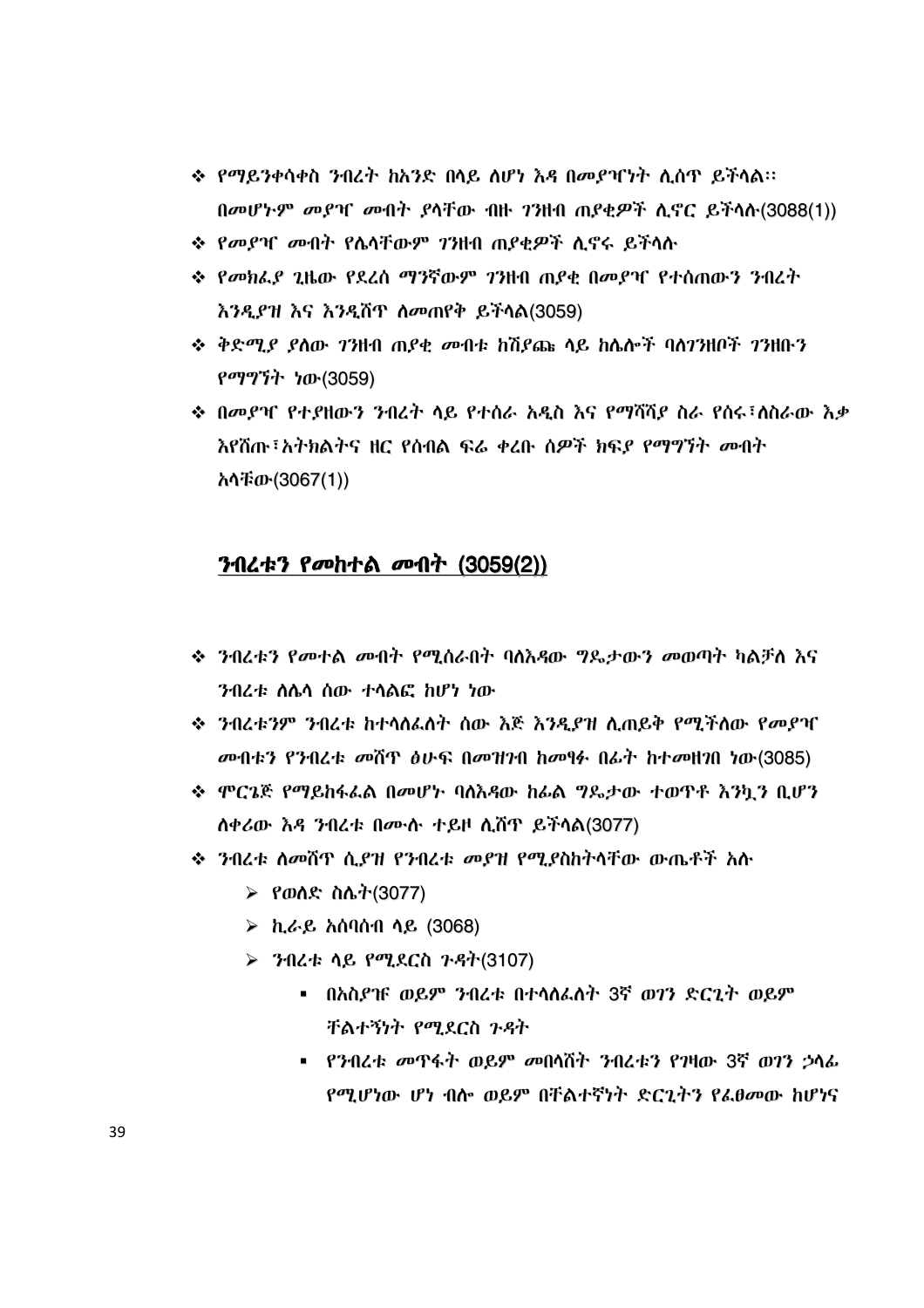ይኸውም የተከናወነው ንብረቱ በፍርድ የማስያዝ ስነ-ስርዓት ከተጀመረና ማስታወቂያ ከተላከ በኋላ ከሆነ ነው(3092)

# <u>የተራ ባለንንዘብ መብት (3059(3))</u>

 <=6 82° ¾/ )|< :\_ 32F( 0;( NQ)|S 8 NQ)|< *መ*ብት አለው።

# $2.$  ንብረቱን ባስያዘው ሰው ሳይ ያስው ውጤት

ንብረቱን የማስተላለፍ፣ በድ*ጋሚ* በመ*ያ*ዣ መስጠት፣ *ገ*ቢና ጥቅሙን መሰባሰብ (3059(2))፣ 3089! 3093)

- $9\%$ ታው ከንብረቱ ዋጋ አይበልጥም (3105)
- ሞርጌጅ የሚፀናው ስ10 አመት ብቻ ነው (3058፣ 1632)
- ስንብርቱ ዋ*ጋ መጓ*ደል ሃሳፊ ነው (3107፣3073፣3074)
- በንብረቱ ሳይ የተሰራ አዲስ ስራ እና ማሻሻ*ያ የመያገ*ናው አካል ነው (3066)
- $\bullet$   $\lambda$ ዳው ካልተከፌሰ ንብረቱ ተይዞ ይሸጣል
- የንብረቱን ዋ*ጋ* ከፍሎ *መያ*ዣውን የማስለቀቅ (Redemption) *መ*ብተ የለውም፣

# 3. በ3ኛ ወንኖች ላይ ያለው ውጤት

# ዋስትና በሌላቸው ባለ7ንዘቦች ላይ ያለው ውጤት

❖ እዳ መክፌያቸው ከደረሰ ንብረቱ ተያይዞ እንዲሽጥ ሲጠይቁ ይችላሱ (3059፣ 1988) ዋስትና ባላቸው ባለንንዘቦች ያለው ውጤት

❖ ብዙ *መያ*ዛ *ያ*ሳቸው ባስ7ንዘቦች ሲኖሩ ይችላሱ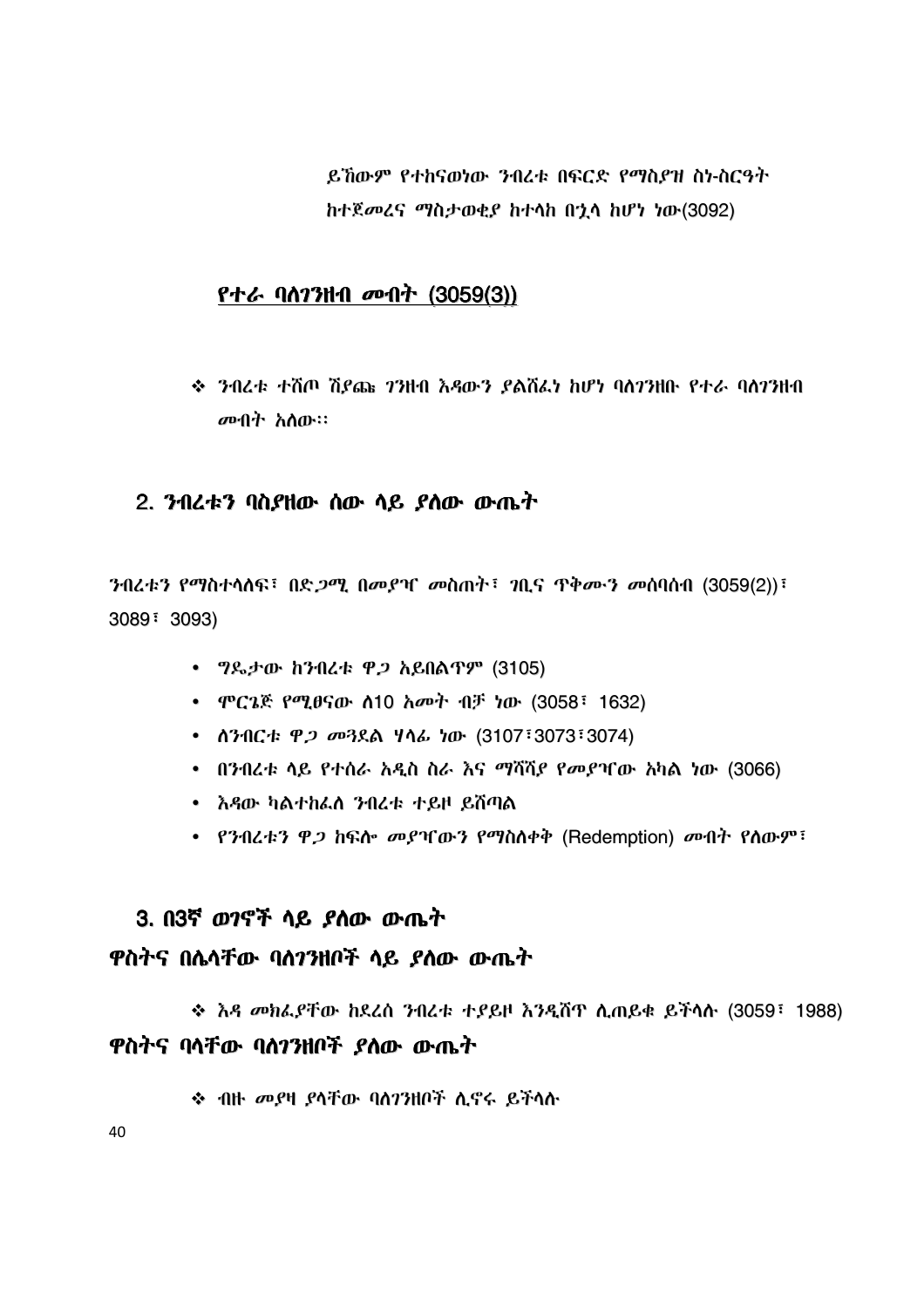- $\div$  የቀዳሚነት ቅደም ተከተሳቸው መያዣቸውን ባስመዘገቡበት ቀን ይወስናል (3081)
- $\div$  በአንድ ቀን ያስመዘገቡ ባለንንዘቦች መብት በእኩል ደረጃ ይታያል (3082)
- $\div$  የቀደሚነት መብት ተራ በክፍያ ሲወስድ ይችላል (Subrogation (3083))

# ንብረቱ በተሳስፌስት ሰው ሳይ ያስው ውጤት

## U. የስራቸው የማሻሻያ ስራዎች (3091)

- ❖ ስስራቸው አዲስ ስራ*ዎ*ች ወይም ማሻሻ*ያዎ*ች ዋ*ጋ* እንዲከፌስው ሲጠይቅ ይችሳል።
- ❖ ዋ*ጋ*ውን ሲጠይቅ የሚችለው የሽያጩን ፁሁፍ ካስመዘ*ገ*በ በ'ኒሳ ለሰራው ስራ ብቻ ነው

# <u>ለ) የንብረቱ መጥፋት ወይም መበሳሽት</u>

- ❖ ሰንብረቱ መጥፋት እና መበሳሽት መያዣ ገንዘብ ጠያቂዎች ኃሳፊ አይሆንም
- ❖ ኃሳፊነት የሚኖርበት ንብረቱ የጠፋው ወይም የተበሳሽው የንብረቱ *መያዝ ሥነ-ሥርዓ*ት ከተጀመረ በኂሳ በርሱ አድራጎት እና ቸልተኛነት ከሆነ ነው

#### ሐ) መድን/ warranty (3094፣ 2882)

- ❖ በመያዣ የተሰጠውን ንብረት የንዛ ሰው ንብረቱን እንዲለቅ ቢደረ**ግ ሻጩን መ**ድን እንዲሆነው ሲያስገድደው/ ክስ ሲያቀርብበት ይችሳል (3094)
- ❖ ይህ ክስ ሲወገድ የሚችሰው በሽያጩ ውል ላይ ሻጩ *መ*ድን የማይሆን መሆኑን በ**ግል**ፅ ተመልክቶ ከሆነ ብቻ ነው (3094(3))
- ❖ ንብረቱ *ያ*ስዋ*ጋ* የተሳሰፌስት ሰውም የመድንነት ክስ ሲያቀርብ ይችሳል (3094(2))

# መ) መተካት/ subrogation(3095)

- ❖ በማይንቀሳቀሰው ንብረት ላይ የመያዣ መብት በነበረው ሰው በመተካት በመብቱ ሲሰራበት ይችሳል
- ❖ ንብረቱ በ7ንዘብ ጠ*ያ*ቂው *ምክንያት የተ*ሸጠበት ሰው ዋናውን ባለእዳ ለባለ7ንዘቡ ሲከፍለው *የሚገ*ባውን ያህል እንዲከፍለው የመጠየቅ መብት አለው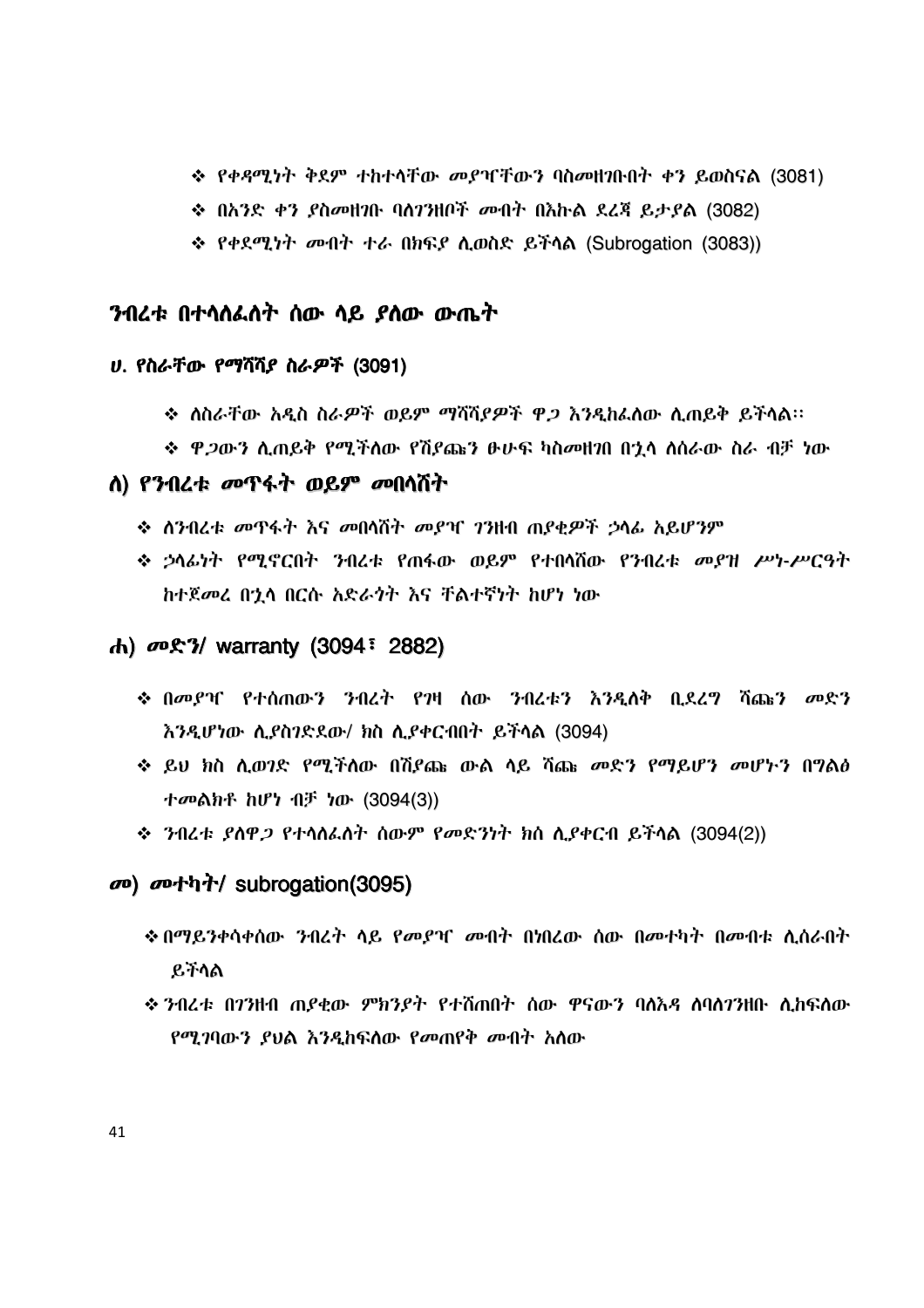# $\boldsymbol{\nu}$ ) *ιλλε 1*3H1 Π*σ*υλιλ 3Π*Δ* τ *σ*λλε λ/ voluntary discharge of debt (3097)

- ❖ ንብረቱ የተያዘበትን ሙሉ እዳ በመክፌል ንብረቱን ከመያዣው ነፃ ማድረግ ይችላል
- ❖ ክፍደው ደልደረሰውን እዳ ከፍሎ ንብረቱን ነፃ ማድረግ የሚቻለው የባለገንዘቡ ስምምነት ሲኖር ነው
- ❖ ንብረቱ በመደዣ ከተደዘ በኋላ **ግን ስምምነቱ አስ**ፌሳጊ አይደለም

# $\lambda$ ) ማስሰቀቅ/ redemption (3090)

**᠅**የንብረቱን ትክክለኛ ዋ*ጋ* በመክፌል ንብረቱን ማስለቀቅ ይቻላል

<u> ፉንብረቱ መደዣ የሆነለትን እዳ በሙሉ መክፌል ሳያስፌልግ የንብረቱን ትክክለኛ ዋጋ ብቻ</u> በመክፌል ንብረቱን ማስቀረት

**¢የማስሰቀቅ መብት ተጠቃሚ የሆነው እዳው በግል የማይመሰከተው ሰው ብቻ ነው** *��* **ዋደቂው መቅረብ ደስበት የንብረቱ የመደዝ ትዕዛዝ ከመመዝገቡ በ**ፊት ነው **᠅**የማስሰቀቁ ጥያቄ ከቀረበ በኋላ ጠያቂው ሰሁሰት ወር በጥያቄው ይገደዳል ❖እስከ ሁለት ወር ባለ?ንዘቦቹ ተቃውሚቸውን ካላሳወቁ እንደተስማ*ሙ* ይቆጠራል ❖ካለተስ*ማሙ ን*በረቱ በሐራጅ ይሸጣል

# 

- ❖ *ገ*ገርው ከባለንንዘቡ *ጋ*ር በሚኖረው ግንኙነት በጠቅላሳ ውል ህግ ላይ ዋሱ ሲያነሳቸው የሚችላቸው መብቶች እንዲጠቀምባቸው መብት ተሰዋቶታል
- ❖ ባለንንዘቡ *እዳ*ውን ዋሱ እንዲከፍል ከማስንደ**ዱ በፊት በዋናው ባለእዳ ሃብቶ**ች ላይ እንዲከራከር ይፈቅድስታል
- ❖ ይህንነ· መብት መያዣ የተሰጠበትን ንብረት የገዛው ሰው እንዲገስገልበት ህጉ ፌቅዶስታል
- <u>়ই ንብረቱን አስይዞ ለሌላ ሰው ዋስ የሆነ ሰው መያዣ የተሰጠበትን የማይንቀሳቀስ ንብረት</u> እንደገዛ 3ኛ ወገን ይቆጠራል (3106)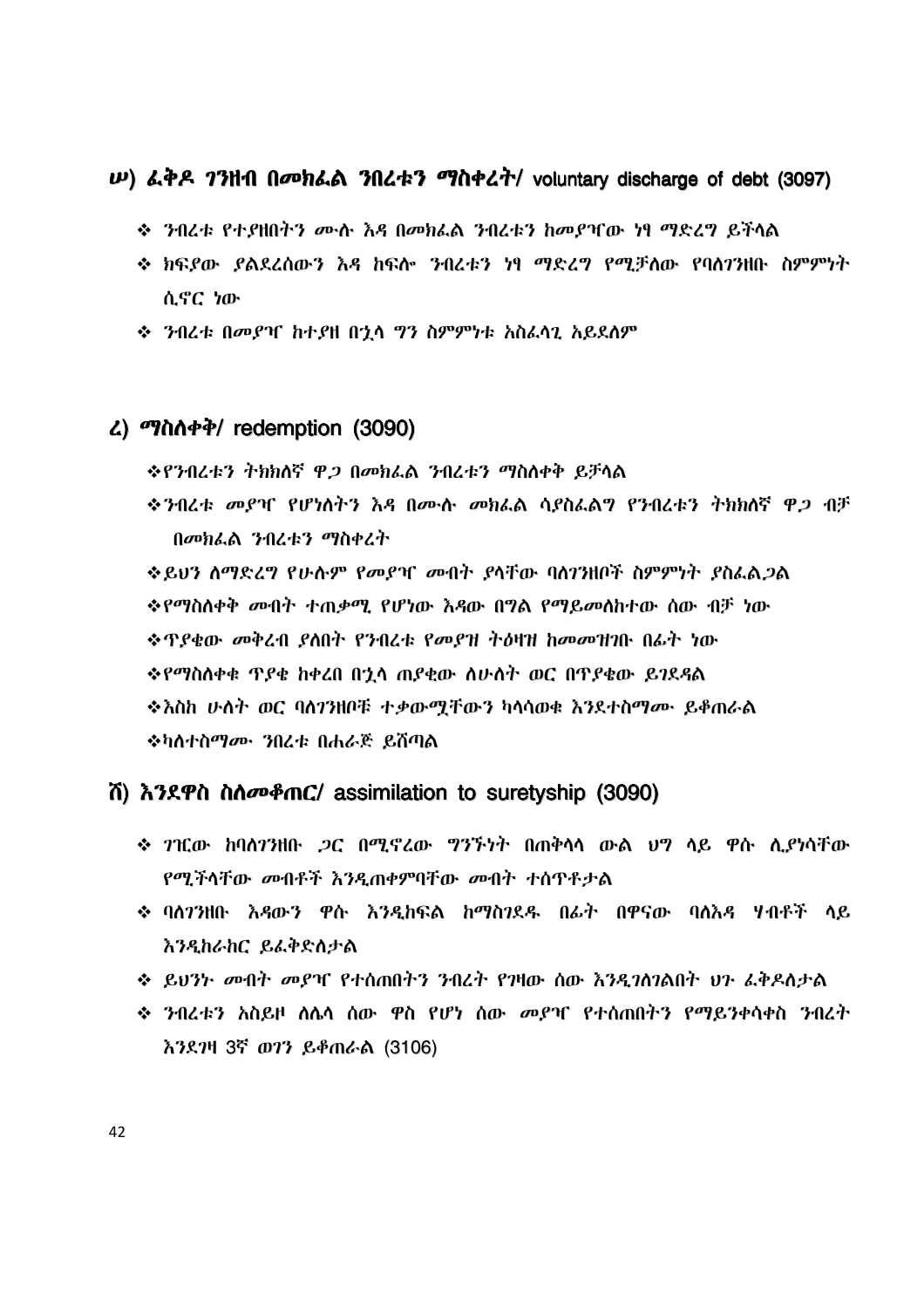# የንግድ መደብር ሞርጌጅ

የሚንቀሳቀስ ንብረት ላይ የሚመስረት ሞርጌጅ ነው

በንግድ ሕን በተሰየ ሁኔታ ካልተመሰከተ በቀር የሚተዳደረው በፍ/ሕን ውስጥ በሚገኙ ድን*ጋጌዎ*ች ነው  $(3/\lambda)$ ቁ 1)

## 1. የመያዣው አመሠራረት

- ❖ ከውል ወይም ከሕግ ይመሠረታል
- ❖ በፍርድ የሚቋቋም ስመሆኑ የንግድ ሕጉ አያመለክትም

# *ከሕግ የሚመነጭ (172)*

- ❖ የንግደ *መ*ደብሩን ስሽጡ
- ❖ በ*ነጋ*ጼው መክሰር በወል 7ንዘብ ጠ*ያቂዎች*

# <u>ለሽጮች የተሰጠው የሕግ መያዣ መብት</u>

- ❖ በሽጡት የንግድ መደብር ላይ የመያዣ መብት አላቸው
- ❖ የሽያጭ ውሱ እንዲፌርስ ስመጠየቅ ይችሳሱ

# የመያዣ አመዘ*ጋገ*ብ

- $\cdot$  ሕ*ጋ*ዊ ውጤት እንዲኖረው ምዝገባ አስራሳጊ ነው (ን/ሕ/ቁ 174፣178፣ 179)
- $\Leftrightarrow$  ምዝገባው በተወሰነ ቀን ውስጥ መደረግ አለበት (173፣ 177)

# መያዣው ፀንቶ የሚቆይበት ጊዜ

**᠅ መያዣው ፀንቶ የሚቆየው ስ5 ዓመት ብቻ ነው**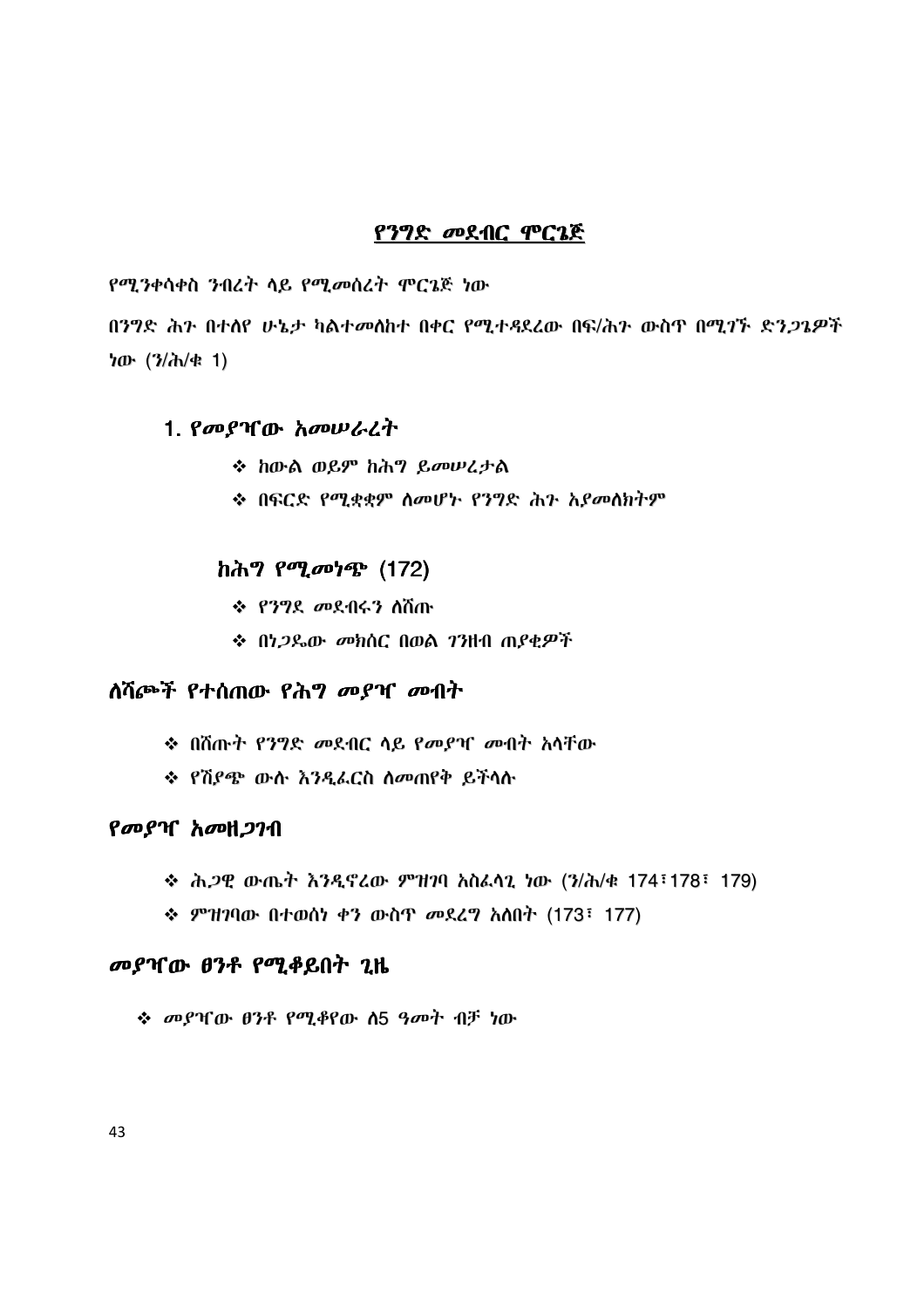# <u>ለባንክ በመያዣ የተሰጡ ንብረቶች</u>

- ❖ በተወሰኑ የፍትሐ ብሔር እና የን**ፃድ ሕን ድን***ጋጌዎች* **ላይ ማ**ሻሻደ ተደር<del>3</del>ል
- ❖ የመጀመሪያውን ማሻሻያ ያደረገው አ/ቁ 65/89 ነው
- **❖ ይሀ አዋጅ በፍ/ሕ/ቁ 2851 እና 3060 ላይ ማሻሻያ አድርጎባቸዋል**
- ❖ ማሻሻ*ያ*ው የሚ*መ*ለከተው ባንክ በመያዣ የተያዙ ንብረቶች አሻሻጥ ሥርዓትን ነው
- ❖ ባንክ በመደዣ የ*የ*ዘውን ንብረት ወደ ፍ/ቤት መምጣት ሳያስፈልገው ራሱ እንዳሽጥ
- ❖ የሚያደርገ ስምምነት ሕ*ጋ*ዊ ውጤት እንዳኖረው ተደርጓል
- ❖ አ/ቁ 97/90 ከፍ ሲል የተጠቀሰውን አዋጅ ሽሮታል። በሌላ በኩል ደግሞ ለባንክ በመደዣ የተሰጠ የንግድ መደብርን በተመለከተ አ/ቁ 98/98 በንግድ ሕን ላይ ማሻሻደ አድር3ል
- ❖ እነዚህ አዋጆች ባንክ በመደዣ የደዛቸውን ንብረቶች ራሱ እንዲሸጥ የሚደደርገውን ስምምነት ህ ጋዋነት ይቀበላሉ
- ❖ አዋጆቹ ከመውጣታቸው በፊት እና በኂሳ በመያዣ በተሰጡ *ን*ብረቶች ሳይ ልዩነት አድርገዋል
- ❖ አዎጆቹ *ከመ*ውጣታቸው በፊት ለባንክ በመያዣ የተሰጡ ንብረቶችን በተመለከተ ባንኩ የተዋዋዮቹ ስምምነት ሳያስፌልንው ንብረቶቹን ራሱ ስመሽዋ ህን መብት ሰጥቶታል
- ❖ አዎጆቹ ከወጡ በኃላ በ*መ*ደዣ የተሰጡ ንብረቶችን በተመለከተ ራሱ ለመሸጥ **ግን ስምምነ**ት **ያስፌልንዋል**
- ❖ ባንኩ ንብረቶቹን ራሱ ስመሸጥ ስምምነት ካላደረን የፍትሐብሔር *ህጉ ድንጋጌዎች ተ*ፈፃሚ ይሆናሉ
- ❖ በአሻሻጥ ሥርዓቱ ላይ ከተደረገው ለውጥ በቀር የፍትሐብሔር *ህጉ ሆነ* የንግድ *ህጉ* ድን*ጋጌዎች ተልየሚነት አ*ሳቸው

## ምርጌጅ ቀሪ የሚሆንባቸው ምክንያቶች (3110)

- 1. መያዣው የሚመስከተው የገንዘብ መጠየቂያ መብት ቀሪ ሲሆን
- 2. የመያዣ መብት ያስው ገንዘብ ጠያቂ የመያዣው ይቅርብኝ ብሎ ሲተው
- 3. ንብረቱ በሐራጅ ተሸጦ ገንዘቡ ለባለገንዘቦቹ ሲከፌል

44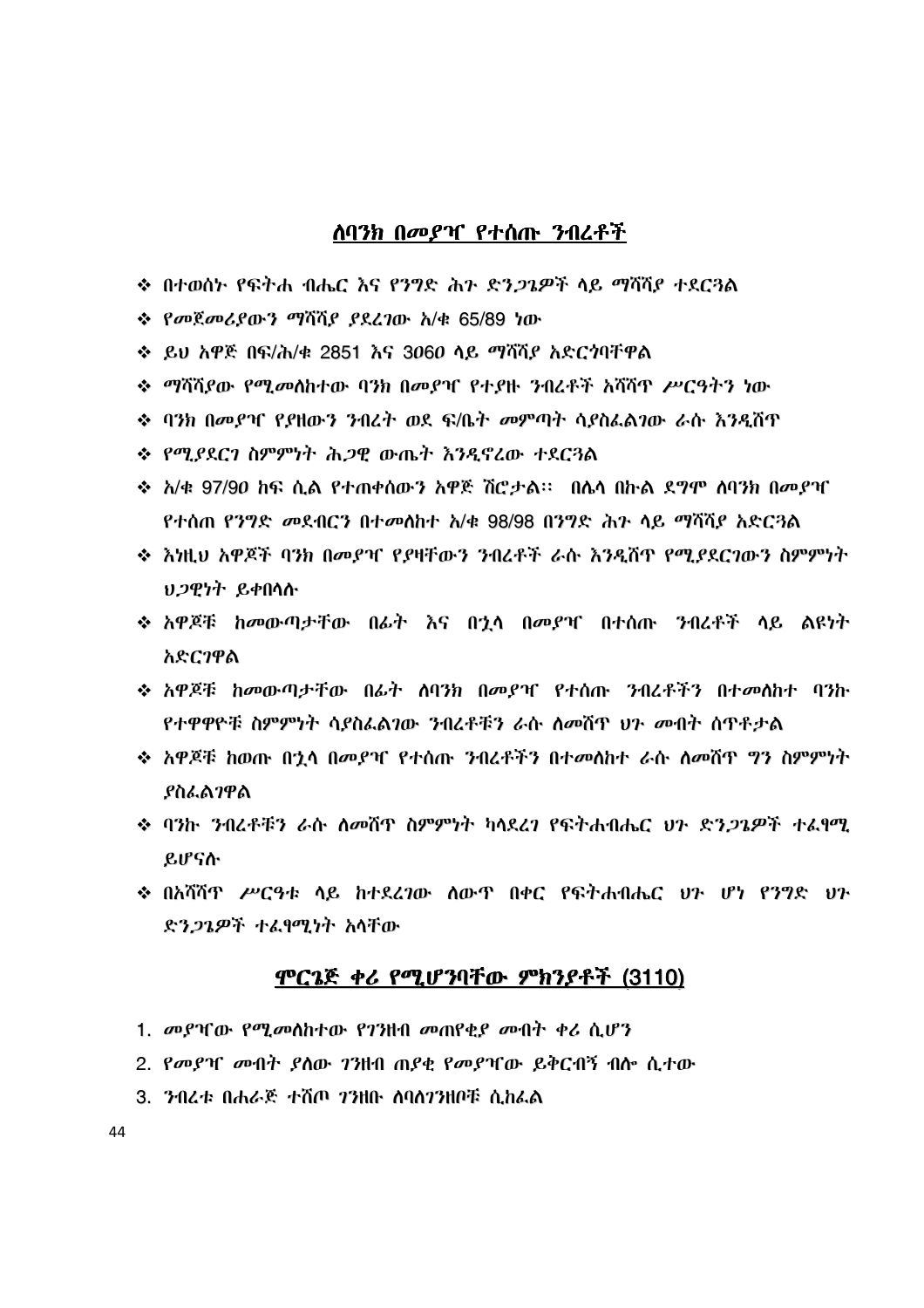- 4. መያዣው እንዲስቀቅ ጥያቄ በቀረበበት ጊዜ የቀረበውን ገንዘብ ገንዘብ ጠያቂዎች ተቀብስው በባለመብቶቹ *መ*ካከል *ገ*ንዘቡን የተከፋፌሉ ከሆነ
- 5. ሞርጌጁ ከተመዘገበ 10 ዓመት ሲያልፌው
- 6. መያዣ የተሰጠበት ንብረት ሲወድም

## በዋስትና *ጉዳ*ዮች ስመወ*ያ*የት የቀረቡ መልመጃዎች

1. ኃይስ ኤጀርሳ ሰአቶ ታደሰ ኃ/ሚካኤል ብር 9746 አድ3ል፡፡ በውስ ሳይ በተገስፀው ቀን *ገን*ዘቡ*ን* ባይመልሱ ብር 3000 መቀጫ ጨምረው ስመክፍል ተስማምተዋል፡፡ ስስ*ስዳ*ው አፌፃፀምም አቶ ፀ*ጋ*ው ወሴ ዋስ በመሆን ግዴታ *ገ*ብተዋል፡፡

ብር 4500 ከተከፈሰ በኃሳ ቀሪ ገንዘብ በጊዜው ባስመክፈስ አቶ ኃይስ ቀሪው ብር 5246 ከመቀጮ ገንዘብ *ጋ*ር ተደምሮ ይከፌስኝ በማስት ጠየቁ፡፡

ዋሱ እኔ የተዋልኩት ሰዋናው ዕዳ አፌፃፀም እንጂ ስመቀጫው አይደሰም፡፡ ስስሆነም በገደብ  $73$ ዚቡ ሳይ ልጠይቅ አይ $79$ ም ይሳሉ።

ዋስ የሆነ ሰው እነዲህ ያስ መከራከሪያ ሲያነሳ ይችሳል? አቶ ታደሰ (ዋሱ ባሰዕዳ) መቀጫውን የመክፌል ኃሳፊነት አሰባቸው? (በጊዜው አልከፌሱም የሚሰውን ታሳቢ አድርገው ይውሰዱት)

2. አቶ ዮሐንስ በሳይ በ7ንዘብ ሚኒስቴር በጡረታ አባል ማከፋፌያ ዋና ክፍል ተጠባባቂ ዋና *ገን*ዘብ *ያኺ ሆኖ ሲሡራ ከቆየ በኋላ ከሥራ ገ*በታው ተሰውሯል።

ከ1986 - መስከረም 21 ቀን 1988 ዓ.ም ድረስ የሠራበት ሂሳብ ሲመረመር 1557፣ 779.20 ንድስት ታይቶበታል። ይኸው *ገን*ዘብ ከወስድ ከኪሣራና ወጪ *ጋ*ር እንዲከፈሰው በባስዕዳው ላይ ክስ ሲመሠረት እስከ ብር 50000 ድረስ ዋስ በመሆን ግዴታ የገቡትን አቶ መንገሻ አክሎ *ግን* አብሮ ከሷል፡፡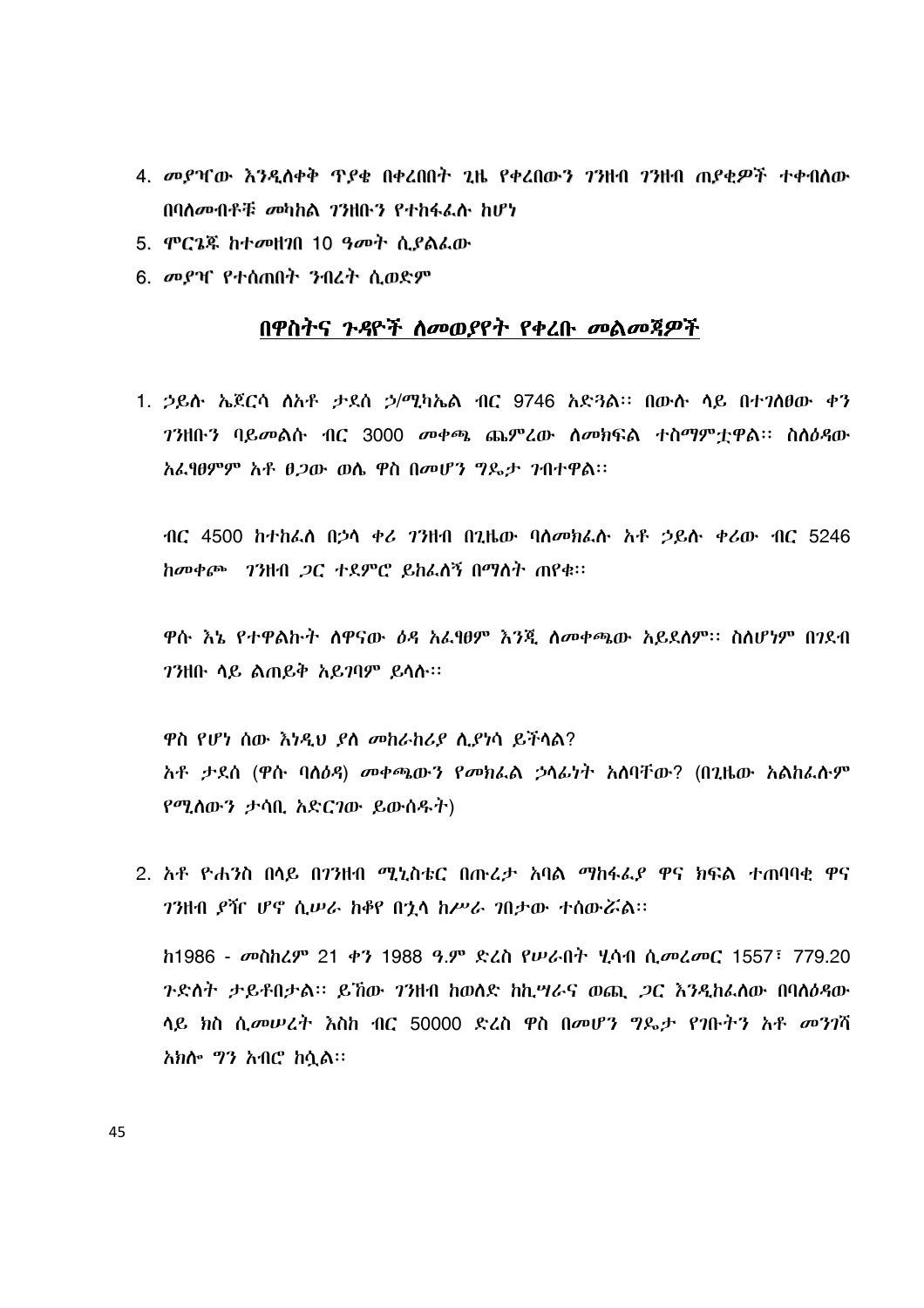ዋሱ በ1986፣ 87፣ 88 በተደ*ጋሚ ጉ*ድስት ሲከሥት ሳያሳውቀኝ ወይም ተገቢውን ክትትል በጊዜው ማድረግ እየተገባው ከፍተኛ ጉድስት ከመጣ በኃሳ ሲጠይቀኝ አይገባም፡፡ ንብረት እንዲሸሽም ምክንያት ሆኗል፡፡ በ 1928(2)፣ 1934(2)፣ 1935 እና በ 1947 መሠረት ልጠየቅበት አይገባም በማስት ይከራከራል፡፡

ፍርድ ቤቱ ዋሱ ግዴታ የገባበትን ገንዘብ ሲከፍል ይገባል ተባለ፡፡ የዋሱን ክርክር እና የፍርድ ቤቱን ውሳኔ እንዴት ይመስከቱታል? ባስገንዘቡ የዋሱን ዕዳ የሚያከብድ ነገር እንዳይኖር ወይም ያስ በሆነ ጊዜ ይህንት ስዋሱ የማሳወቅ ግዴታ አስበት?

3. አቶ ማሞ ሥበና ሰአቶ ወርቅነህ በሳቸው አንድ ሳንድሮሽር መኪና በብር 14000 ሽጠዋል፡፡ 10000 ተከፍሏል፡፡ ቀሪው ብር 4000 ስላስተከፌስ ከነመቀጫው ብር 5000 እንዲከፍሱ ሲስማሙ አቶ በቃሉ ባለእዳው *ዕዳ*ውን መክፌል ባይቻሉ ሲከፍሉ ተስማምተው በዋስትና *ግ*ጼታ *ገ*ቡ፡፡ አልተከፌሰም፡፡ አቶ ወርቅነህ ከዋሳቸው አቶ በቃሉ *ጋ*ር ተከስሱ፡፡

*ዋ*ሱ አቶ በቃሉ ለቀርባባቸው ክስ መልስ ሲሰጡ

 $\bullet$  ተራ ዋስ ነኝ ...ተራ ዋስ ደግሞ መካሰስ ያለበት ዋናው ባለ $b$ ዳ ክስ ቀርበበት ከተፌረመበት በኃሳ መክፌል ሳይችል የቀረ እንዲ ብቻ ነው፡፡ ይህ ሂደት ሳይጠናቀቅ *የአንድነት ባለ 6ዳ እን*ደሆ*ን*ኩ ሁሉ ባለእ*ዕዳ*ው *ጋር መ*ካሰስ የለብኝም በማለት ይከራከራሱ።

ፍርድ ቤቱ ተራ ዋስ መካሰስ ያለበት ዋናው ባሰዕዳ ዕዳውን ስመክፌል አቅም የሴስው እንደሆነ ብቻ ነው በማለት ከባለ*ዕዳ*ው *ጋ*ር ዋሱ በአንድነት መከሰሱን ነቅፎ ከክሱ አስናብቷቸዋል።

ታራ ዋስ መክሰስ የለበት መቺ ነው? በፍርድ ላይ የለዎት አስተየየት ምንድነው?

4. አቶ ወልደንብርኤል ገ/ሚካኤል የንንዘብ ሚኒስቴር ሰራተኛ ሆኖ ሲቀጠር በሥራው ሳይ እያስ ለሚያደርሰው *ጉ*ድለት እስከ ብር 30000 ድረስ ዋስ በመሆን አቶ አብዱራህማን ግዴታ ንብተዋል።

*ከ*በርካታ *ዓመታት* በኃላ አቶ ወልደ*ገ*ብርኤል ብር 1365፣ 45 ንድለት ተገኘባቸው፡፡ ዋሱ ይህንት ገንዘብ ከባለዕዳው ጋር እንዲከፌሱ ተጠየቁ፡፡

46